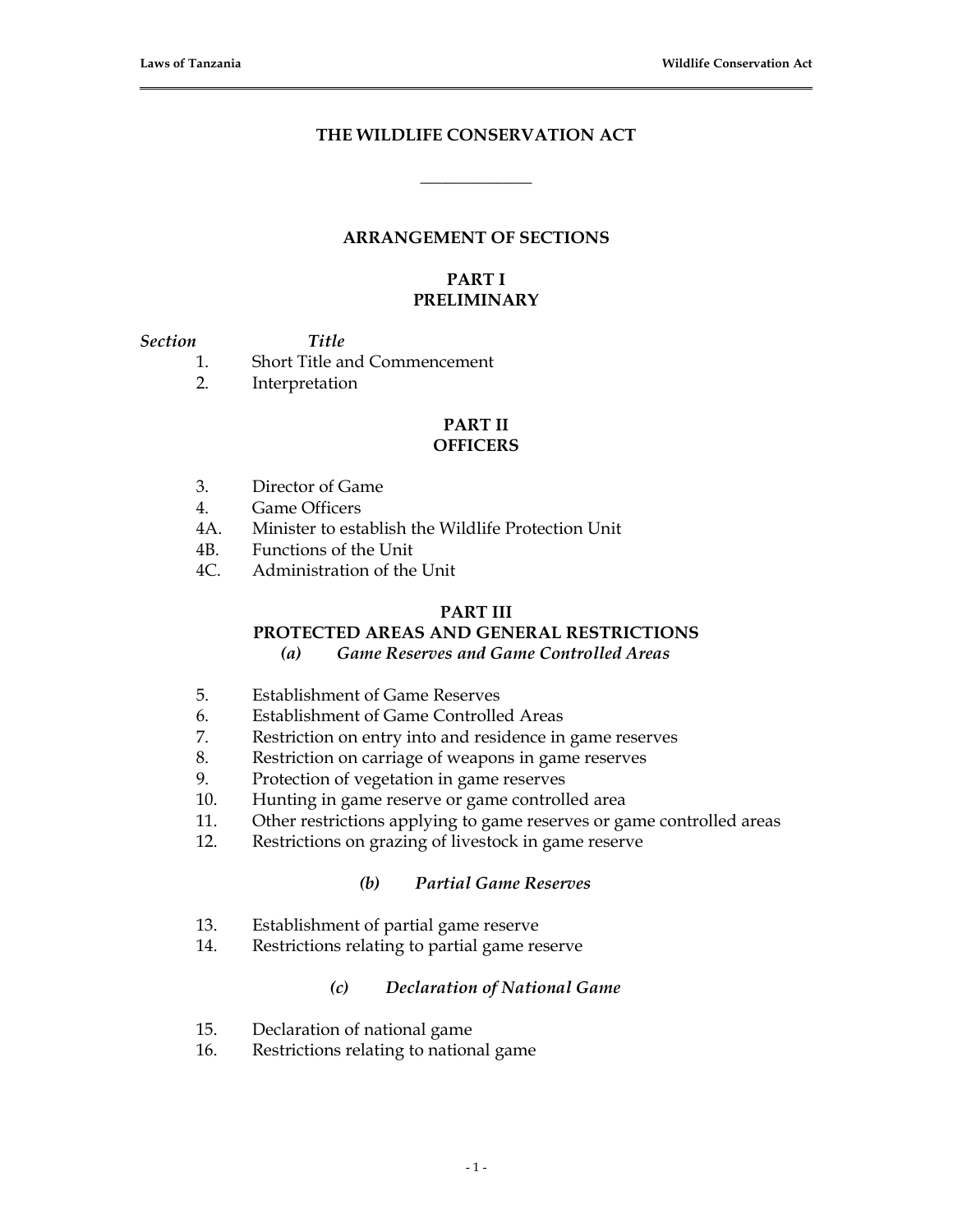## *(d) Close Season*

- 17. Declaration of close season
- 18. Restrictions relating to close season

## *(e) Miscellaneous Provisions*

- 19. President may lift restrictions
- 20. Where any area is a national park etc.

#### **PART IV**

# **HUNTING, CAPTURING AND PHOTOGRAPHING OF ANIMALS**

# *(a) Hunting of Animals*

- 21. Interpretation
- 22. President may restrict grant of licences and permits
- 23. No hunting without licence
- 24. Amendment of Second and Third Schedules
- 25. General provisions relating to game licences
- 26. Authorized associations and designated organisations
- 27. Issue of game licences for specified animals to authorized association
- 28. Issue of game licences for Scheduled animals to designated organizations
- 29. Minister may regulate issue of game licences
- 30. Provisions relating to validity of game licences
- 31. Unlawful hunting of specified or scheduled animal

### *(b) Capture of Animals*

- 32. No animal to be captured without permit
- 33. Methods of capture
- 34. General provisions relating to capture permits
- 35. Unlawful capture of animal

### *(c) Commercial game photography*

- 36. Commercial game photography
- 37. Provisions relating to commercial game photography permit

# *(d) Miscellaneous provisions relating to hunting*

- 38. Hunting of unscheduled animals without permit
- 39. Killing of young animals to be an offence
- 40. Hunting or capture on private land
- 41. President's licence
- 42. Security for compliance with this Act
- 43. Licences etc, not transferable
- 44. Recording of game and surrender of licence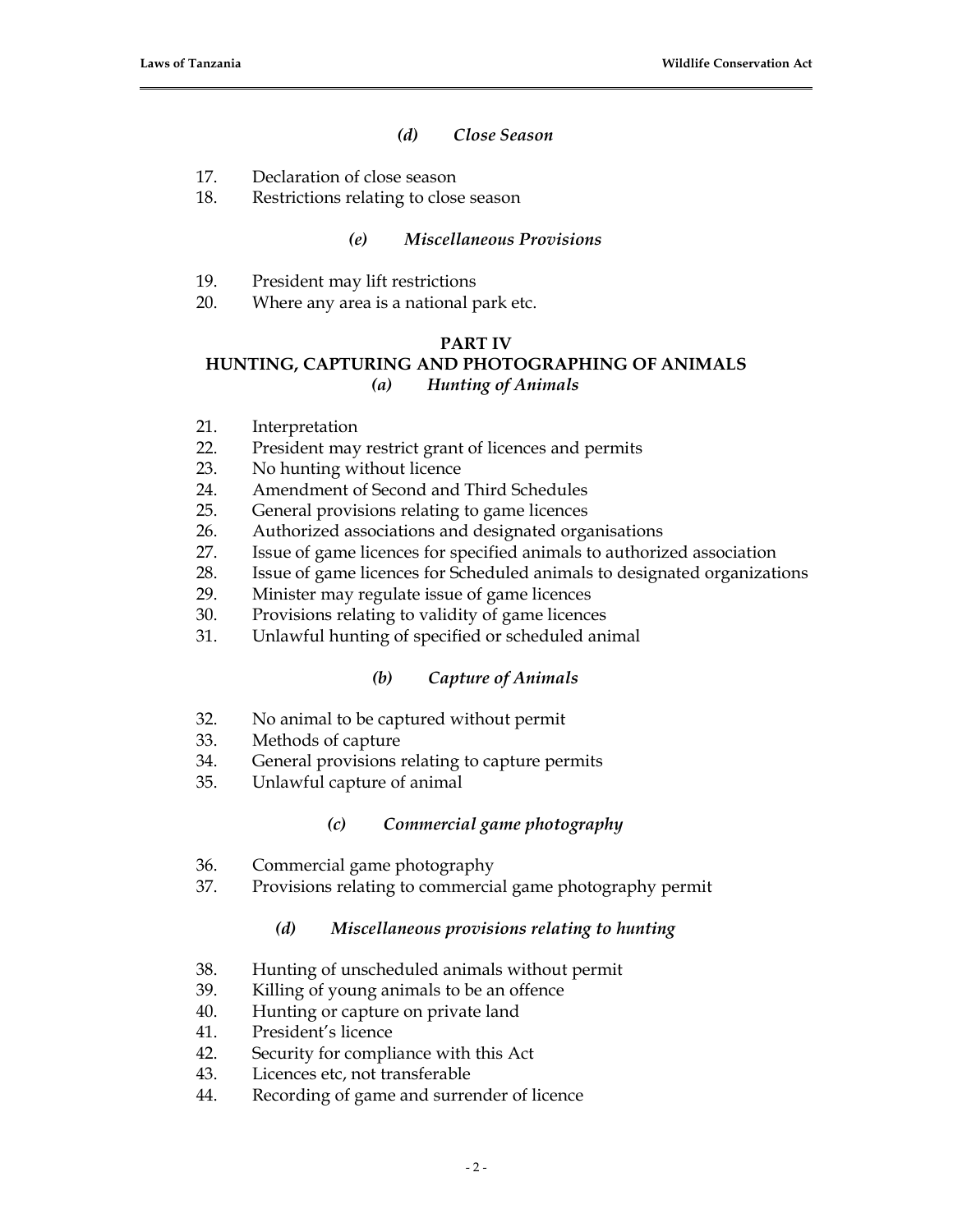- 45. Extension of licences by Director
- 46. Refund of fees
- 47. Animal killed by accident or in error
- 48. Dangerous animals
- 49. Wounding of animals
- 50. Killing animal in defence of life or property allowed
- 51. Defence of accidental killing or wounding or of killing or wounding in self defence
- 52. Destruction of animals
- 53. Director may regulate type of weapons
- 54. Unlawful methods of hunting

# *(e) Provisions Relating to Licences etc.*

- 55. Refusal, cancellation and suspension of licences etc.
- 56. Disqualification from grant of licence etc.
- 57. Licences etc, may be issued subject to conditions

# **PART V REGISTRATION OF CERTAIN TROPHIES**

- 58. Interpretation
- 59. Trophy to be produced to licensing officer of the district within a month
- 60. Offences relating to non-registration

### **PART VI DEALING IN TROPHIES**

- 61. No dealing in trophies without trophy dealer's licence
- 62. No transfer of trophy without a transfer permit
- 63. Export of trophy
- 64. Import of trophy
- 65. Unlawful dealings etc. in trophies

### **PART VII GOVERNMENT TROPHIES**

- 66. Government trophies
- 67. Possession of Government trophy unlawful
- 68. Duty to report possession of Government trophy
- 69. Disposal of Government trophy
- 69A. Establishment of Wildlife Protection Fund
- 69B. Establishment of Board of Trustees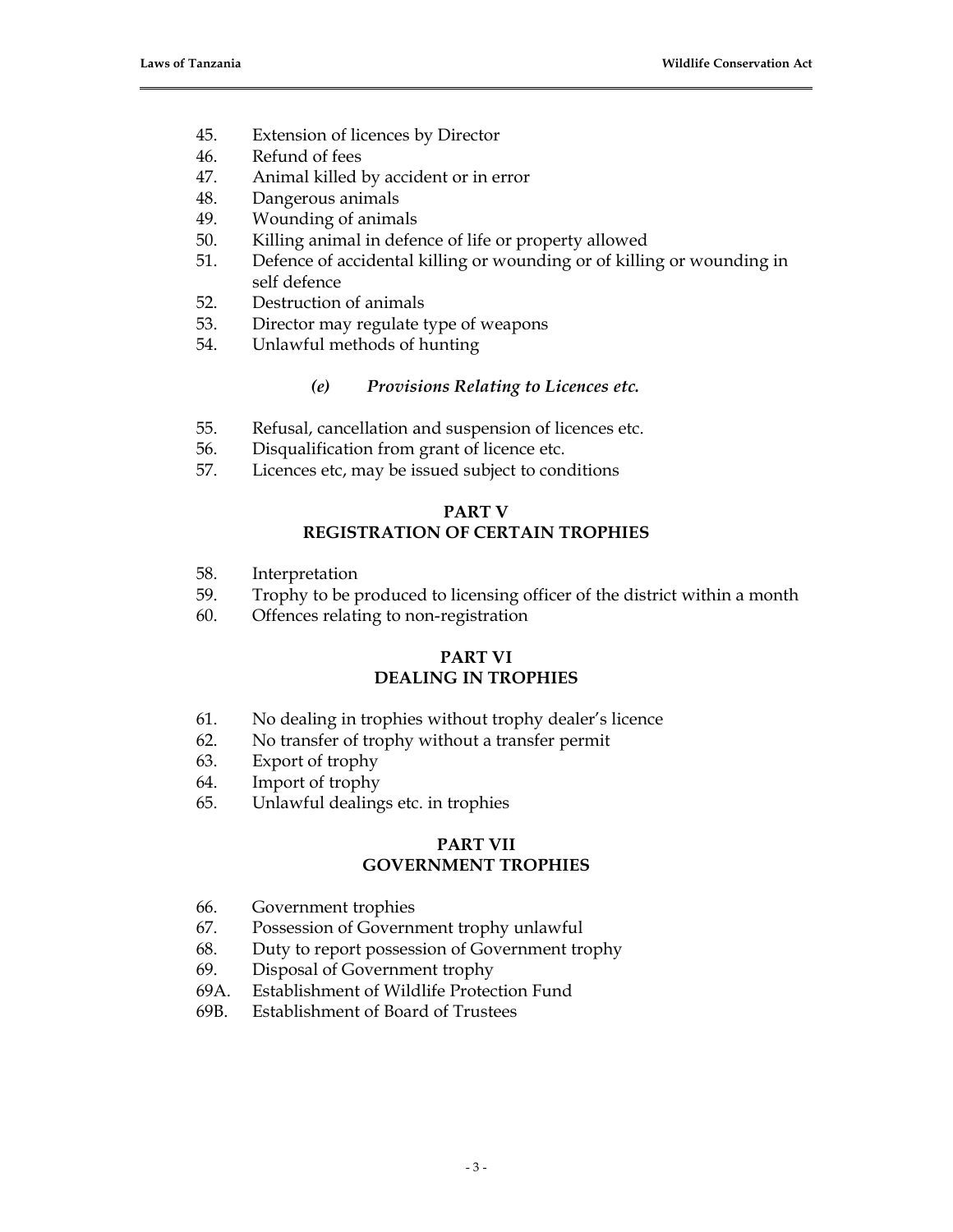# **PART VIII MISCELLANEOUS PROVISIONS RELATING TO OFFENCE**

### *(a) Evidentiary Provisions*

70. Burden of proof

- 70A. Disposal of Trophies, etc. during proceedings
- 70B. Where trophies belong to another person

#### *(b) Miscellaneous Offences*

- 71. Possession of certain weapons in certain circumstances to be an offence
- 72. Duty to take care of licences, permit, trophies etc.
- 73. Offences relating to licences etc.

## *(c) General Provisions*

- 74. Power of search and arrest
- 75. Obstruction of authorized officer
- 75A. Assault on an authorized officer
- 76. Protection of officers
- 77. Erection of barriers
- 78. Forfeiture
- 79. Provisions governing minimum sentences
- 80. Jurisdiction of court
- 81. Power to prosecute

#### *(d) Compounding*

82. Director may compound certain offence

### **PART IX MISCELLANEOUS PROVISIONS**

- 83. Rewards
- 83A. Registration of part offenders
- 83B. Continuous Registrations of offender under this Act
- 84. Regulations and other subsidiary legislation
- 85. Repeal and transitional provisions
- 86. Minister may make further transitional provisions

### **FIRST SCHEDULE**

**\_\_\_\_\_\_\_\_\_\_\_\_\_\_**

### **SECOND SCHEDULE**

### **THIRD SCHEDULE**

### **FOURTH SCHEDULE**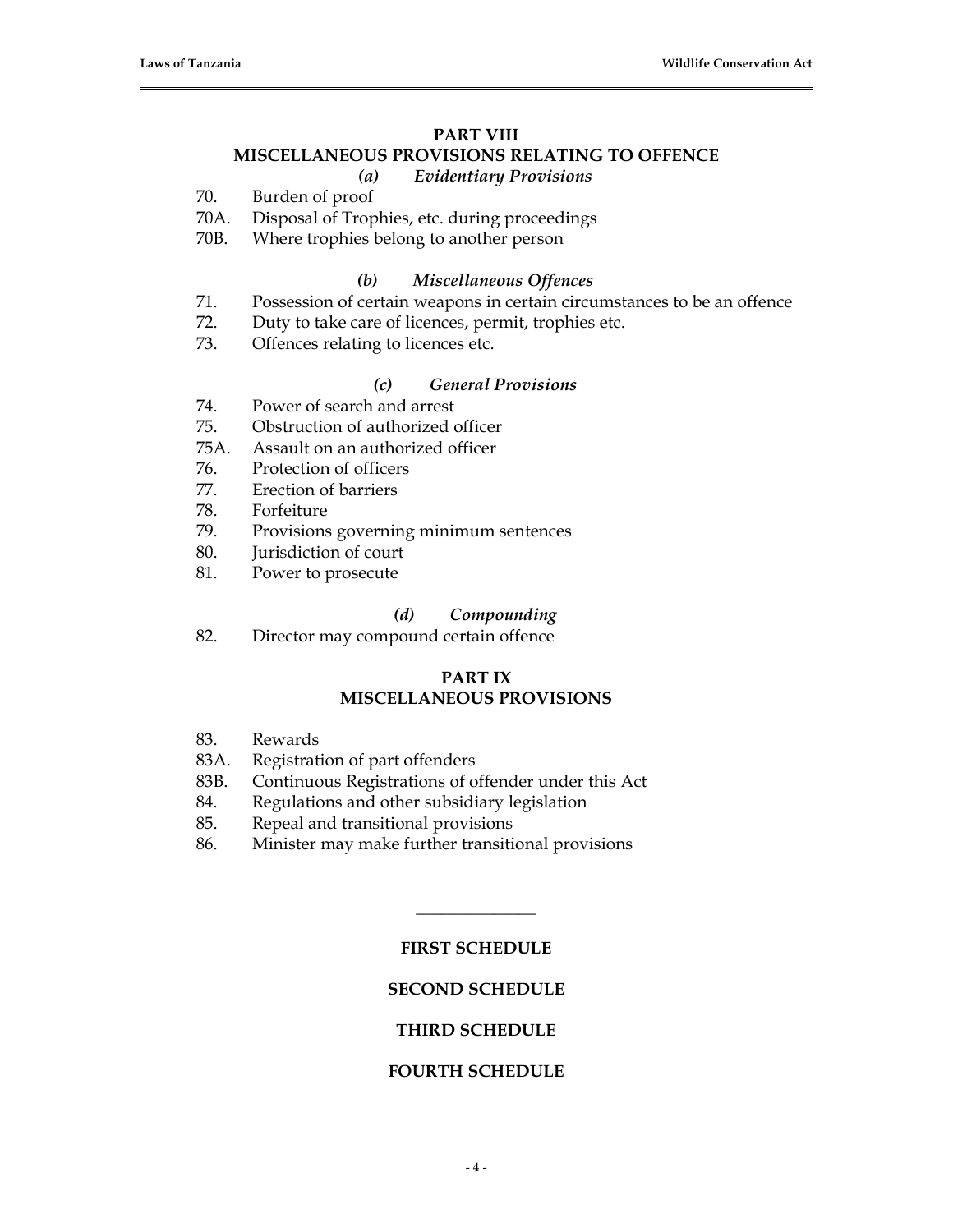#### **THE WILDLIFE CONSERVATION ACT**

# **Act No. 12 of 1974 \_\_\_\_\_\_\_\_\_**

**1974**

**An Act to repeal and replace the Fauna Conservation G.N. No. 265 of Ordinance, to make provision for the protection, conservation, development, regulations and control of Fauna and Fauna products and for matters incidental thereto and connected therewith.**

**[1ST DECEMBER, 1974]**

# **PART I PRELIMINARY**

**1.** This Act may be cited as the Wildlife Conservation Act, 1974 and Short Title and shall come into operation on such date as the Minister may by Notice in Gazette appoint.

Commencement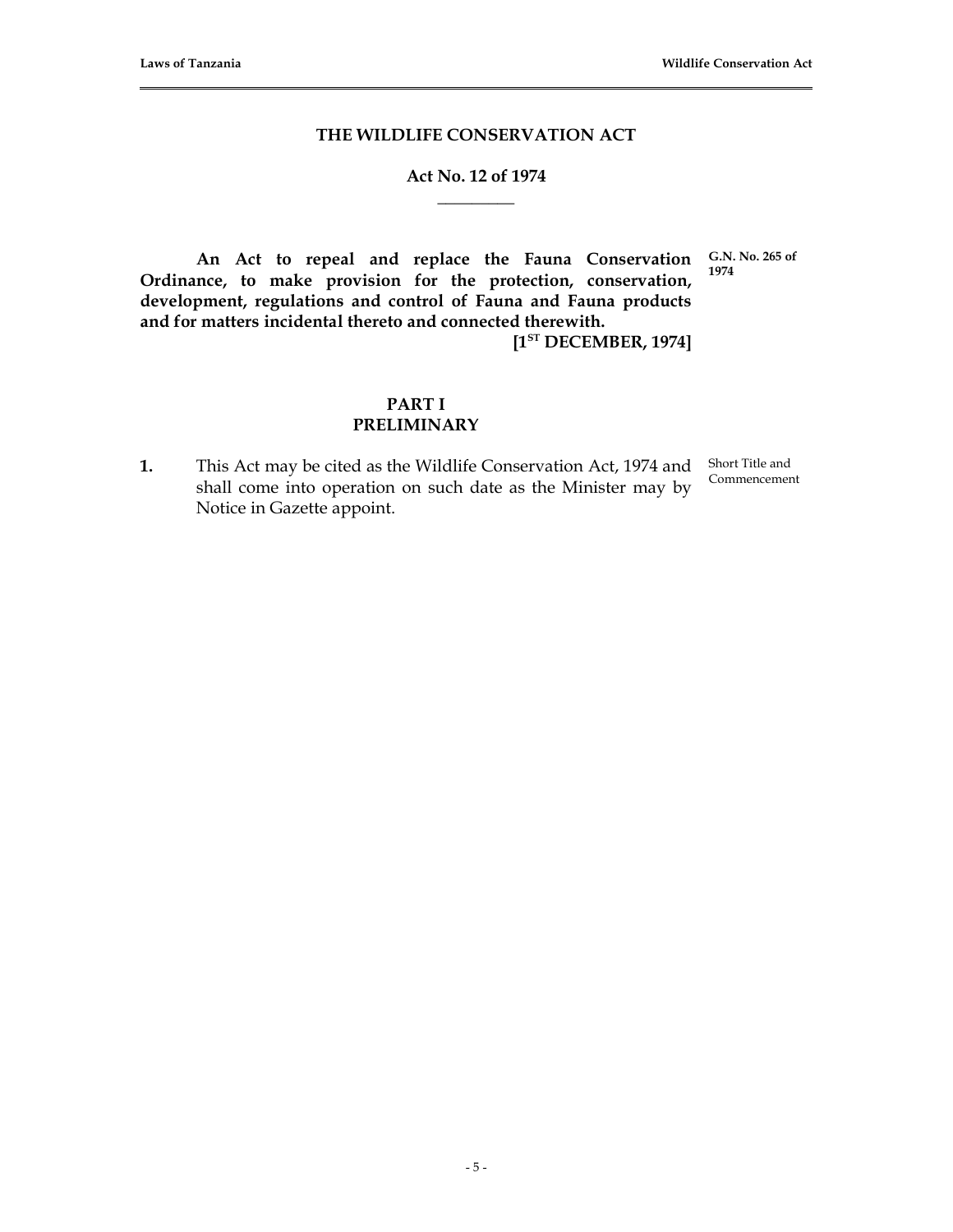**2.** (1) In this Act, unless the context otherwise requires-

Interpretation Cap. 283

"the Act" means the Wildlife Conservation Act;

- "aerodrome" means any area of land or water designed, equipped, set apart or commonly used for affording facilities for the landing and departure of aircraft;
- "animal" means any kind of vertebrate animal and the young and egg thereof, other than domestic animals;
- "authorized officer" means the Director, A Game Management Officer, a Game Warden,, a Game Assistant, a Field Assistant or a Police Officer and includes:-
	- (a) an employee of the Forest Division of or above the rank of Field Assistant;
	- (b) an employee of the national parks of or above the rank of Park Guide;
	- (c) an employee of the Fisheries Division of or above the rank of Field Assistant;
	- (d) any public officer or other person appointed as such by a writing signed by the Director;
- "authorized organization" shall have the meaning assigned thereto by section 26;
- "the Board" means the Board of Trustees of the Wildlife Protection Fund established by Section 69B;

Act No. 21 of 1978 s.2

- "capture" includes any act immediately directed at the taking of any animal, nest or egg'
- "Commissioner of Customs" includes a customs officer employed by the Customs Department;

"conservation area" means-

- (a) a game reserve established under section 5;
- (b) a national park established under the National Parks Ordinance; Cap. 282
- (c) the Ngorongoro Conservation Area established by the Ngorongoro Conservation Area Act; Cap. 284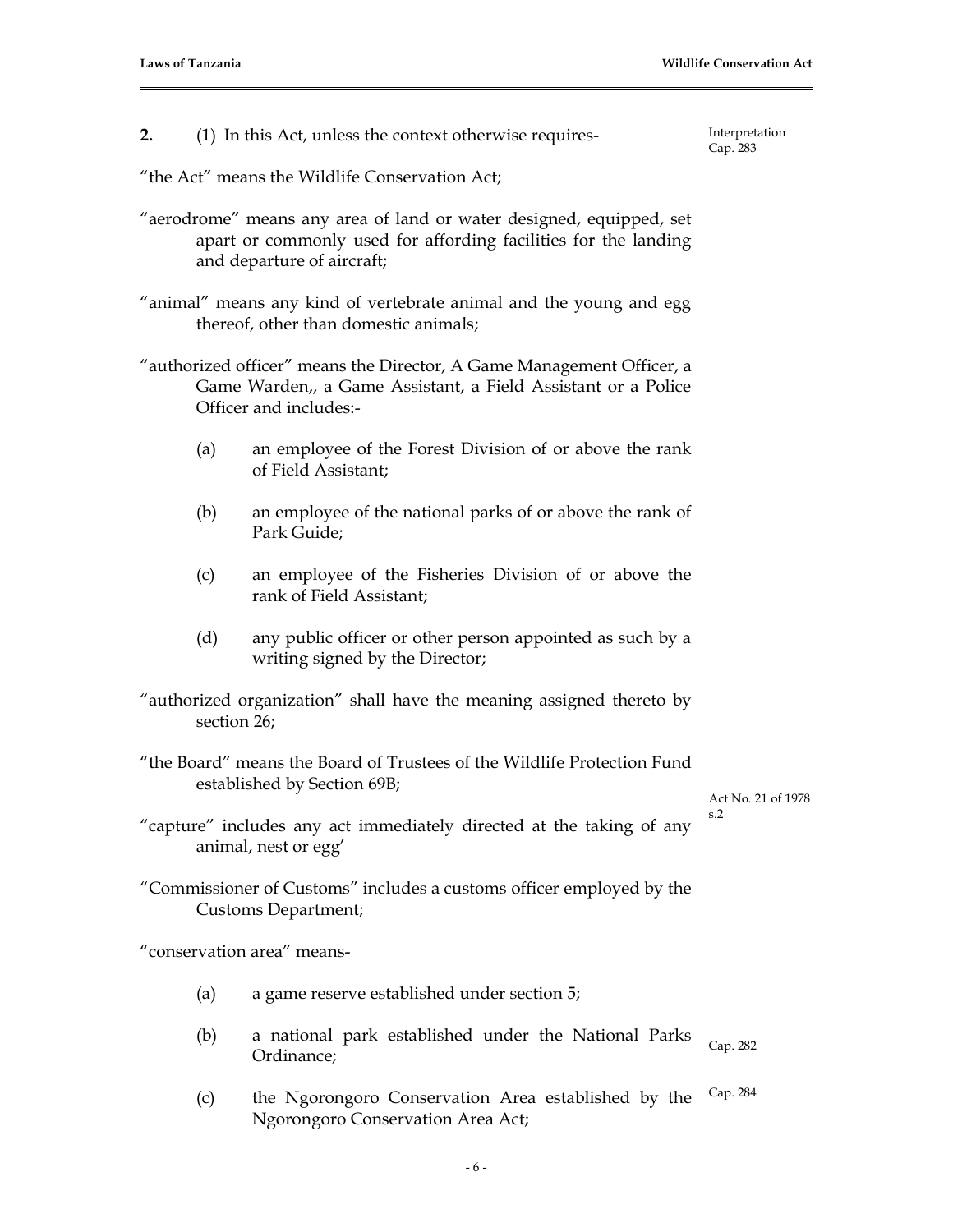# **PART II OFFICERS**

- **3.** (1) There shall be a Director of Game who shall be appointed by Director of Game the President.
	- (2) The Director shall be responsible for the proper administration and other officers.
- **4.** The Minister may appoint such number of Game Officers as, in his opinion, may be necessary for the efficient administration of this Act. Game Officers

**4A.** (1) The Minister shall, after consultation with the President, establish a department of Government to be known as the Wildlife Protection Unit. Minister to Wildlife

(2) The Unit shall consist of such number of persons as the Minister may determine.

**4B.** The functions of the Unit shall be the protection of wildlife against unlawful hunters and, generally, the enforcement of the provisions of this Act relating to the hunting, capturing and s.3 photographing of wildlife, and the securing of trophies.

establish the Protection Unit

Act No. 21 of 1978 s.3

Functions of the Unit Act No. 21 of 1978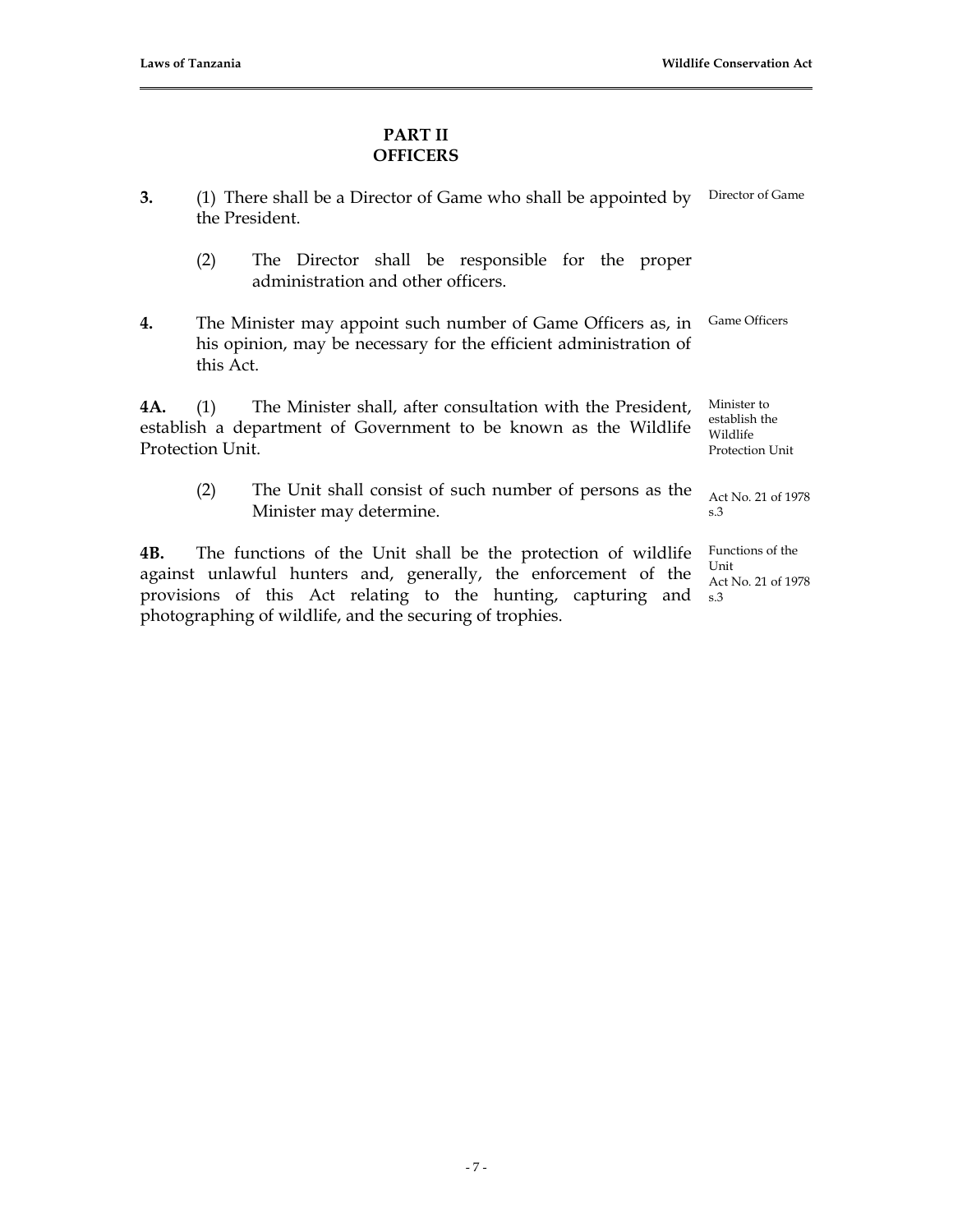**4C.** (1) The administration of the Unit shall be vested in the Director and for that purpose the Unit shall be organized in such branches and deployed according to such areas or places as the Director s.3 may, with the consent of the Minister, determine.

- (2) The Minister may, after consultation with the Minister for the time being responsible for home affairs and with the consent of the President, by regulations published in the Gazette, provide for-
- (a) the organisation and deployment of the Unit, the conditions and terms of service, and the various gradesranks and appointments in it;
- (b) the duties to be performed by members of the Unit, and their guidance in the discharge of those duties;
- (c) the regulation of matters relating to discipline in the Unit;
- (d) the description and issue of arms, ammunition, accoutrements, uniforms and other necessary supplies to members of the Unit;
- (e) matters relating generally to the good order and administration of the Unit.

#### **PART III**

### **PROTECTED AREAS AND GENERAL RESTRICTIONS**

- *(a) Game Reserves and Game Controlled Areas*
- **5.** (1) The President may, by order in the Gazette, declare any area of Mainland Tanzania to be a game reserve. Establishment of Game Reserves

(2) The President may by order in the Gazette apply any condition applicable to a game reserve to any area of Mainland Tanzania and upon such order being made the condition specified therein shall apply to the area in relation to which the order is mad as if such area were a game reserve, and any contravention of such condition in or in relation to such area shall be punishable accordingly.

**6.** The Minister may, by order in the Gazette, declare any are of Establishment of Mainland Tanzania to be a game controlled area. controlled areas

Administration of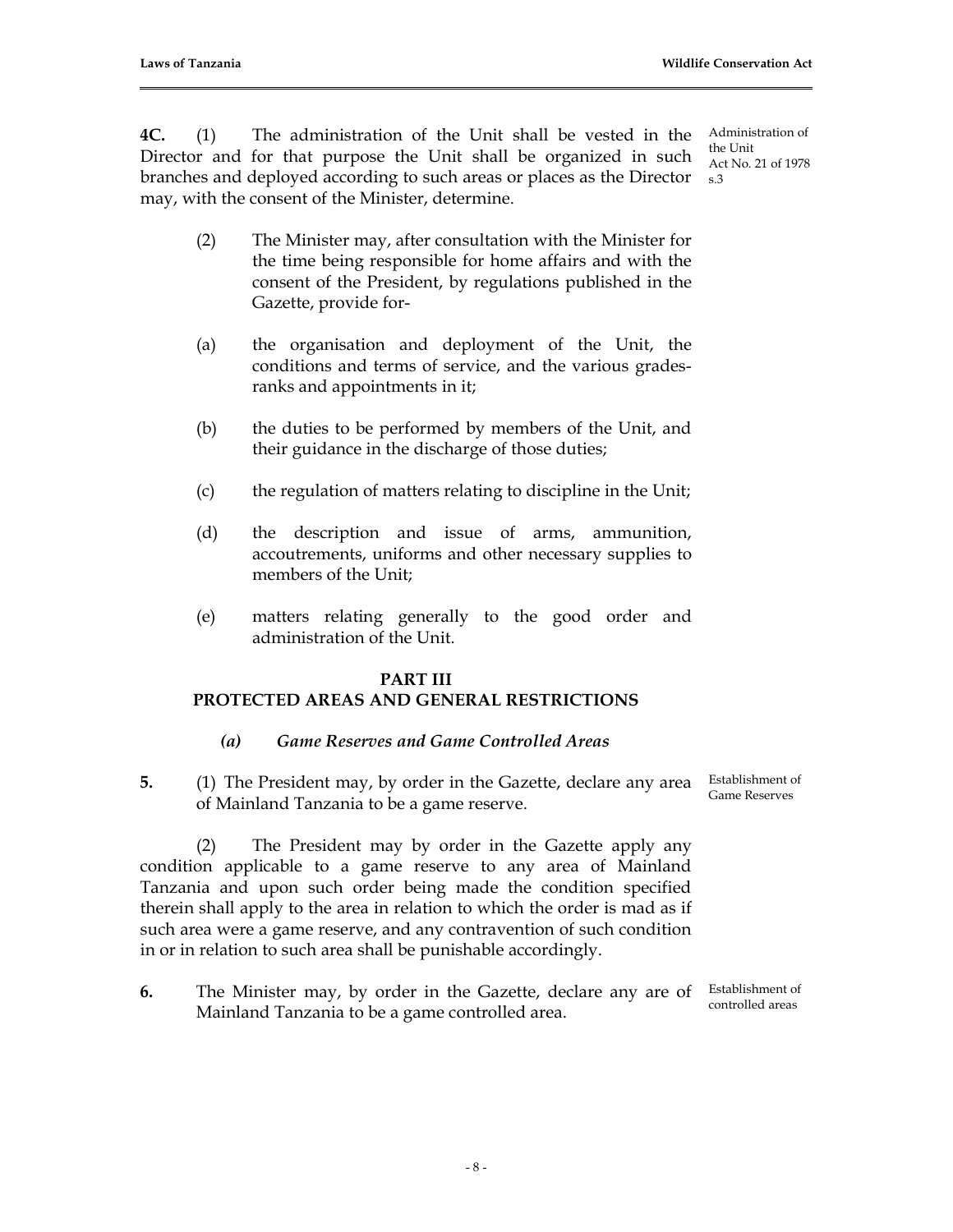- **7.** (1) No person other than-
	- (a) a person whose place of ordinary residence is within the reserve; or
	- (b) a person travelling through the reserve along a highway shall enter a game reserve except by and in accordance with the written authority of the Director previously sought and obtained.

(2) Any person who contravenes any provision of this section or contravenes any condition attached to any authority granted under subsection (1) shall be guilty of an offence and shall be liable to a fine not exceeding five thousand shillings or to imprisonment for a term not exceeding six months or to both such fine and such imprisonment.

**8.** (1) No person shall be in possession of a firearm, bow and arrow in a game reserve without the written permission of the Director previously sought and obtained.

(2) Any person who contravenes any provision of this section shall be guilty an offence and shall be liable on conviction to a fine not exceeding five thousand shillings or to imprisonment for a term not exceeding twelve months or to both such fine and such imprisonment.

**9.** (1) No person shall wilfully or negligently cause any bush or grass fire, or fell, cut, burn, injure or remove any standing tree, shrub, bush, sapling, seedling or any part thereof in a game reserve except in accordance with the written permission previously sought and obtained of the Director as well as if any part of the game reserve is included in a forest reserve, the Director of Forestry or his duly authorized representative:

Provided that any person whose place of residence is within the reserve may without such permission fell trees for the purpose only of building dwellings for himself and his dependants and domestic employees, so however that this proviso shall be without prejudice to any provision of any other written law restricting the felling of trees in any forest reserve or other area.

(2) Any person who contravenes any provision of this section or contravenes any under subsection (1) shall be guilty of an offence and shall be liable on conviction to a fine not exceeding five thousand shillings or to imprisonment for a term not exceeding two years or to both such fine and such imprisonment.

Restriction on entry into and residence in game reserves

Restriction on carriage of weapons in game reserves

Protection of vegetation in game reserves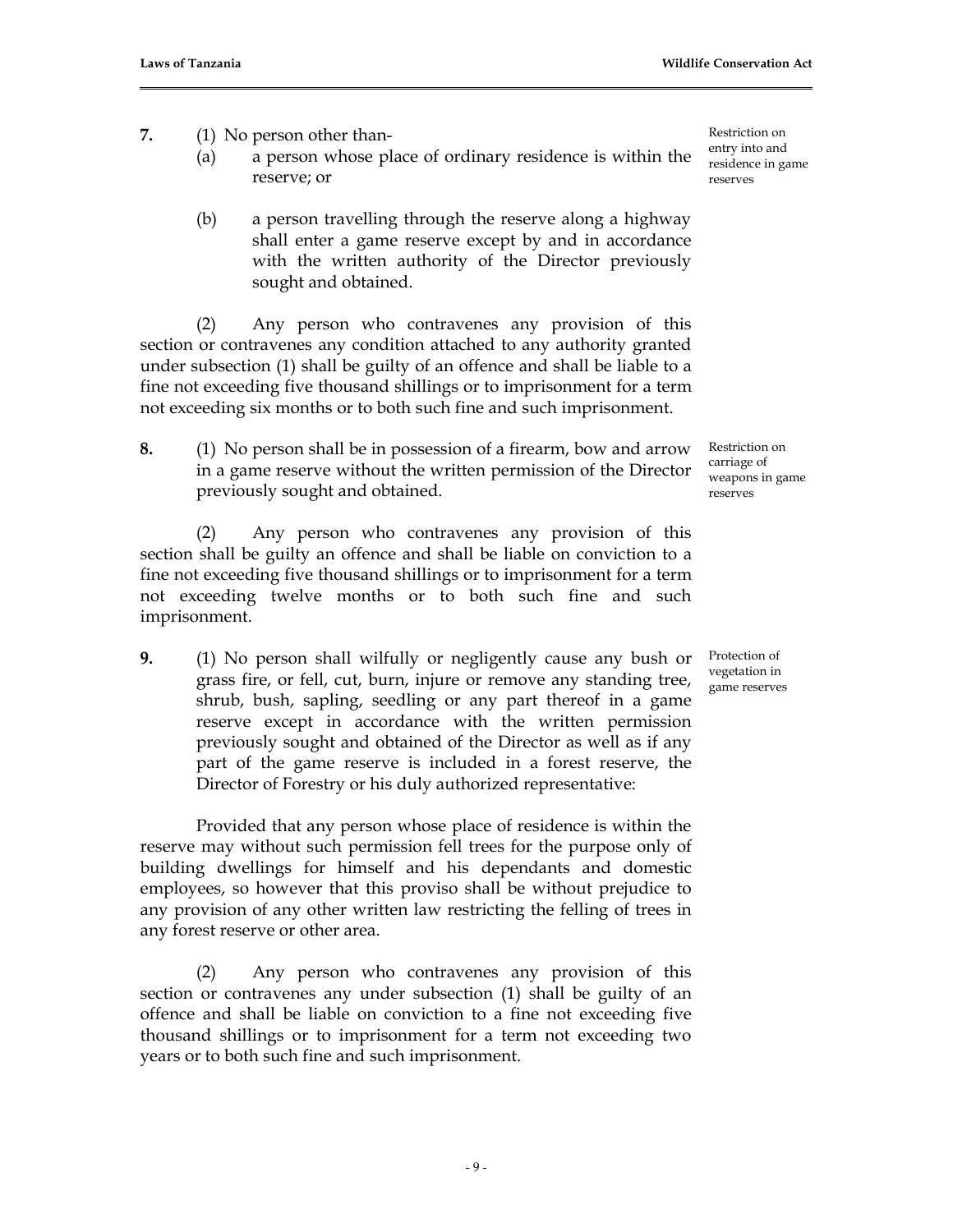**10.** (1) No person shall, save with the permission in writing of the Director previously sought and obtained and in the manner specified in such writing, bunt, capture, kill, wand or molest any animal (including fish) in any game reserve or a game controlled area.

Hunting in game reserve or game controlled area

- (2) Any person who contravenes any provision of this section or contravenes any condition attached to any authority granted under subsection (1) shall be guilty of an offence and shall be liable on conviction-
- (a) in the case where the conviction relates to the hunting, capture or killing of an animal specified in Part I of the First Schedule to this Act, to imprisonment or a term of not less than three years but not exceeding seven years and the court may in addition thereto impose a fine not exceeding one hundred thousand shillings;
- (b) in the case where the conviction relates to the hunting, capture or killing of an animal specified in Part II of the First Schedule to this Act, to imprisonment for a term of not less than two years but not exceeding five years and the court may in addition thereto impose a fine not exceeding fifty thousand shillings;
- (c) in the case where the conviction relates to the hunting, capture or killing of an animal specified in Part III of the First Schedule to this Act, to imprisonment for a term of not less than one year but not exceeding three years and in addition thereto the court may impose a fine not exceeding twenty thousand shillings;
- (d) in the case of any other offence to a fine of not less than three thousand shillings but not exceeding twenty thousand shillings or to imprisonment for a term of not less than three months but not exceeding two years.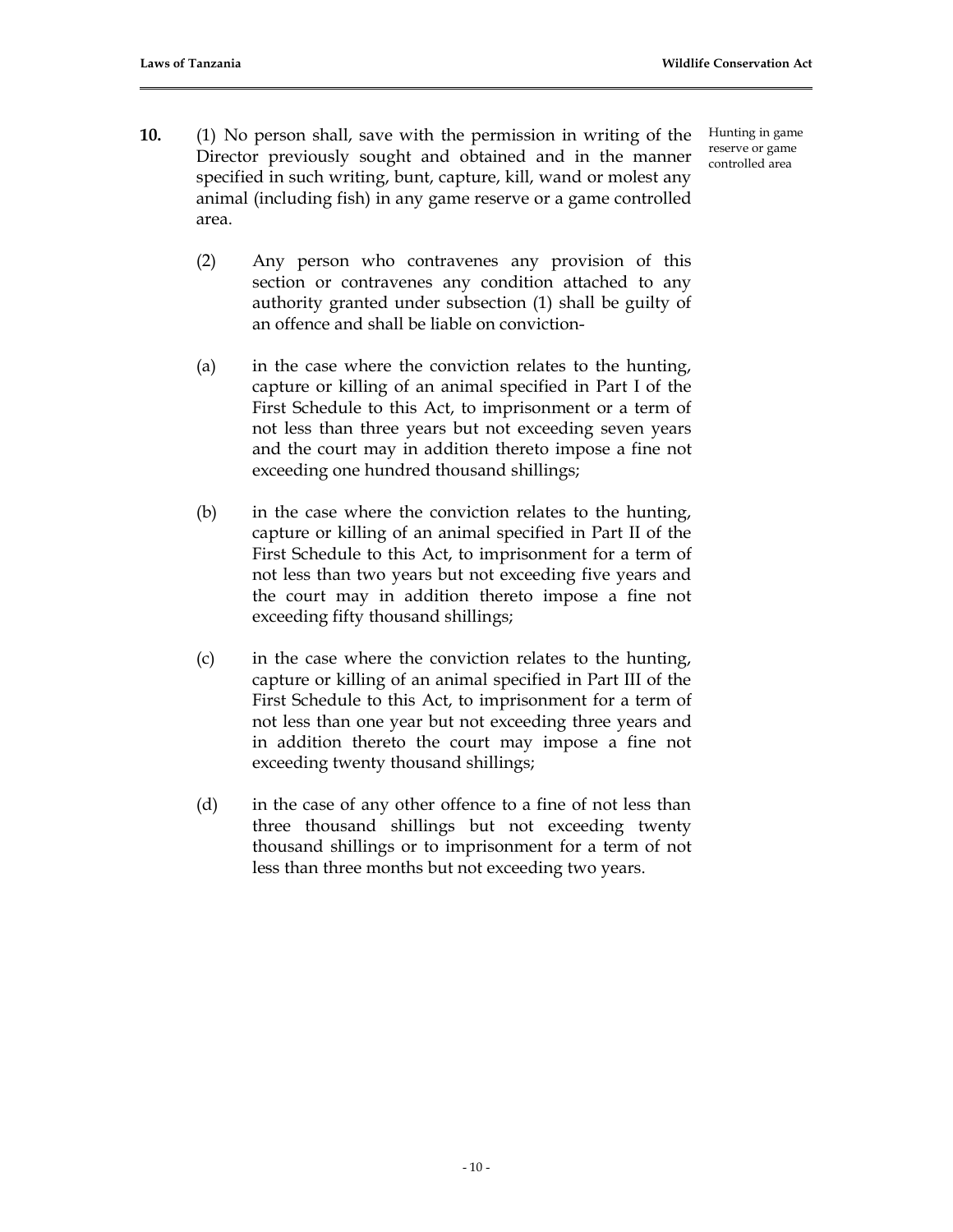Other restrictions applying to game reserves and game controlled areas

- **11.** (1) Save with the written permission of the Director previously sought and obtained, no person shall, within any game reserve or game controlled area-
	- (a) dig, lay, or construct any pitfall, net, trap, snare or other device whatsoever, capable of killing, capturing or wounding any animal;
	- (b) carry or have in his possession or under his control any weapon in respect of which he fails to satisfy the Director that it was intended to be used for a purpose other than the hunting, killing, wounding or capturing of an animal.

(2) Any person who contravenes any of the provisions of this section shall be guilty of an offence and shall be liable on conviction to a fine not exceeding twenty thousand shillings or to imprisonment for a term not exceeding two years or to both such fine and such imprisonment.

- **12.** (1) No person shall, save with on the written permission of the Director previously sought and obtained, graze any livestock in any game reserve.
	- (2) Any person who contravenes any of the provisions of this section shall be guilty of an offence and shall be liable on conviction to imprisonment for a term not exceeding two years.

### *(b) Partial Game Reserves*

**13.** The Directors may, by order in the Gazette, declare any area of Mainland Tanzania to be a partial game reserve for any animal or class of animals (hereinafter in this Act referred to as "protected animals").

Restrictions grazing livestock in game reserve

Establishment of partial game reserve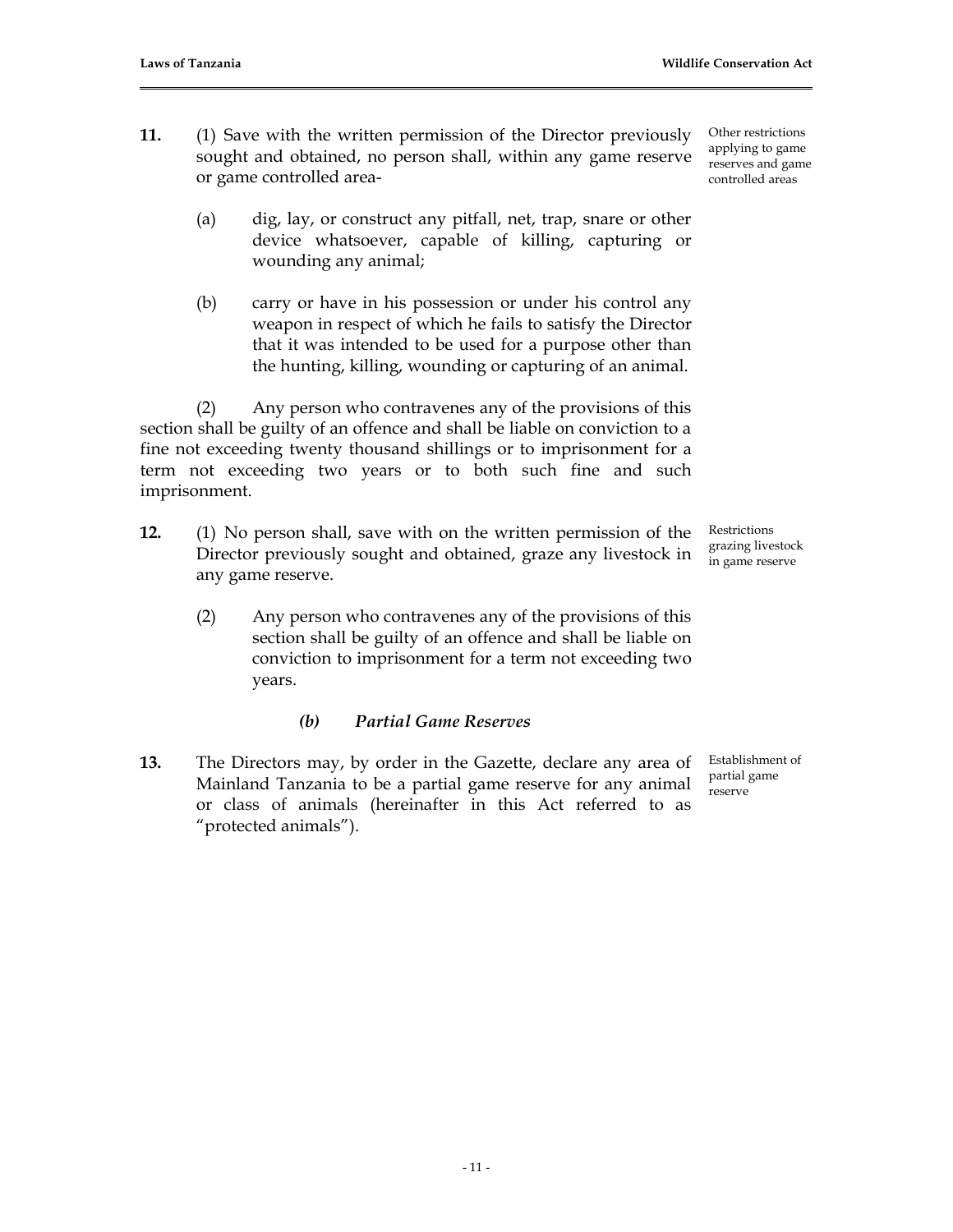- **14.** Any person who without the permission of the Director previously sought and obtained hunts, captures, kills, wounds or molests any protected animal in a partial game reserve shall be guilty of an offence and shall be liable on conviction:
	- (a) in the case of a conviction for hunting, capturing or killing a protected animal, to imprisonment for a term of not less than three years but no exceeding seven years;
	- (b) in any other case to a fine of not less than three thousand shillings but not exceeding twenty thousand shillings or to imprisonment of not less than three months but not exceeding two years.
		- *(c) Declaration of National Game*
- **15.** The Minister may, by order in the Gazette, declare any animal or class of animals to be a national game.
- **16.** (1) No person shall except by and in accordance with the written permission of the Director previously sought and obtained hunt, kill, capture or wound any animal which is a national game.
	- (2) Any person who contravenes any of the provisions of this section or contravenes any condition attached to any permission granted under subsection (1) shall be guilty of an offence and shall be liable on conviction to-
	- (a) in the case where the conviction relates to the hunting, capture or killing of a national game, to imprisonment for a term of not less than three years but not exceeding seven years and in addition thereto the court may impose a fine not exceeding one hundred thousand shillings;
	- (b) in any other case, to a fine of not less than three thousand shillings but not exceeding twenty thousand shillings or to imprisonment of not less than three months but not exceeding two years.
		- *(d) Close Season*

Restrictions relating to partial game reserves

Declaration of national game

Restrictions relating to national game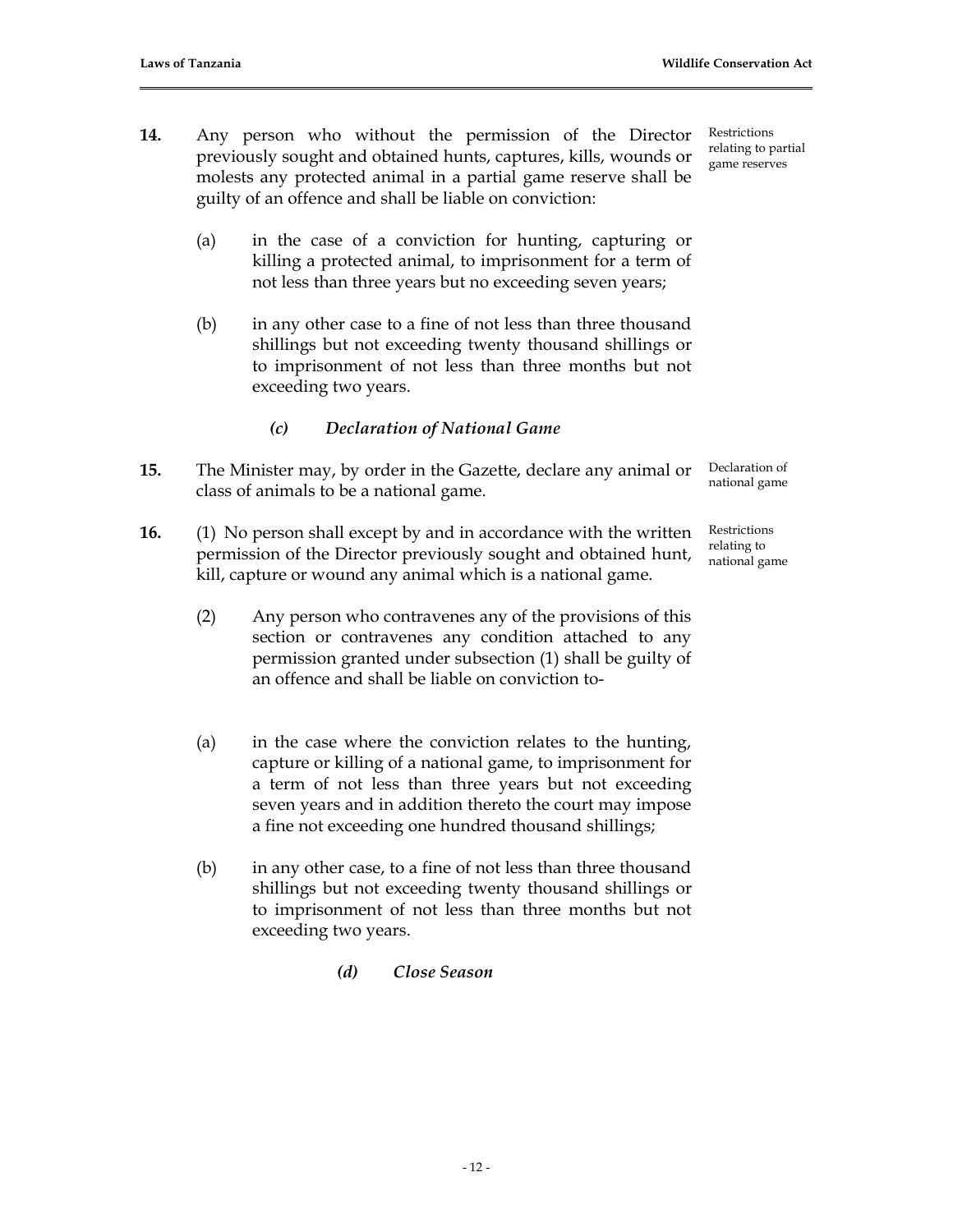- **17.** The Minister may, by order in the Gazette, prohibit, restrict or regulate the hunting, killing or capture of any animal or class of animals in any area of Mainland Tanzania during such period as he may specify in such order (such period so specified is hereinafter referred to as "close season").
- **18.** (1) Where an order under section 17 has been made in respect of any area of Mainland Tanzania, no person shall during the close season hunt, kill, capture or wound within such area any animal to which such order applies except by and in accordance with the permission of the Director.
	- (2) Any person who contravenes any of the provisions of this section or contravenes any condition attached to any permission granted under subsection (1) shall be guilty of an offence and shall be liable on conviction-
	- (a) in the case where the conviction relates to the hunting, capture or killing of an animal specified in Part I of the First Schedule to this Act, to imprisonment for a term of not less than three years but not exceeding seven years and the court may in addition thereto impose a fine not exceeding one hundred thousand shillings;
	- (b) in the case where the conviction relates to the hunting, capture or killing of an animal specified in Part II of the First Schedule to this Act, to imprisonment for a term of not less than two years but not exceeding five years, the court may in addition thereto impose a fine not exceeding fifty thousand shillings;
	- (c) in the case where the conviction relates to the hunting, capture or killing of an animal specified in Part III of the First Schedule to this Act, to imprisonment for a term of not less than one year but not exceeding three years and in addition thereto the court may impose a fine not exceeding twenty thousand shillings;
	- (d) in any other case, to a fine of not less than three thousand shillings but not exceeding twenty thousand shillings or to imprisonment of not less than three months but not exceeding two years.
		- *(e) Miscellaneous Provisions*

Declaration of close season

Restrictions elating to close season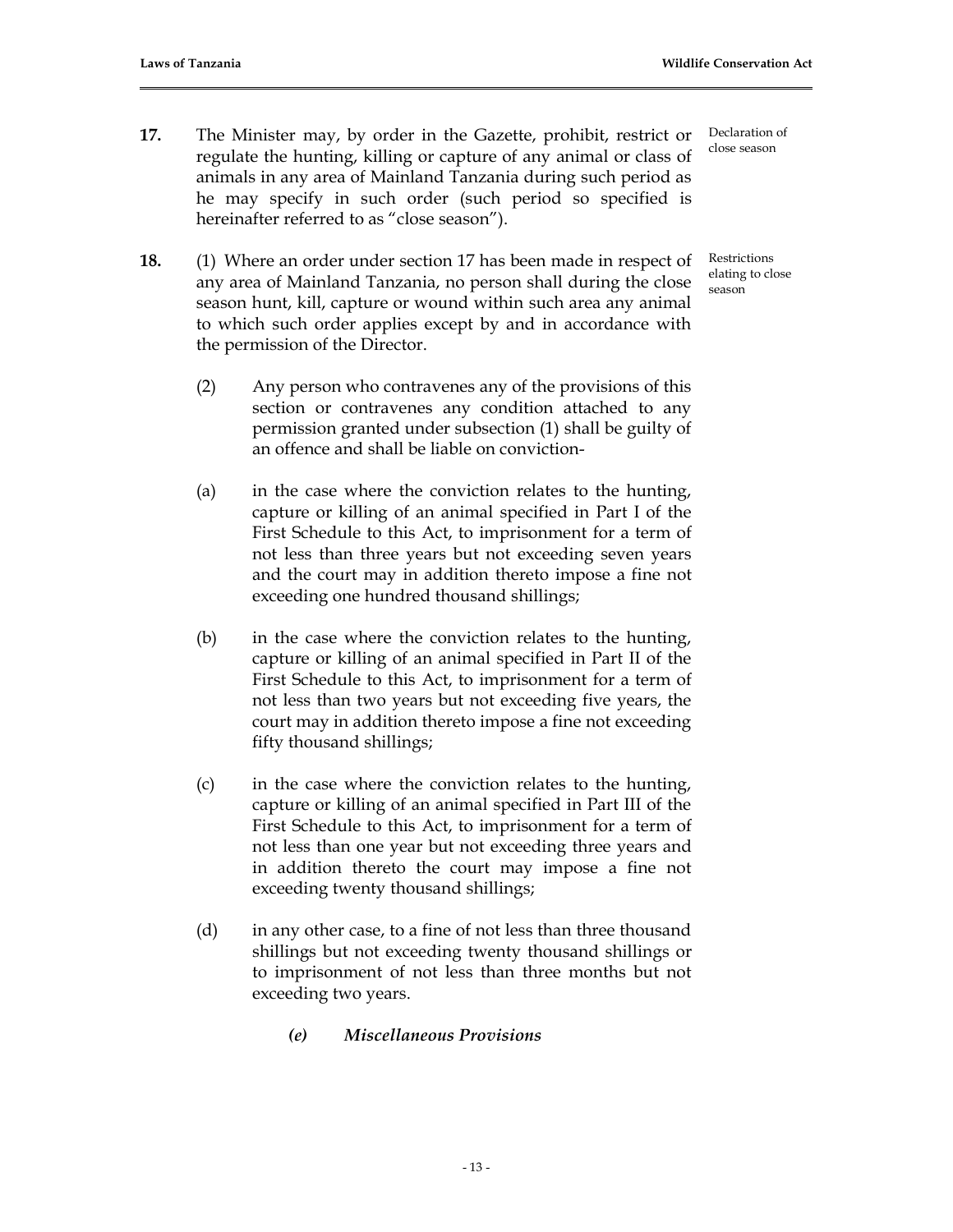- **19.** The President may, by order in the Gazette, modify any of the restrictions imposed by this Part in relation to game reserves, game controlled areas and partial game reserves, and where any such order is made, the provisions of this Part shall take effect subject to the provisions of the order.
- **20.** (1) Nothing in this Act shall be construed as empowering the Director to grant any permission for the hunting, killing, capture or wounding of any animal in any national park in contravention of the provisions of the National Parks Act.
	- (2) Where any game reserve, game controlled area or partial game reserve, or any portion thereof, falls also within the conservation area established under the Ngorongoro Conservation Area Act, the Director shall not grant any permission for the hunting, killing, capture or wounding of any animal of the Conservator of the Ngorongoro Conservation Area. Cap. 284

#### **PART IV**

# **HUNTING, CAPTURING AND PHOTOGRAPHING OF ANIMALS** *(a) Hunting of Animals*

**21.** In this Part-

"specified animal" means an animal in the Second Schedule to this Act;

- "scheduled animal" means an animal specified in the Third Schedule to this Act.
- **22.** (1) The President may, by order in the Gazette, declare any category of persons as being a category of persons who shall not be granted any game licence in relation to any category of animals specified in the order.

(2) Where an order under subsection (1) is made in relation to any category of persons, no person belonging to that category shall be entitled to apply for or obtain a game licence in respect of any animal to which the order applies and any such licence granted to any such person shall be void and ineffective.

Interpretation

President may restrict grant of licences and permits

President may lift restrictions

Cap. 282

Where any area is a national part etc.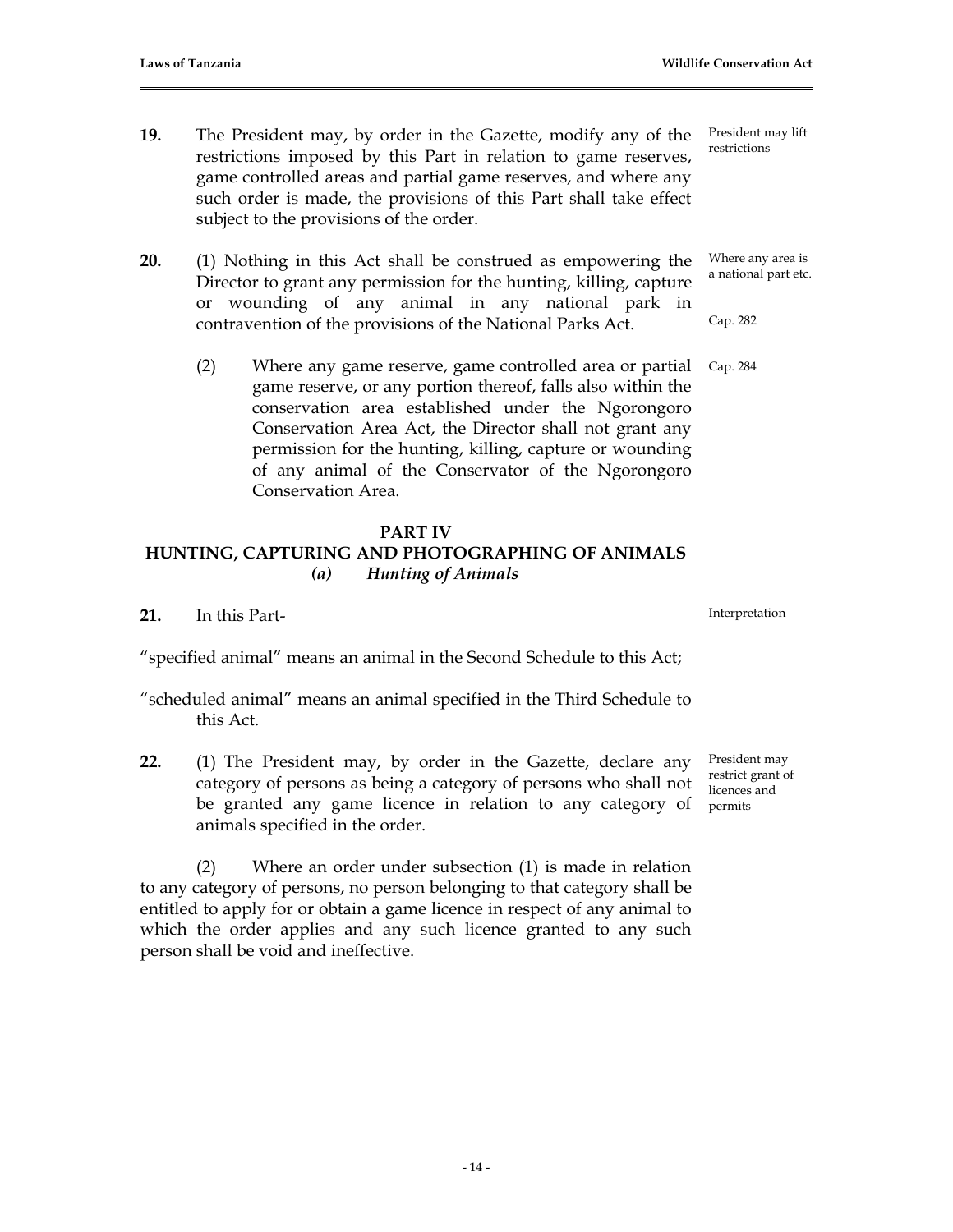**23.** Save as otherwise expressly provided in this Act, no person shall hunt any specified animal or scheduled animal except under and in accordance with the conditions of a valid game licence issued to him under this Act:

Provided that the Minister may, by order, permit any persons or category of persons to hunt any specified or scheduled animal without a game licence.

- **24.** The Minister may, by order in the Gazette, amend, add to, vary or replace the Second and the Third Schedules to this Act.
- **25.** (1) Game licences may be issued by a licensing officer upon an application made therefor in writing in the prescribed form and upon payment by the applicant of the prescribed fee.
	- (2) No game licence shall be granted to an applicant who fails to satisfy the licensing officer-
	- (a) that he has attained the apparent age of eighteen years;
	- (b) that he is in possession of a valid firearm licence in respect of the firearm intended to be used in hunting;
	- (c) in the case of a licence for the hunting of a specified animal, that he is a citizen of the United Republic or that he has been ordinarily resident in the United Republic for a period of not less than twelve months immediately preceding the date of the application;
	- (d) that he has a reasonable knowledge of the use of a firearm for the purpose of game hunting;
	- (3) The licensing authority may require an applicant for a game licence to appear before him and answer any question or produce any document relevant to any of the matters referred to in subsection (2) and the firearm proposed to be used.

No hunting without licence

Amendment of Second and Third Schedules

General provisions relating to game licences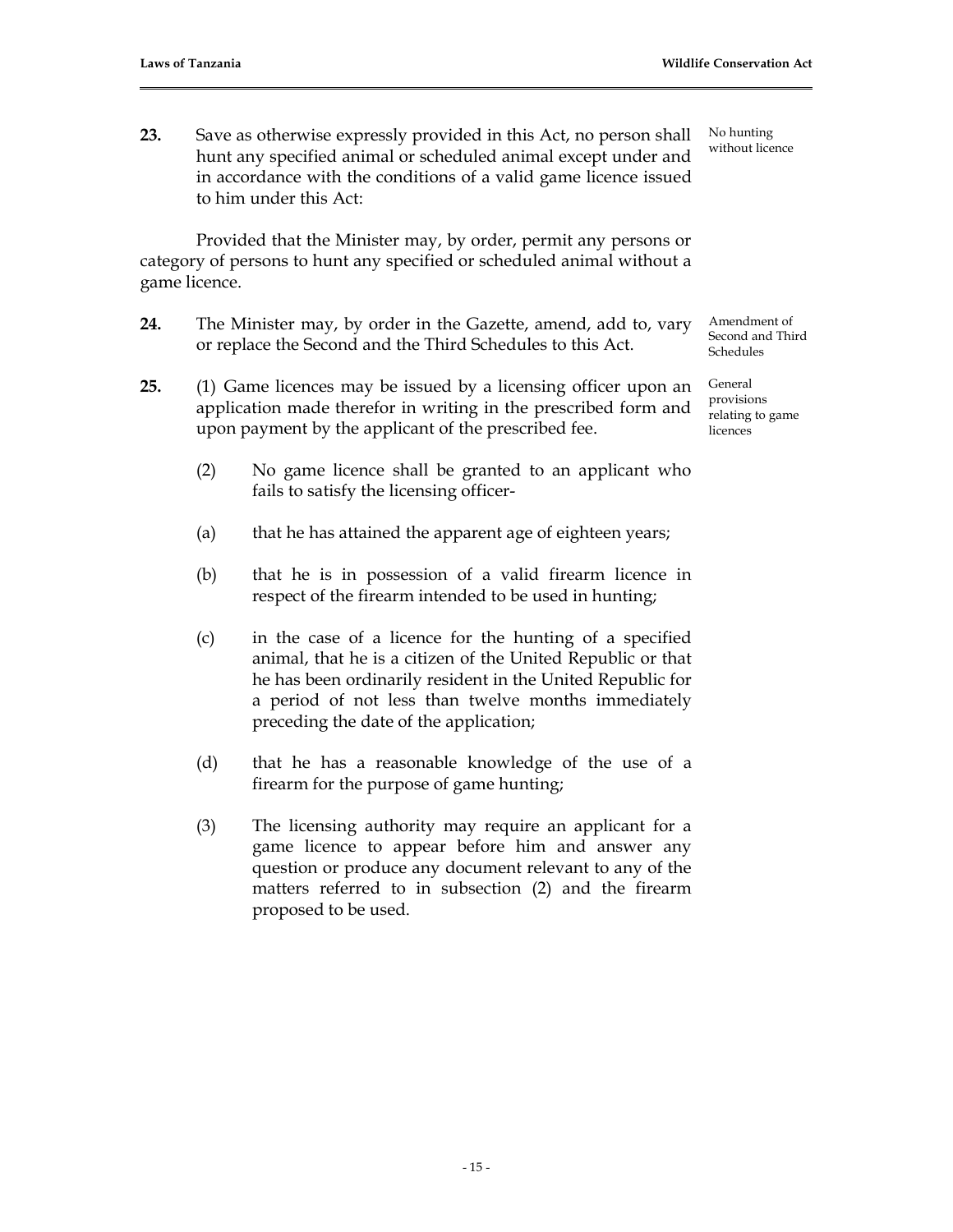**26.** (1) The Minister may, by order in the Gazette, declare any body of persons, whether corporate or unincorporated, or any Ujamaa village to b an authorized association for the purposes of this Act.

Authorized associations and designated organizations

(2) The Minister may, by order in the Gazette, declare any body corporate to be a designated organization for the purposes of this Act.

**27.** (1) A licensing officer may grant a game licence for the hunting of a specified animal to any authorized association:

Provided that the licensing officer shall not grant a game licence for the hunting of a specified animal to any authorized association unless he is satisfied that the meat of the animal hunted will be made available for consumption by all the members of the association.

(2) A game licence granted to an authorized association under subsection (1) shall entitle any member of the authorized association who has attained the apparent age of eighteen years to hunt, in accordance with the conditions of the licence, the animal specified therein.

- **28.** The Director may grant a designated organization a licence to generally hunt such number of scheduled animals subject to such terms and conditions and for such period as may be specified therein.
	- (2) A game licence granted to a designated organization under subsection (1) shall entitled any member, employee or agent of the organization who has attained the apparent age of eighteen years to hunt, in accordance with the terms and conditions of the licence, any scheduled animal which may lawfully be hunted under such licence.

Issue of game licences for specified animals to authorized associations

Issue of game licences for scheduled animals to designated association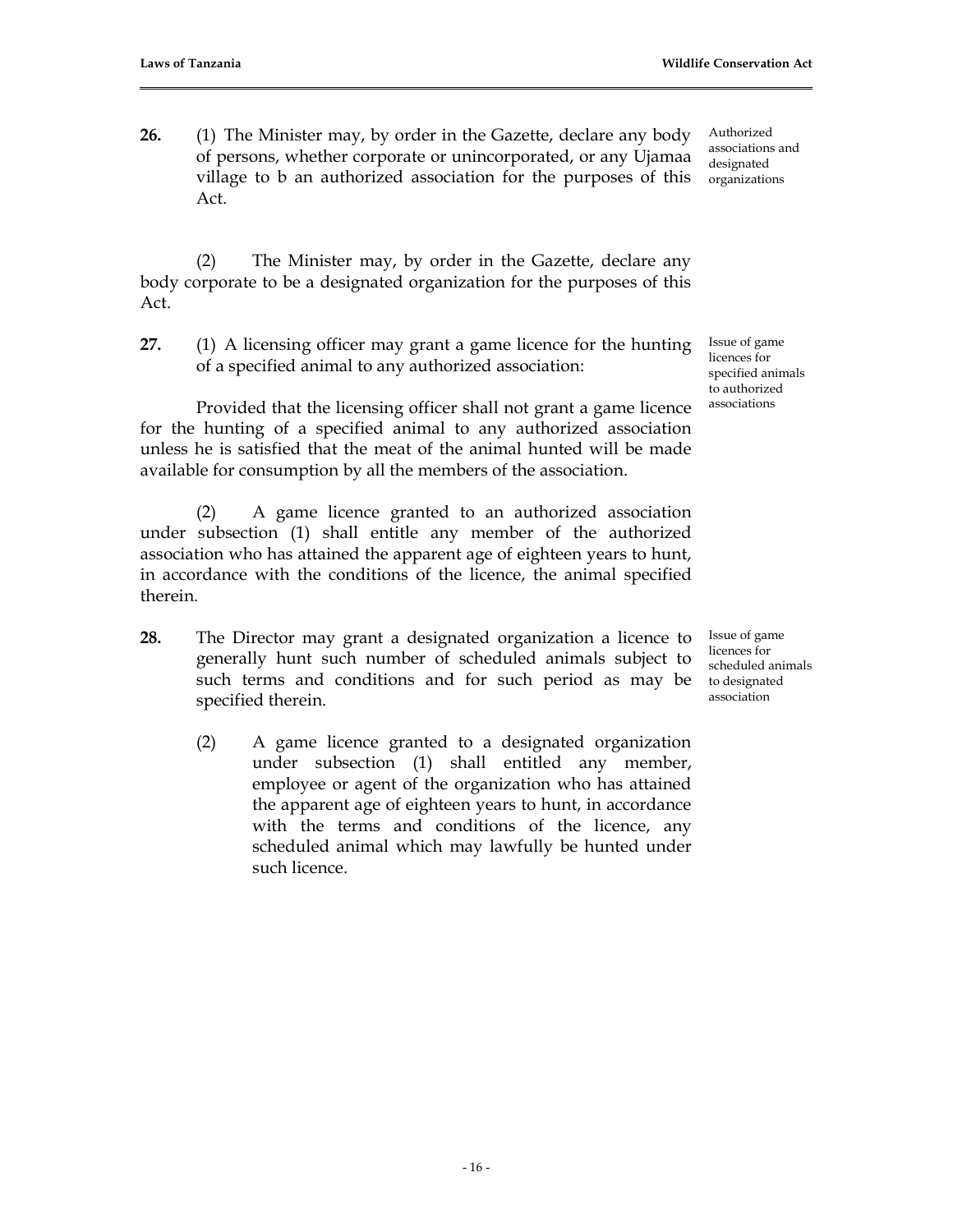**29.** The Minister may, by regulations made under this Act-

Issue of regulate issue of game licences

- (a) provide that no licence for the hunting of a scheduled animal shall be granted to any person save on the recommendation of a designated organization;
- (b) regulate the mode of hunting of scheduled animals;
- (c) prescribe the functions of the designated organization in relation to the hunting of animals hunted pursuant to any licence issued on the recommendation of such organization ;
- (d) authorize, subject to such terms and conditions as he may specify, the issue of a game licence for the hunting of a specified animal to any person who does not, by virtue of the provisions of paragraph (c) of subsection (2) of section 25, qualify for such licence where the application for such licence is recommended by a designated organization;
- (e) provide that no one person shall be granted licence to hunt more than the specified number of species of animal in any specified area;
- (f) provide for the reception of Government trophies by a designated organization from persons referred to in Section 68(1) and the procedure to be compiled with by that organization upon receipt of the Government trophies.
- **30.** (1) Subject to the provisions of section 28 and any regulations made pursuant to section 29, every game licence shall specify the species and number of specified or scheduled animals which may lawfully be hunted by the holder and shall be valid for such period as may be prescribed.

Act No. 21of 1971 s.4

Provisions relating to validity of game licences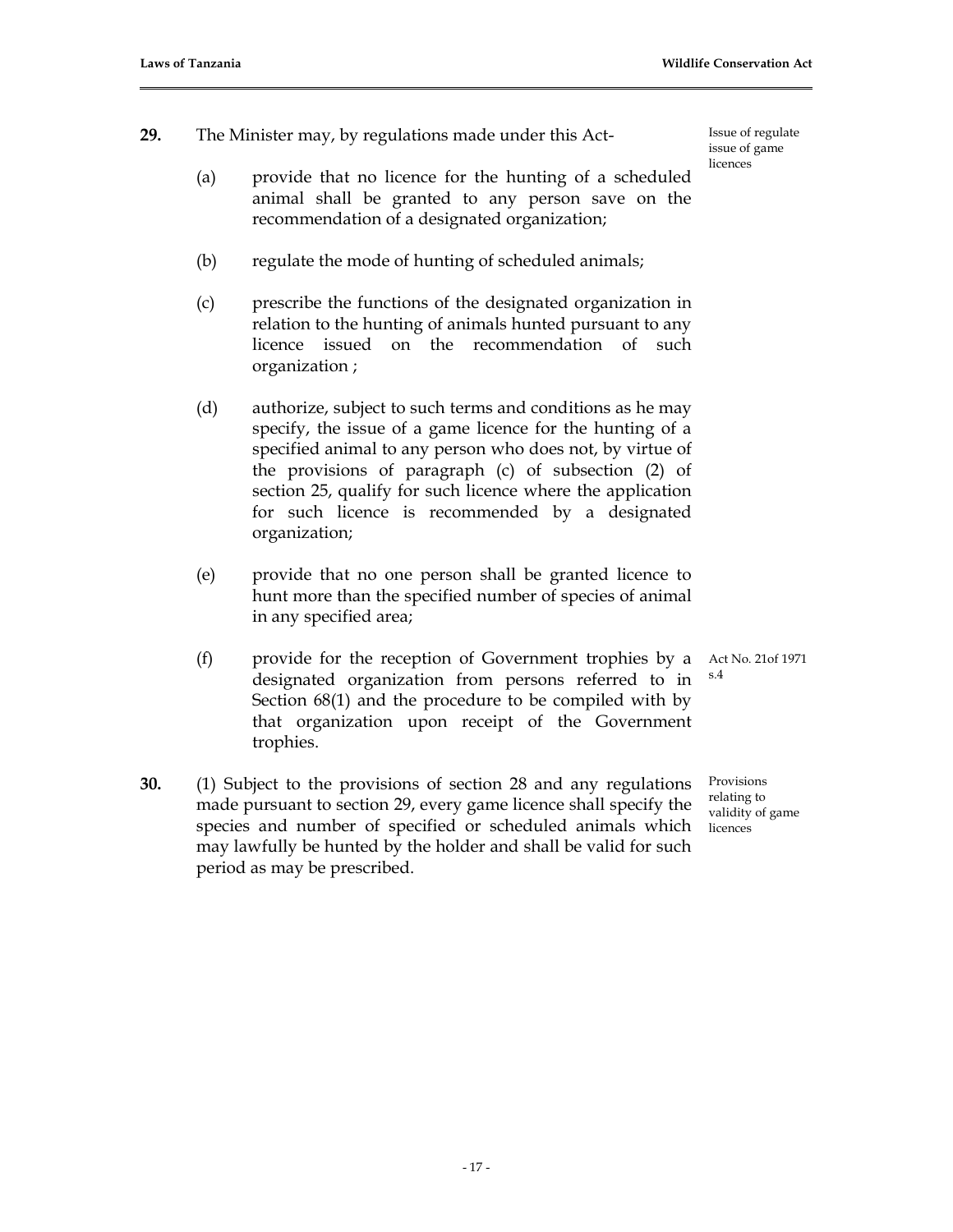Unlawful hunting of specified of scheduled animal

**31.** Any person who-

- (a) not being the holder of a valid game licence, hunts, kills or wounds any specified or scheduled animal; or
- (b) being the holder of a valid game licence, hunts, kills or wounds-
	- (i) a specified or a scheduled animal of a specie, category, type or description other than that specified in the licence; or
	- (ii) a number of specified or scheduled animals larger than that authorized by the licence; or
	- (iii) a specified or scheduled animal in an area other than the area specified in the licence,

shall be guilty of an offence and shall be liable on conviction -

- (a) in the case where the conviction related to the hunting or killing of an animal specified in Part I of the First Schedule to this Act, to imprisonment for a term of not less than three years but not exceeding seven years and the court may in addition thereto impose a fine not exceeding one hundred thousand shillings;
- (b) in the case where the conviction relates to the hunting or killing of an animal specified in Part II of the First Schedule to this Act to imprisonment for a term of not less than one year but not exceeding five years, and the court may in addition thereto impose a fine not exceeding fifty thousand shillings;
- (c) in the case where the conviction related to the hunting or killing of an animal specified in Part III of the First Schedule in Part III of the First Schedule to this Act, to imprisonment for a term of not less than six months but not exceeding three years and in addition thereto the court may impose a fine not exceeding twenty thousand shillings;
- (d) in any case in which the conviction relates to wounding of an animal, a fine of not less than one thousand shillings but not exceeding twenty thousand shillings or to imprisonment of not less than three months but not exceeding two years.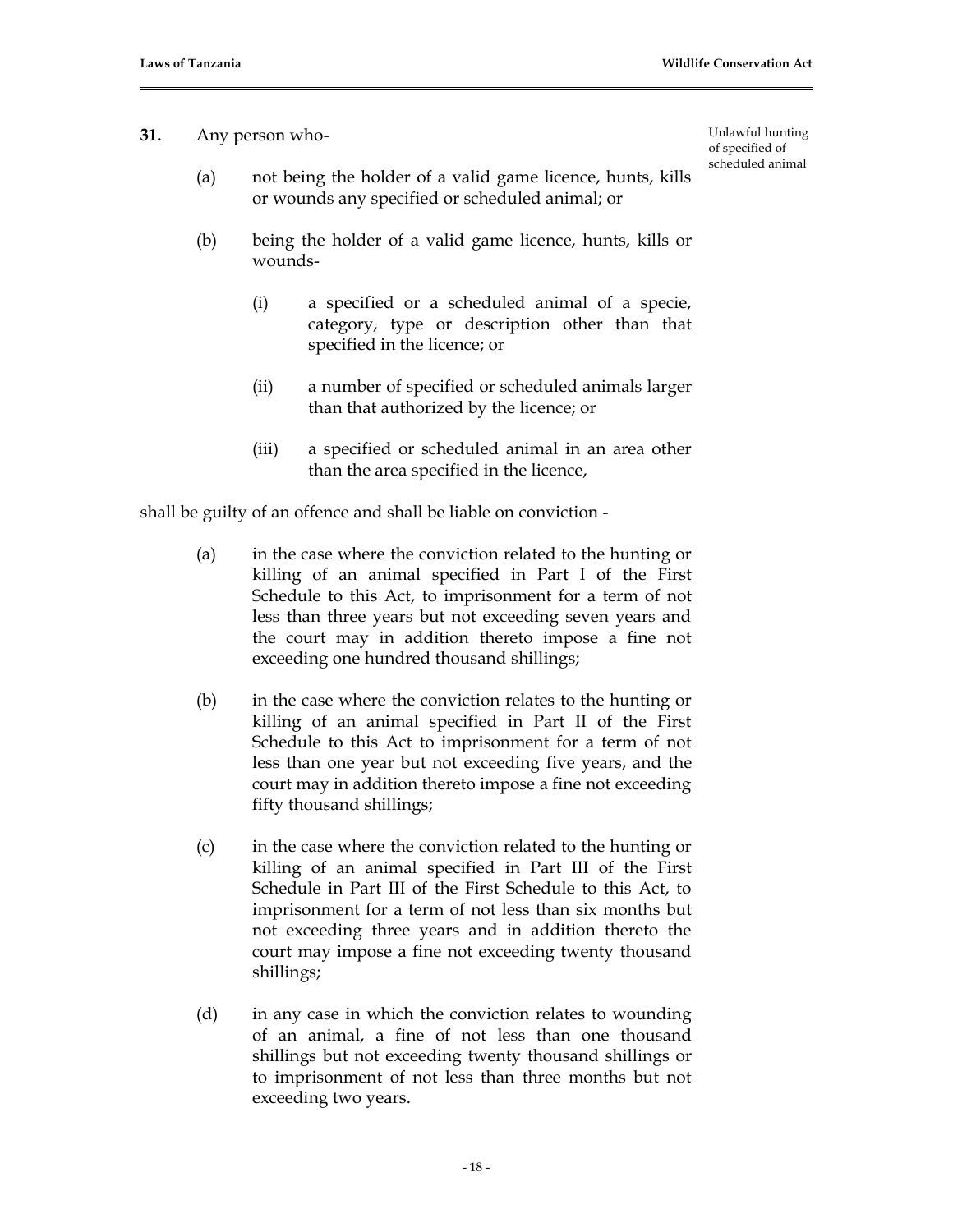# *(b) Capture of Animals*

- **32.** (1) Save as otherwise expressly stated in this Act, no person shall capture any animal, whether or not specified in any Schedule to this Act, except under and in accordance with the conditions of a valid capture permit issued to him under this Act.
	- (2) The Director may grant a capture permit authorizing the capture of any animal for-
	- (a) providing a specimen for any zoological garden or similar institution;
	- (b) any educational, scientific or cultural purpose;
	- (c) any purpose which in the opinion of the Director is in the national interest.
- **33.** The Director may grant a capture permit subject to such conditions as to the method of capture, care, stabling, feeding crating and exporting of animals as he may consider fit, and shall either specify such conditions in the permit or otherwise communicate them to the person to whom the permit is issued.
- **34.** (1) Every capture permit shall be in the prescribed form specifying the area or areas within which the animal specified therein may be captured.
	- (2) A capture permit shall be valid for such period as the Director may specify therein.
	- (3) There shall be charged inspect of a capture permit such fee or royalty as may be prescribed or, where no fee or royalty has been prescribed, such fee or royalty as the Minister ay direct.

No animal to be captured without permit

Methods of capture

General provisions relating to capture permits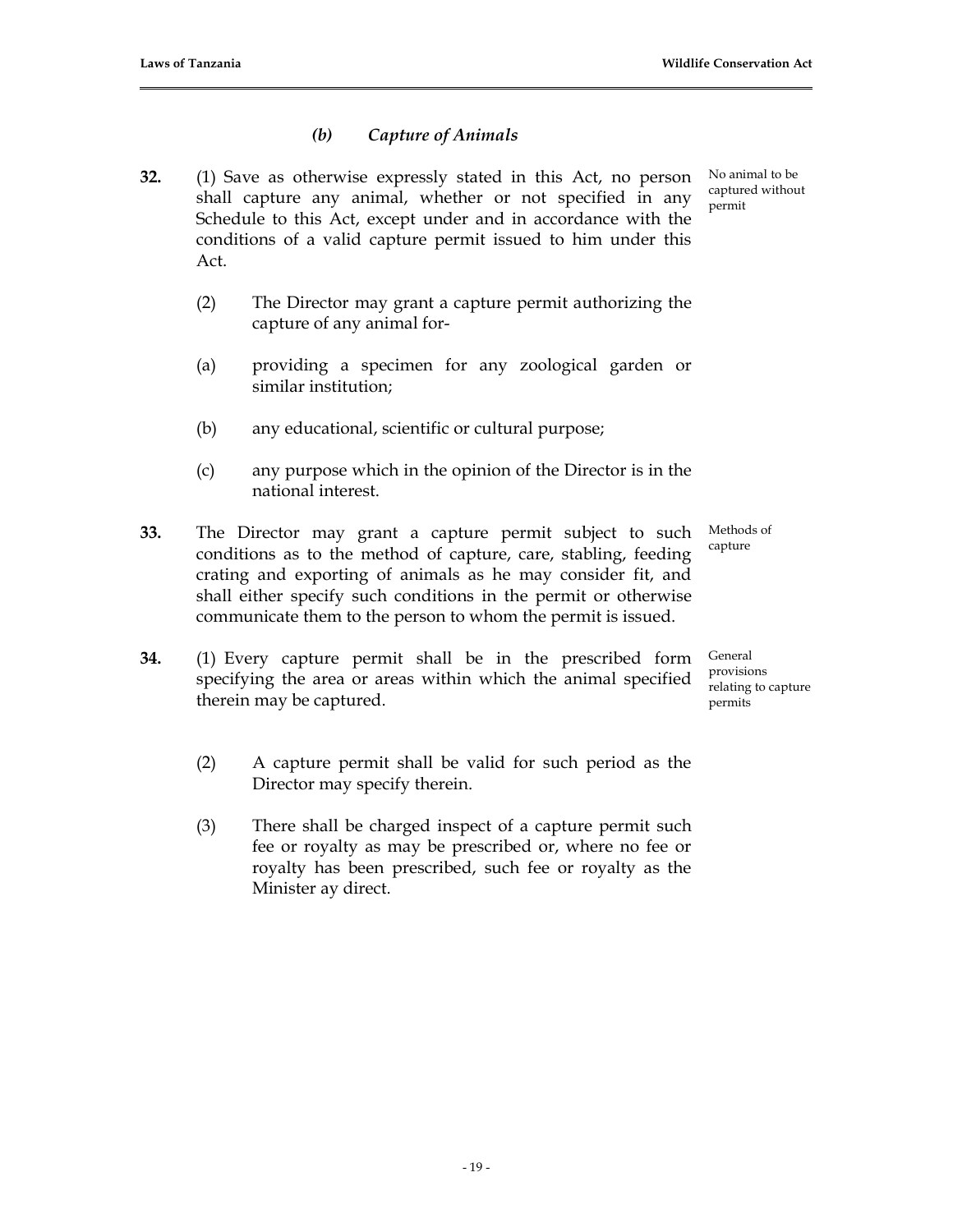### **35.** Any person who-

Unlawful capture of animal

- (a) not being the holder of a valid capture permit, captures any animal; or
- (b) being the holder of a valid capture permit, captures-
	- (i) an animal of a specie, category, type or description other than that specified in the permit; or
	- (ii) a number of animals larger than that authorized by the permit; or
	- (iii) an animal in an area other than the area specified in the permit,

shall be guilty of an offence and shall be liable on conviction -

- (a) in the case where the conviction relates to the capture of an animal specified in Part I of the First Schedule to this Act, to imprisonment for a term of not less than two years but not exceeding seven years and the court may in addition thereto impose a fine not exceeding one hundred thousand shillings;
- (b) in the case where the conviction relates to the capture of an animal specified in Part III of the First Schedule to this Act, to imprisonment for a term of not less than one year but not exceeding five years, and the court may in addition thereto impose a fine not exceeding fifty thousand shillings;
- (c) in the case where the conviction relates to the capture of an animal specified in Part III of the First Schedule to this Act, to imprisonment for a term of not exceeding three years and in addition thereto the court may impose a fine not exceeding twenty thousand shillings;
- (d) in any other case, to a fine of not less than three thousand shillings but not exceeding twenty thousand shillings or to imprisonment for a term of not less than three months but not exceeding two years.
	- *(c) Commercial Game Photography*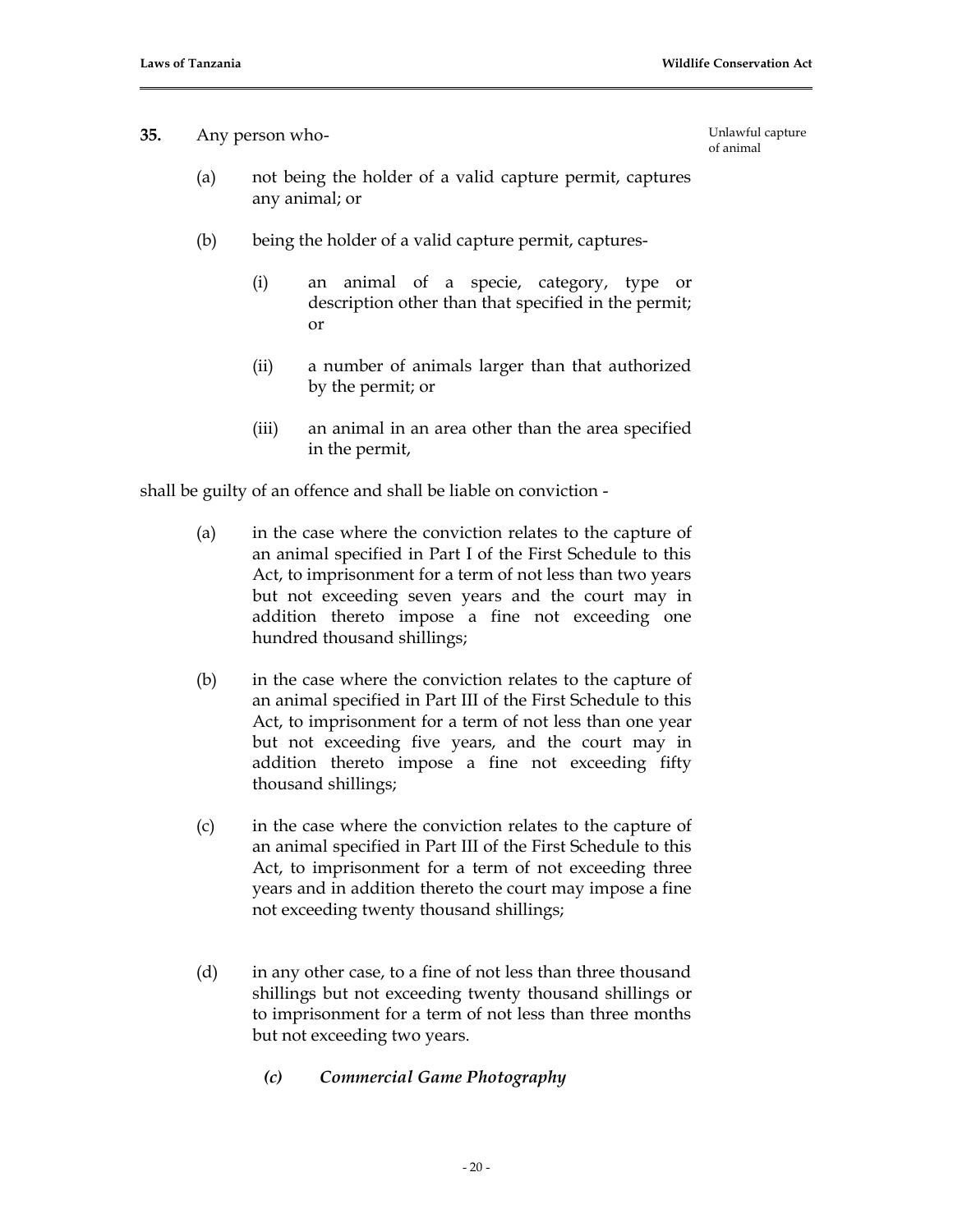**36.** (1) No person shall engage in photographing animals for commercial purposes except under and in accordance with the conditions of a commercial game photography permit: Commercial game photography

Provided that this section shall not apply in relation to the photographing by the holder of a licence or permit granted under this Act of any animal involved in any activity lawfully carried on pursuant to such licence or permit.

- (2) Any person who contravenes any of the provisions of subsection (1) shall be guilty of an offence and shall be liable on conviction to a fine not exceeding five thousand shillings.
- (3) For the purposes of this section-
	- (a) "photograph" means any product of photography or any process akin to photography and includes cinematograph;
	- (b) a person shall be deemed to engage in photographing animals for commercial purposes if-
		- (i) he intends to sell or exhibit for gain or reward the photograph or cinematograph film produced;
		- (ii) he engages in such photography on behalf of any other person for any monetary gain or reward;
		- (iii) he is a person who is ordinarily engaged in the business of a photographer or cinematograph producer.
- (4) Where in any proceedings for an offence under this section the court is satisfied that the accused took any photograph of an animal the court shall, unless the accused satisfied the court to the contrary, presume that-
- (a) the photograph was taken for the purposes of commercial photography;
- (b) the proviso to subsection (1) does not apply to be accused.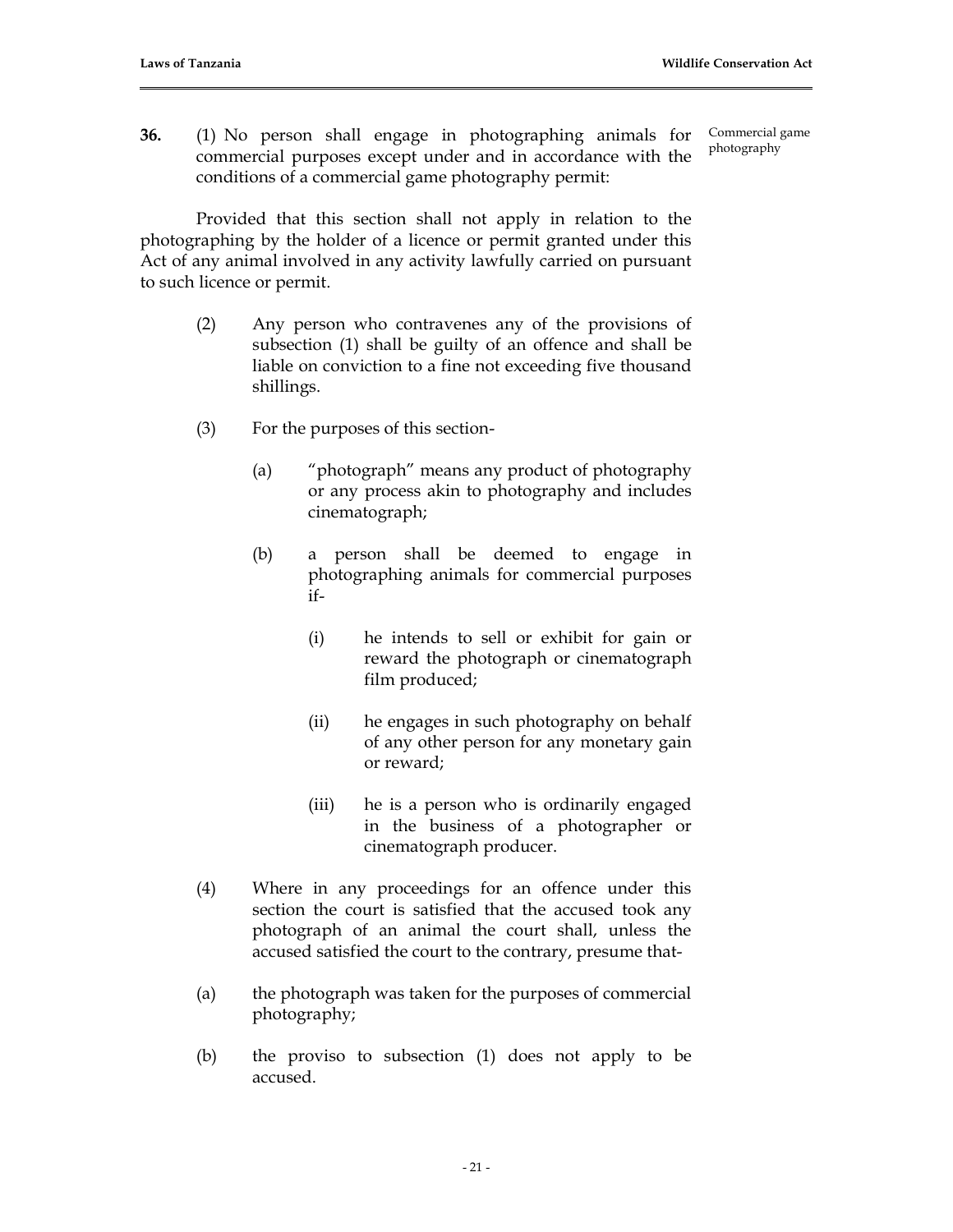**37.** The Director may grant a commercial game photography permit on such terms and conditions as he may specify and upon payment of such fee as may be prescribed.

# *(d) Miscellaneous Provisions relating to Hunting*

**38.** (1) No person shall without the written authority of the Director previously sought and obtained, hunt, kill or wound any animal regardless of the fact that such animal is not specified in the Second or Third Schedule of this Act.

(2) Any person who contravenes the provisions of this section shall be guilty of an offence and shall be liable on conviction to imprisonment for a term not exceeding three years.

**39.** No licence, permit or authority granted under this Act shall, unless it is specifically stated therein, be construed as authorizing the holder thereof to hunt or kill the young of any animal or any female animal which is apparently pregnant or which is accompanied by its young and any person who, holding a valid licence, permit or authority to hunt an animal of any species, hunts the young of that species or the female of that species which is pregnant or is accompanied by its young shall, unless the hunting of such young or such female is expressly authorized by the licence, permit or authority, be guilty of having hunted, killed or wounded the same without a licence, permit or authority and be liable to be punished accordingly.

Provisions relating to commercial game photography permit

Hunting of unscheduled animals without permit

Killing of young animals to be an offence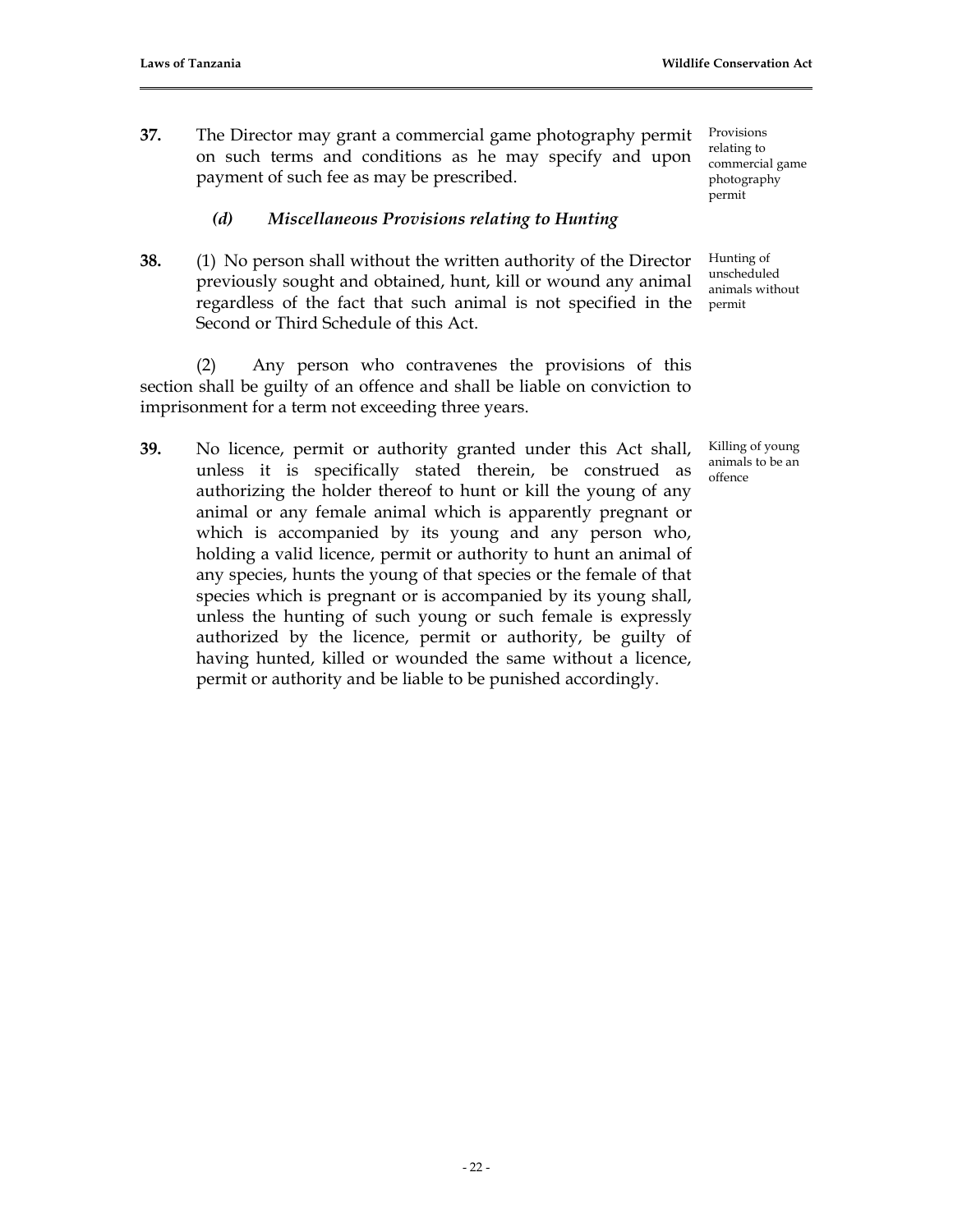**40.** (1) No person shall hunt or capture any animal on a private land unless-

Hunting or capture on private land

- (a) he is the holder of a valid licence, permit or written authority issued or granted under this Act to hunt, or as the case may be, to capture such animal; and
- (b) the owner of the private land has given his consent thereto.

(2) Notwithstanding the provisions of subsection (1) where the Director is of the opinion that it is in the public interest that any animal on any private land be hunted or captured he may by a writing under his hand authorize any person to hunt or capture such animal on such private land and after a copy of such authority has been served on the owner of the private land, it shall be lawful for the person authorized to hunt or capture the animal to proceed to do so without the consent of the owner:

Provided that the person so authorized shall not be entitled, without the consent of the owner, to enter any dwelling house or other building on such land.

- (3) Any person who-
- (a) not being a person authorized under subsection (2) so to do, hunts or captures any animal on a private land without the consent of the owner;
- (b) being a person so authorized contravenes the provisions of the proviso to subsection (2);
- (c) being the owner of any private land who has been served with a copy of any authority granted under subsection (2), obstructs the person authorized to hunt or capture any animal on such private land from entering on the private land or from hunting or capturing the animal,

shall be guilty of an offence and shall be liable on conviction to imprisonment for a term not exceeding three years.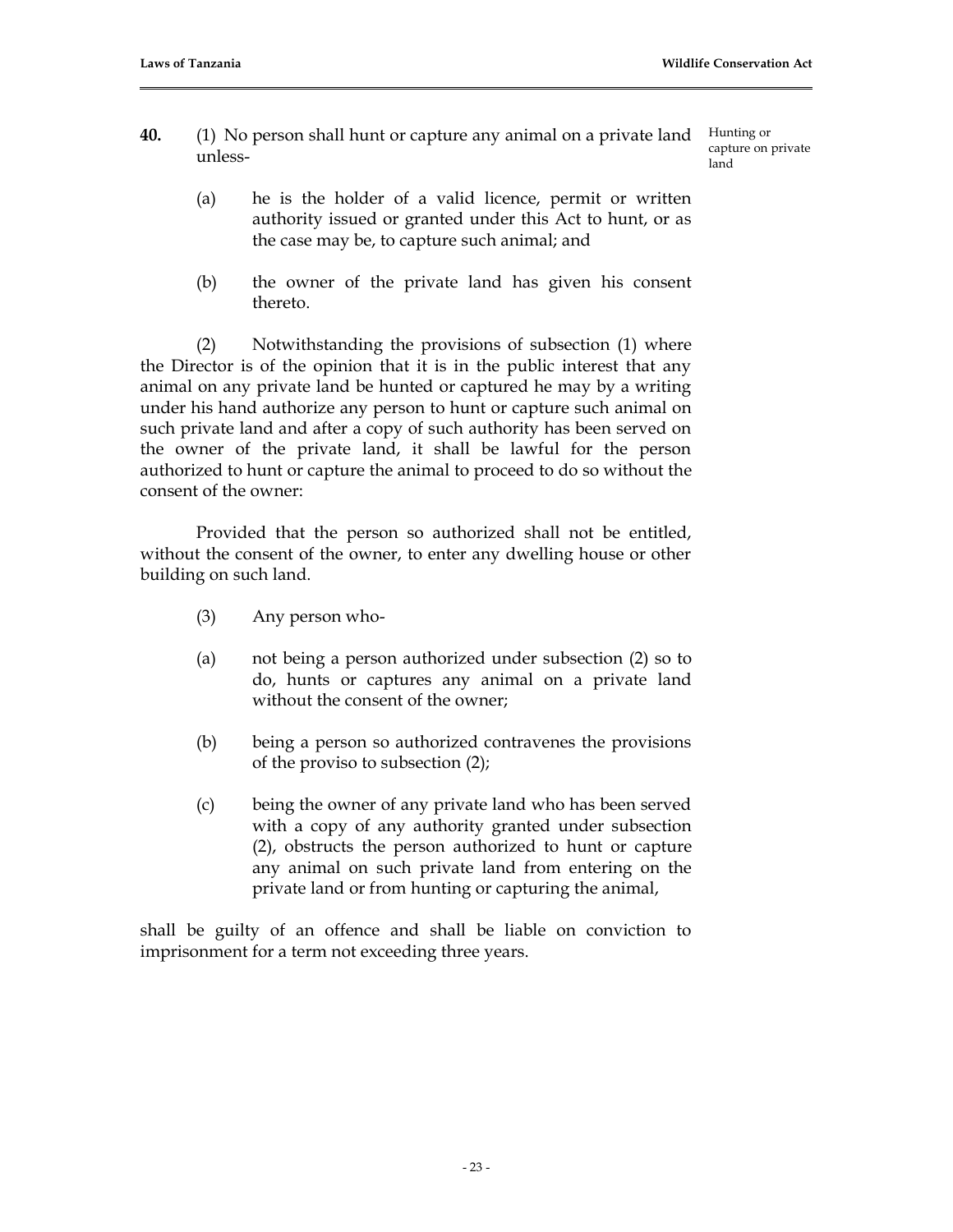- **41.** (1) Notwithstanding the other provisions of this Act, it shall be lawful for the Director, with the consent of the Minister and upon such conditions as he may consider fit, with or without a fee to grant to any person a President's licence in the prescribed form authorizing the holder thereof to hunt, capture or photograph the animals specified therein for the purpose of-
	- (a) scientific research;
	- (b) display in a museum, zoo, or similar establishments;
	- (c) educational activity;
	- (d) cultural activity;
	- (e) complimentary gift; or
	- (f) supply of food in cases of emergency.

(2) A president's licence may authorize the hunting, capture or photography of any animal whether or not such animal is protected by any other provision of this Act or other written law.

- **42.** (1) The Director may, as a condition to the grant of any licence, permit or other authority under this Act, direct that the applicant shall give a security for compliance with the provisions of this Act and any subsidiary legislation made hereunder either by depositing with the Director such sum of money, not exceeding five thousand shillings or executing a bond, with or without sureties, for such amount not exceeding five thousand shillings, as the Director may decide.
	- (2) Where a person who has given a security under this section contravenes any of the provisions of this Act or any subsidiary legislation made hereunder during the period of nine months immediately succeeding the date on which such security is given, then, notwithstanding any penalty which may have been or may be imposed upon such person for such contravention-
	- (a) where a sum of money was deposited with the Director, such sum of money or such part thereof as the Director may direct, shall be forfeited to the Government;
	- (b) where a security bond was executed, the bond shall be enforceable by the Director on behalf of the Government either in relation to the whole amount specified therein or such part of such amount as the Director may decide.

President's licence

Security for compliance with this Act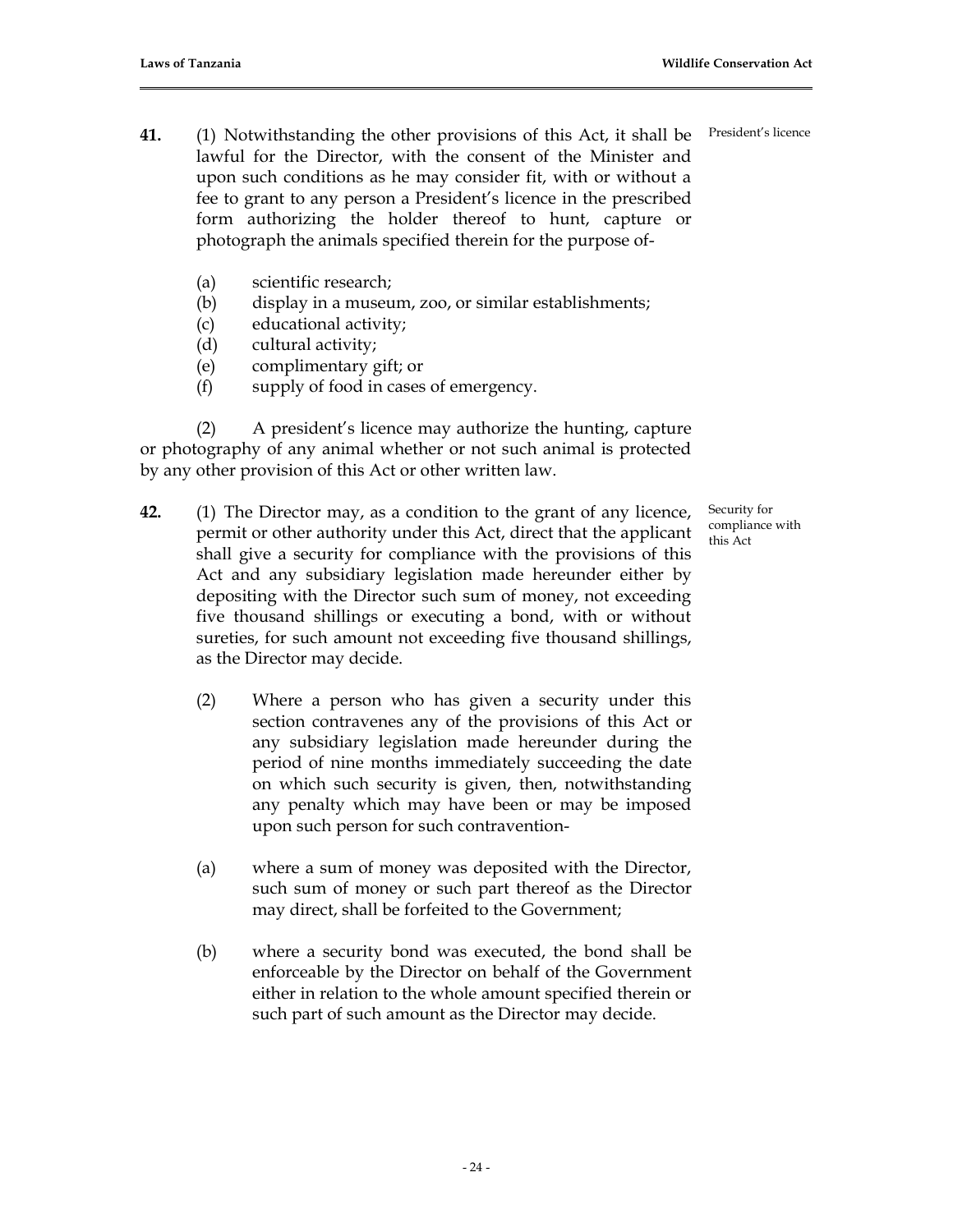**43.** (1) No person shall without the prior consent in writing of the Director transfer or assign to any other person any licence, permit or other authority granted to him under this Act and any such purported transfer or assignment without such consent shall be void.

(2) Any person who without the prior consent in writing of the Director purports to transfer or assign to any other person or accepts a transfer or assignment to himself of any licence, permit or authority granted under this Act shall be guilty of an offence and shall be liable on conviction to a fine not exceeding twenty thousand shillings or to imprisonment for a term not exceeding three years or to both such fine and imprisonment.

**44.** (1) Any person to whom there has been issued any licence, permit or written authority under this Act shall-

Recording of game and surrender of licence

- (a) carry such licence, permit or authority with him when exercising the rights thereby conferred;
- (b) record thereon in Swahili or English in indelible writing, in the space provided thereof, all relevant details of all animals killed or captured by him in the exercise of the rights thereby conferred and no animal so killed, nor any part thereof shall be removed from the place where it fell unless all such details have been first so recorded;
- (c) not later than thirty days after the expiry of such licence, permit, or authority, or where he proposes to depart from Mainland Tanzania or the area for which such licence, permit or authority is valid before the date of such departure, surrender such licence, permit or authority to the licensing officer who issued it and shall sign a declaration certifying the accuracy of the record of game killed or captured in the presence of such officer.
- (2) The licensing officer to whom any licence, permit or other authority is surrendered shall countersign the declaration made thereon in the space provided for such countersignature.
- (3) Any person who contravenes any of the provisions of subsection (1) shall be guilty of an offence and shall be liable on conviction to a fine not exceeding twenty thousand shillings or to imprisonment for a term not exceeding three years or to both.

Licence etc. not transferable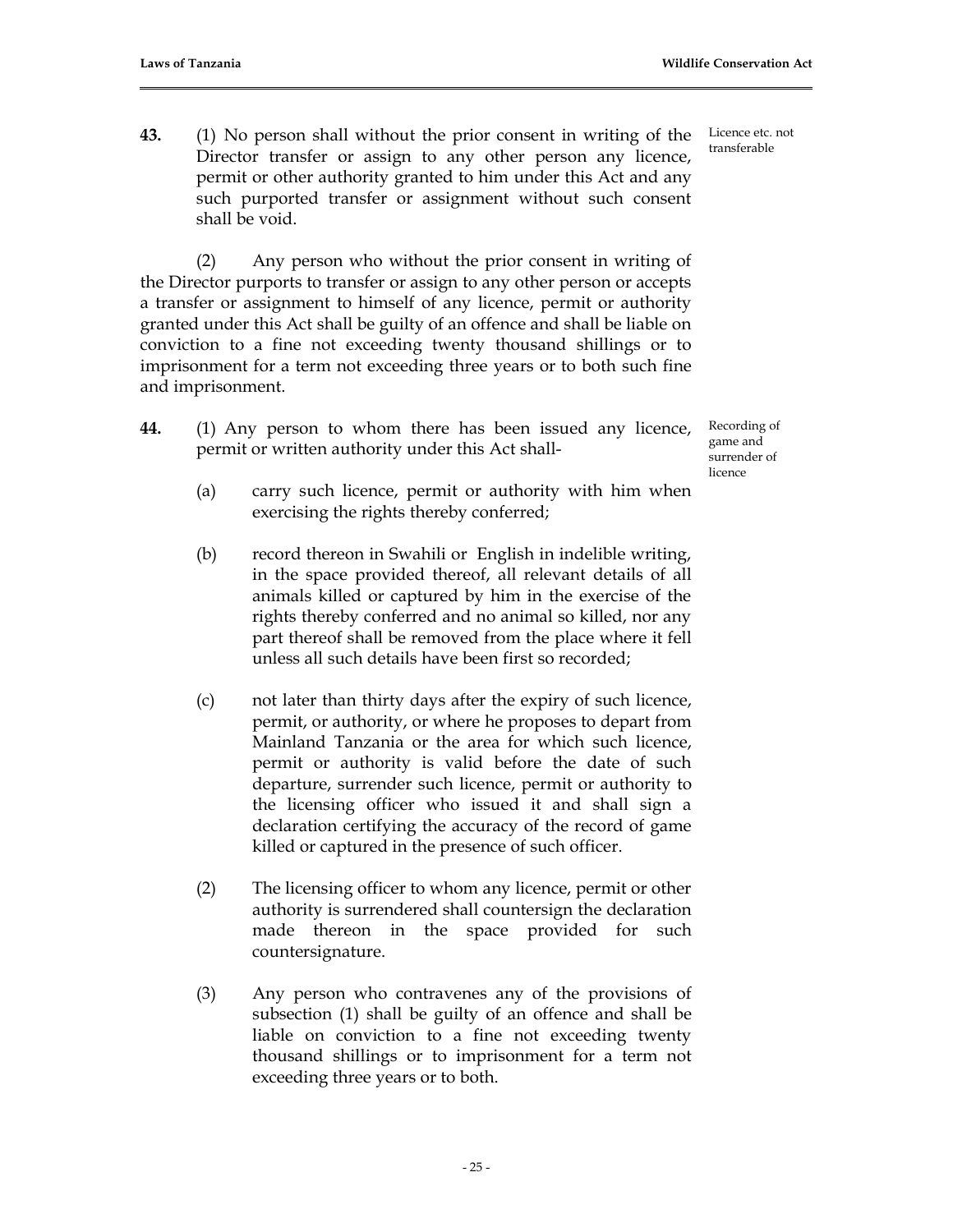- **45.** The Director may, in his discretion, extend the period of validity of any licence, permit or other authority granted under this Act, by a period not exceeding three months if in his opinion the holder thereof was prevented form exercising the rights thereby conferred by any reasonable cause.
- **46.** Where in the opinion of the Director the holder of a licence, permit or other authority granted under this Act has failed to exercise any of the rights conferred thereby and it is not desirable, expedient or practical to extend the period of validity of such licence, permit or authority, the Director may, in his absolute discretion, refund the fee or any part thereof paid or such licence, permit or authority.
- **47.** (1) Any person who kills an animal specified in any of the Schedules to this Act by accident or in error shall as soon as may be practicable thereafter-
	- (a) remove from such animal any skin, ivory, horn, tooth or any other valuable trophy;
	- (b) report the fact and the circumstances of such killing to the nearest Game Officer;
	- (c) hand over to such Game Officer any trophy removed from such animal, which trophy shall be the property of the Government and shall be disposed of as the Director may direct; and
	- (d) if so required by such Game Officer, show him the place or site where the animal was killed.

(2) An animal shall be deemed not to have been killed by accident or in error if the person killing it is the holder of a licence, permit or authority, entitling him to hunt an animal of that specie.

(3) Any person who fails to comply with any of the provisions of this section shall be guilty of an offence and shall be liable on conviction to a fine not exceeding twenty thousand shillings or imprisonment for a term not exceeding three years or to both.

- **48.** (1) The animals specified in the Fourth Schedule to this Act are hereby declared to be dangerous animals. Dangerous animals
	- (2) The Minister may, by order in the Gazette, amend, vary or replace the Fourth Schedule to this Act.

Extension of licences by Director

Refund of fee

Animal killed by accident or in error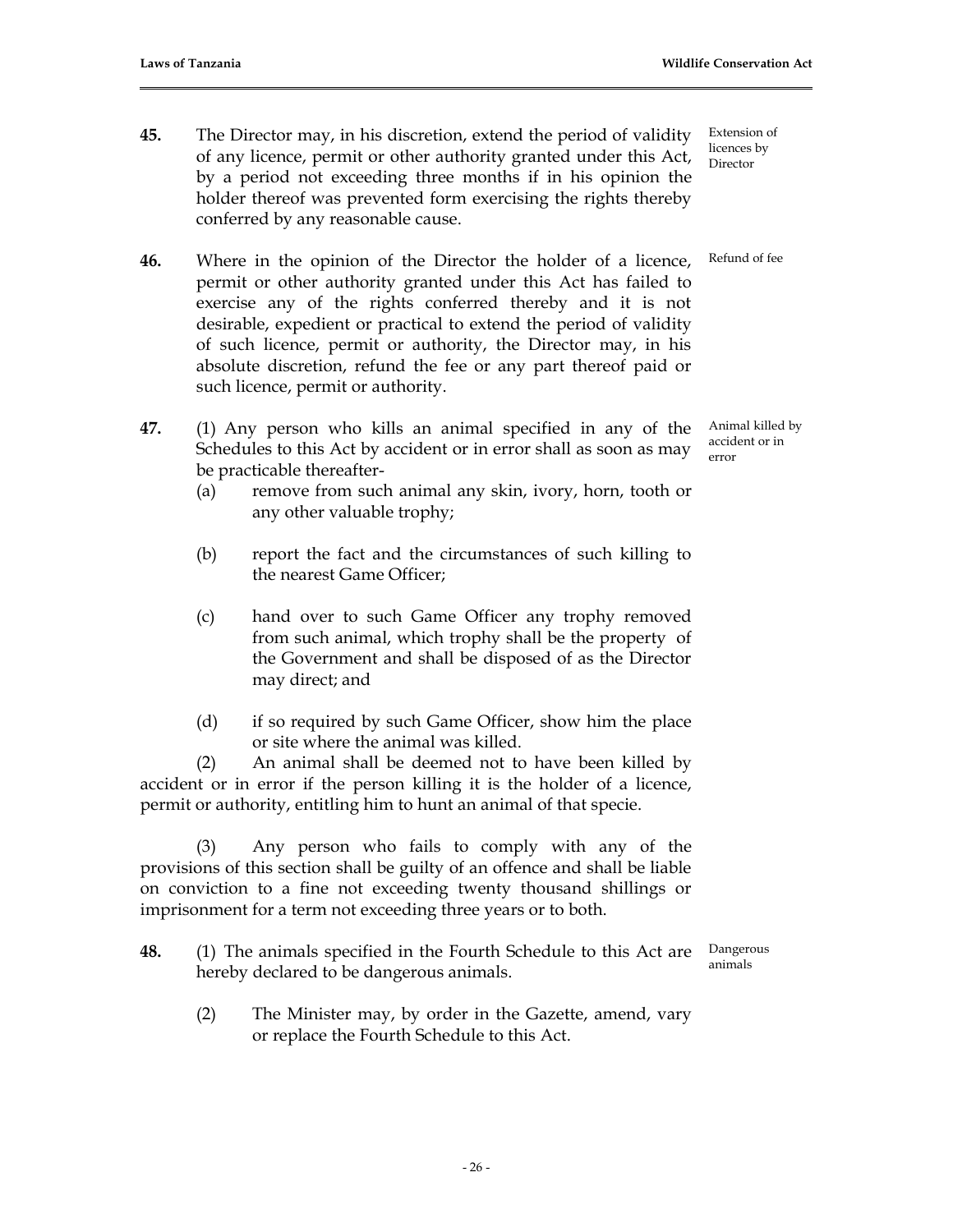- **49.** (1) Any person who wounds any animal shall use all reasonable endeavours to kill it at the earliest opportunity. Wounding of animals
	- (2) If a dangerous animal which has been wounded enters a game controlled area, a game reserve, a forest reserve, a national park or the Ngorongoro Conservation Area the person wounding it shall forthwith report such entry to the nearest Game Officer, Forest Officer, Park Warden, or Conservator as the case may be and such officer shall take all necessary measures to assist such person in killing the animal.
	- (3) Any person who wounds any dangerous animal and fails to kill it shall forthwith make a report thereof to the nearest Game Officer.
	- (4) Every report made under subsection (4) shall specify the date, time and place of the wounding, the nature of the wound, the efforts made to kill the animal and such other information as may assist in the locating the animal.
	- (5) Where any animal is found dead and the Director is satisfied that it is an animal which was wounded and lost by a person holding a licence, permit or authority for the hunting or capture of an animal of the same species as the animal so found, and that such person-
	- (a) after wounding the animal used every endeavour to kill it; and
	- (b) on losing the wounded animal, made a report as required by this section,

the Director may, at his discretion, direct that any trophy of such animal be delivered to such person.

> (6) Any person who fails to comply with any of the provisions of subsections (1), (2), 3) or (4) shall be guilty of an offence and shall be liable on conviction to a fine not exceeding twenty thousand shillings or to imprisonment for a term not exceeding three years or to both such fine and such imprisonment.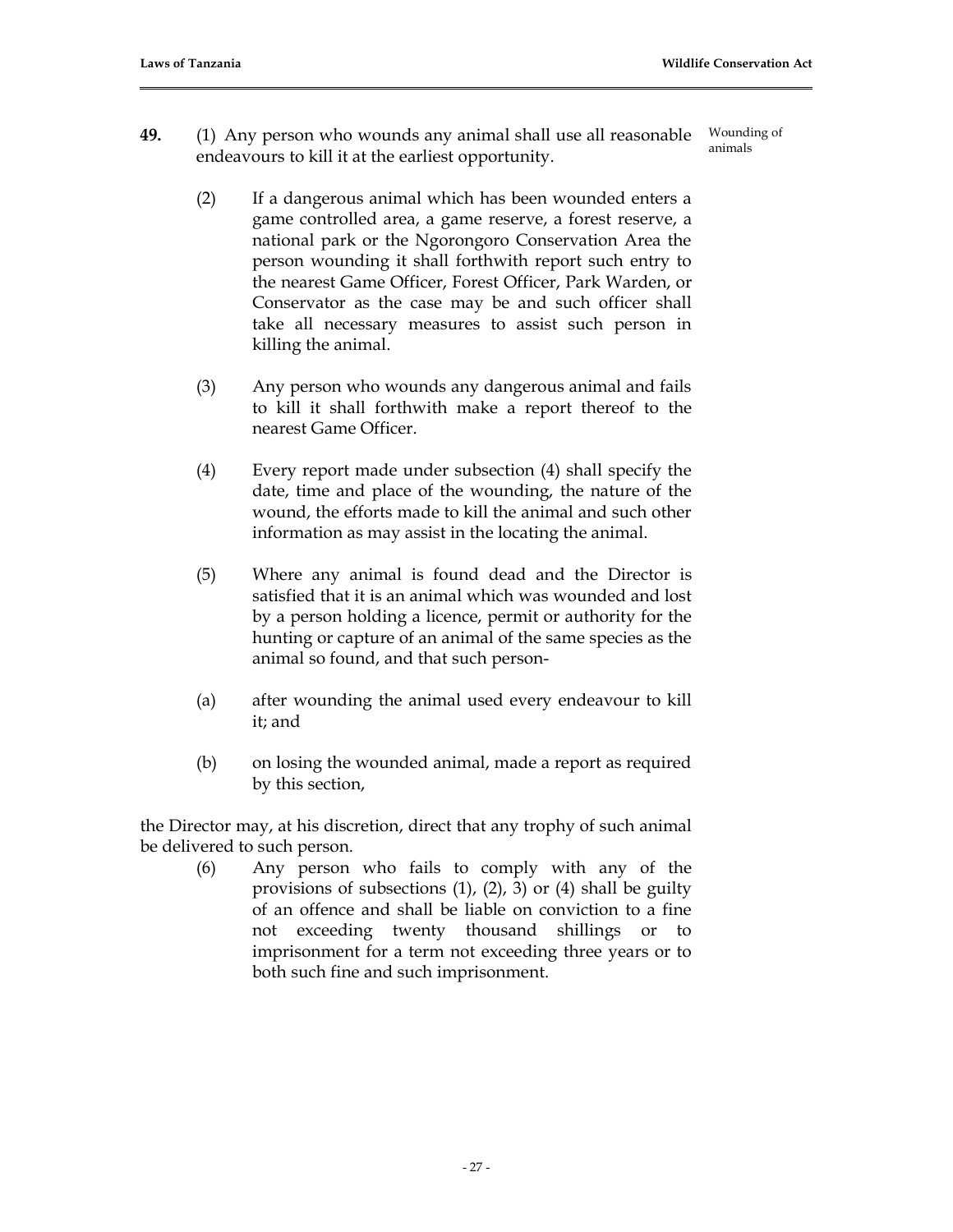**50.** (1) Nothing in this Act shall make it an offence to kill any animal in defence of human life or property or for the owner or occupier of such property or any person dependent on or employed by such owner or occupier to drive out or kill by any means whatso-ever any animal found causing damage to such property:

Killing animal in defence of life or property allowed

Provided that-

- (a) this section shall not apply to the killing of an animal in defence of life or property if-
	- (i) the behaviour of the animal necessitating such killing is the result of molestation or deliberate provocation by or with the knowledge of the person killing such animal; or
	- (ii) the person killing such animal or the person whose life or property is being defended was, when such defence became necessary, committing an act which constitutes an offence under this Act;
- (b) nothing in this section shall be deemed to authorize-
	- (i) the use of stakes in pitfalls or of any other method which is likely to result in undue cruelty to animals or to endanger human life;
	- (ii) the owner or occupier of any property adjoining any conservation area to hunt in such area without the previous consent in writing of the appropriate officer of such conservation area;
	- (iii) the killing of any national game without the written authority of the Director previously sought and obtained.
- (2) Any person killing an animal in defence of life or property shall forthwith-
- (a) remove from such animal any skin, ivory, horn, tooth or any other valuable trophy;
- (b) report the fact and the circumstances of such killing to the nearest Game Officer;
- (c) hand over to such Game Officer any trophy removed from such animal, which trophy shall be the property of the Government; and
- (d) if so required by such Game Officer, show him the damage caused to such property or the place of such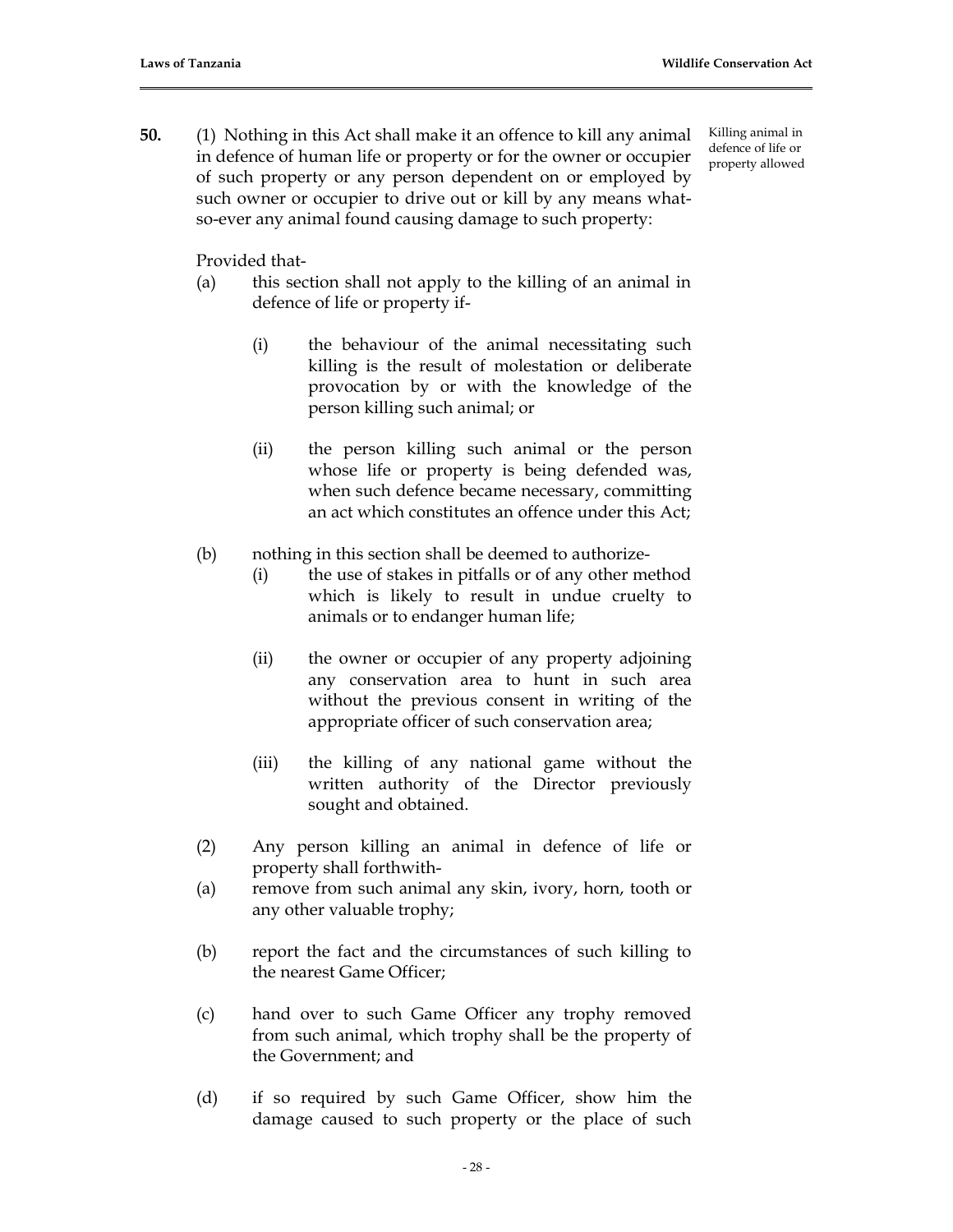- **51.** Where in any proceedings for an offence under this Act the court is satisfied that an animal was killed or wounded by the accused, the court shall presume that the animal was killed or wounded in the course of it being intentionally hunted by the accused unless the accused proves to the satisfaction of the court that the killing or wounding was an accident beyond his control and that he had taken all reasonable precautions to avoid such accident or that the killing or wounding was in such circumstances as to be justifiable and lawful under section 49.
- **52.** Notwithstanding anything to the contrary in this Act the Director may kill or authorize the killing of any animal in any place, not being a national park or the Ngorongoro Conservation Area.
- **53.** (1) The Director may, by order in the Gazette, prescribe the type or class of weapons which may or may not be used for the hunting or any particular species of animals.

(2) Where an order under subsection (1) has been made, any person who hunts any animal or class of animals by means of any weapon prohibited by such order for use in the hunting of animals of that species or any weapon other than of the type or class authorized by such order for use in the hunting of animals of that species shall be guilty of an offence and shall be liable on conviction to imprisonment for a term not exceeding three years

Defence of accidental killing or wounding or of killing or wounding self defence

Destruction of animals

Director may regulate type of weapons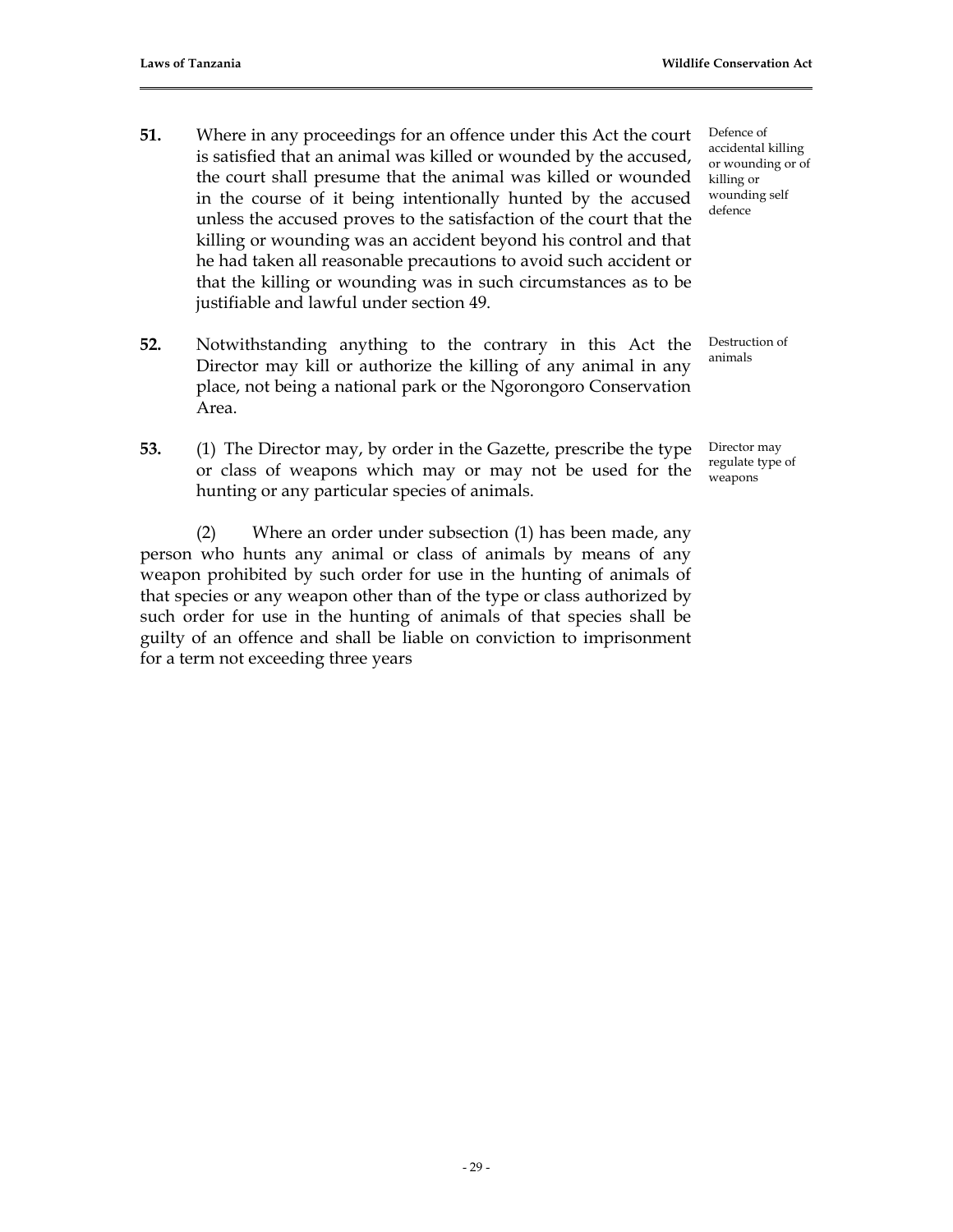- **54.** (1) No person shall, except by and in accordance with the written authority of the Director previously sought and obtained- Unlawful methods of hunting
	- (a) use for the purpose of hunting any animal-
		- (i) any mechanically propelled vehicle;
		- (ii) any poison, bat, poisoned bait, poisoned weapon, stakes, net, gin, trap, set gun, pitfall, missile, explosives, ball ammunition, snare, hide, fence or enclosure;
		- (iii) a dog or any domesticated animal;
		- (iv) any fire-arm capable of firing more than one cartridge as a result of one pressure of the trigger or of reloading itself more than once without further action by the operator;
		- (v) any device capable of reducing or designed to reduce the sound made by the discharge of any firearm;
		- (vi) any artificial light or flare; or
		- (vii) any anaesthetic dart capable of immobilisation;
	- (b) for the purpose of hunting any animal cause any grass or bush fire;
	- (c) hunt any animal-
		- (i) from any mechanically propelled vehicle or within two hundred metres of such vehicle, except when hunting birds in water;
		- (ii) (other than a hippopotamus, otter, sitagunga, water-buck or bird) within five hundred metres of any permanent water, pool, waterhole or salt-lick;
		- (iii) within a kilometre of a national park, a zoological garden, the Ngorongoro Conservation Area or an aerodrome;
		- (iv) during the hours of darkness.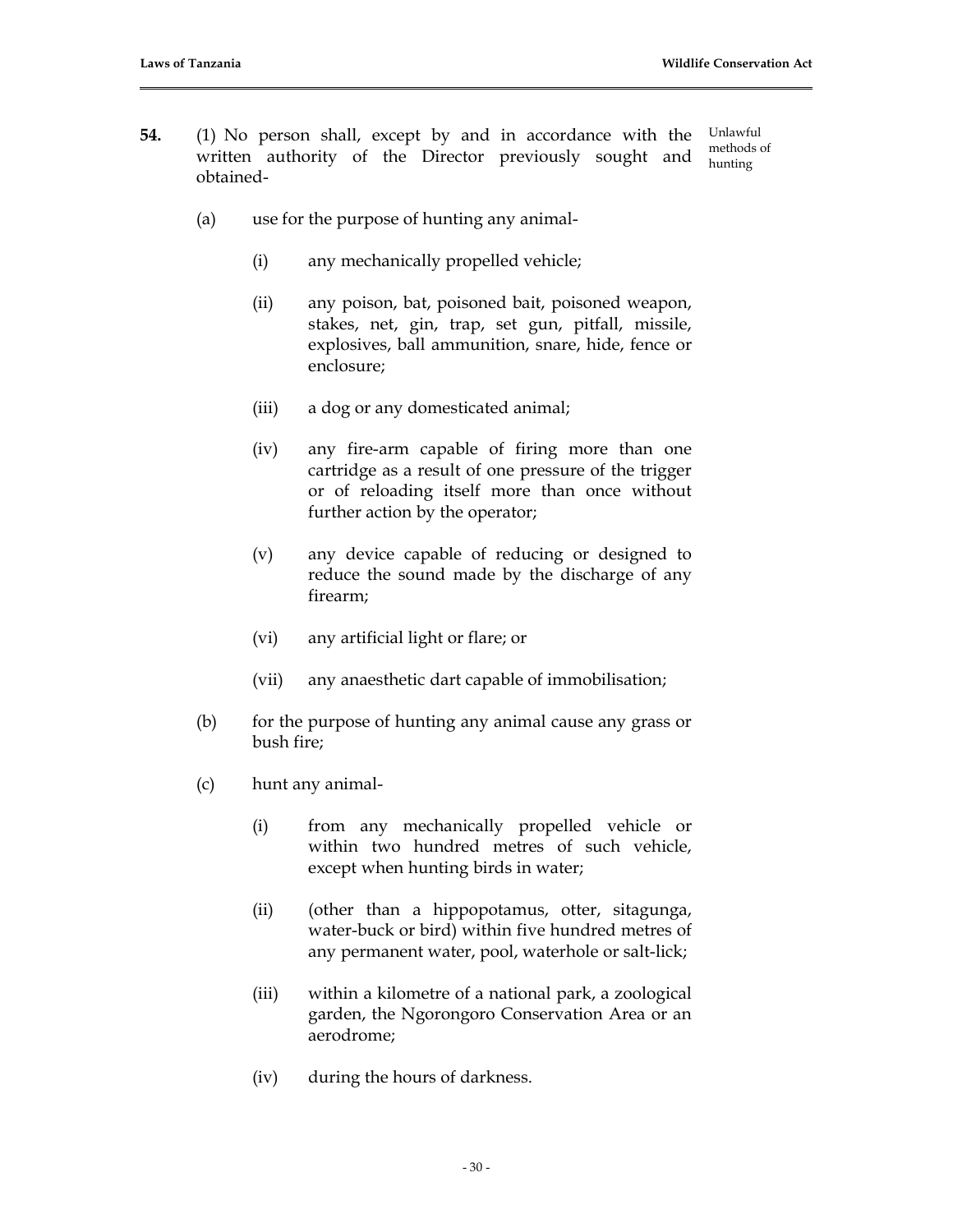# *(e) Provisions Relating to Licences etc.*

- **55.** (1) The Director, a Game Officer of a licensing officer may, if in his opinion it is in the public interest so to do-
	- (a) refuse to issue to any person any certificate, licence, permit, permission or other authority under this Act; or
	- (b) cancel or suspend any certificate, licence, permit, permission or other authority under this Act:

Provided that in the case of any such cancellation or suspension by a Game Officer or a licensing officer he shall, as soon as may be practicable, report the same to the Director.

(2) Any person aggrieved by any refusal, cancellation or suspension under this section may appeal thereagainst to the Minister within such time and in such manner as may be prescribed, and the decision of the Minister or any such appeal shall be final and conclusive.

- **56.** (1) Any person-
	- (a) who has been convicted of an offence under this Act, the Ordinance, the National Parks Act, the Ngorongoro Conservation Act or any written law applicable in any other country and designed for the protection of wildlife in that country;
	- (b) whose licence, permit, permission or authority granted under this Act or the Ordinance has been cancelled or suspended,

shall be disqualified from holding or being granted any licence, permit, permission or other authority under this Act unless and until such disqualification is lifted by the Director by a certificate under his hand.

(2) Any person who fails to inform the Director or any Game Officer or licensing officer at the time of his application or request for any licence, permit, permission of other authority under this Act of the fact that he is, by virtue of subsection (1), disqualified from holding or obtaining any licence, permit, permission or other authority under this Act, shall be guilty of an offence and shall be liable on conviction to imprisonment for a term not exceeding three years.

Refusal, cancellation and suspension of licence etc.

Disqualification from grant of licence etc. Cap. 282 Cap. 284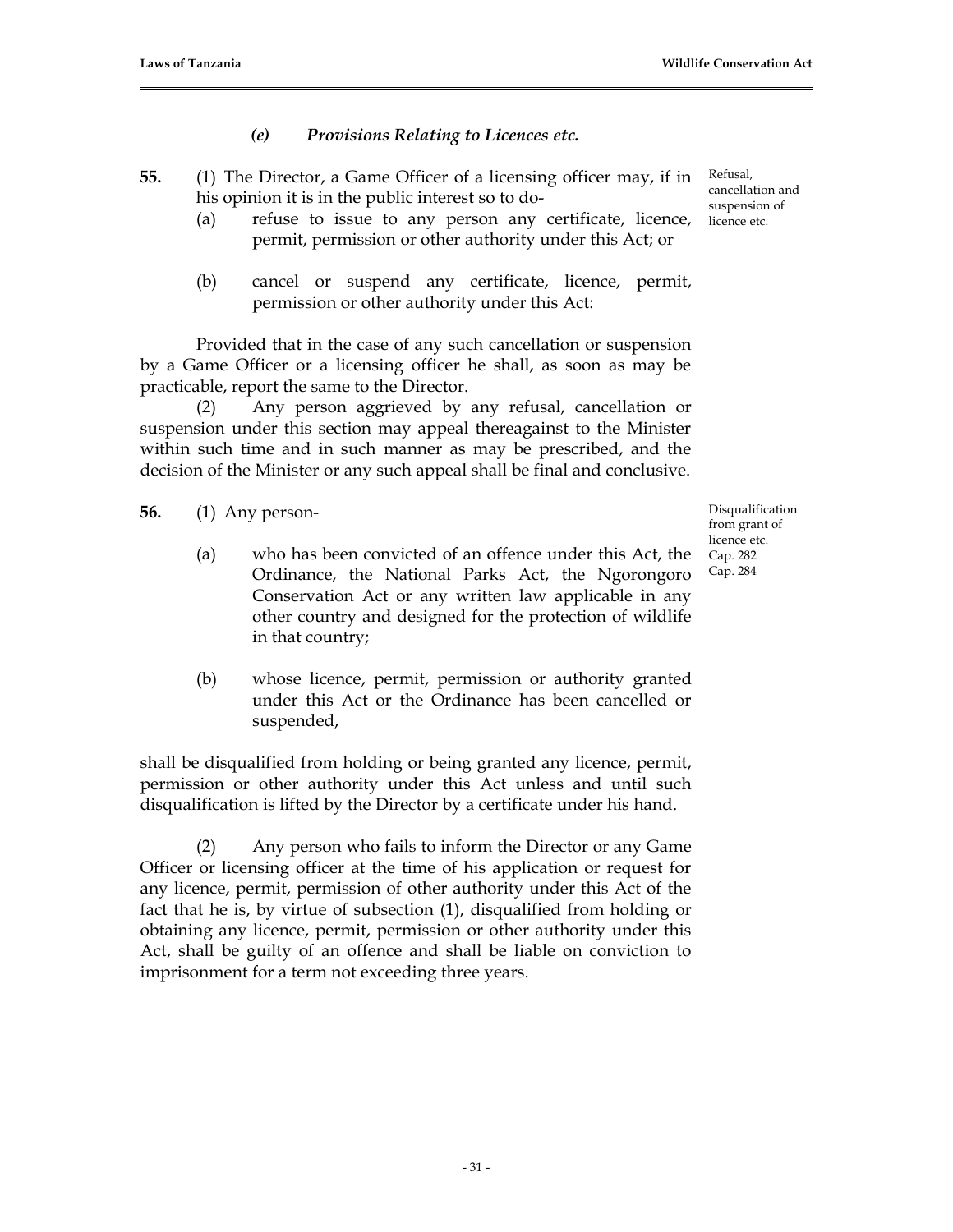**57.** (1) Any licence, permit, permission or authority granted under this Part may be granted subject to such terms and conditions as the person or officer granting the same may deem fit and all such terms and conditions shall be specified on the licence, permit, permission or authority granted:

Provided that the Minister may, by regulations made under this Act, prescribe terms and conditions which shall be deemed to be annexed to any category of licence, permit, permission or authority granted under this Part.

> (2) Any person who contravenes any terms or condition annexed or deemed to be annexed to any licence, permit, permission or authority shall be guilty of an offence and shall be liable on conviction to a fine not exceeding twenty thousand shillings or to imprisonment for a term not exceeding three years or to both such fine and such imprisonment:

Provided that the penalty provided for by this subsection shall be without prejudice to any penalty specifically prescribed by any other provision of this Act for the contravention of any term or condition annexed or deemed to be annexed to any licence, permit, permission or authority granted under this Part.

# **PART V REGISTRATION OF CERTAIN TROPHIES**

Interpretation

**58.** In this Party "trophy" mans ivory, rhinoceros horn, hippopotamus teeth, animal tusks, animal horns and skin of any game animal and "manufactured trophy: means any article made from any of the foregoing trophies or from any tooth, tusk, horn, bone, claw, hoof, hair, feather, egg or other durable portion whatsoever of any animal.

Licences etc may be issued subject to conditions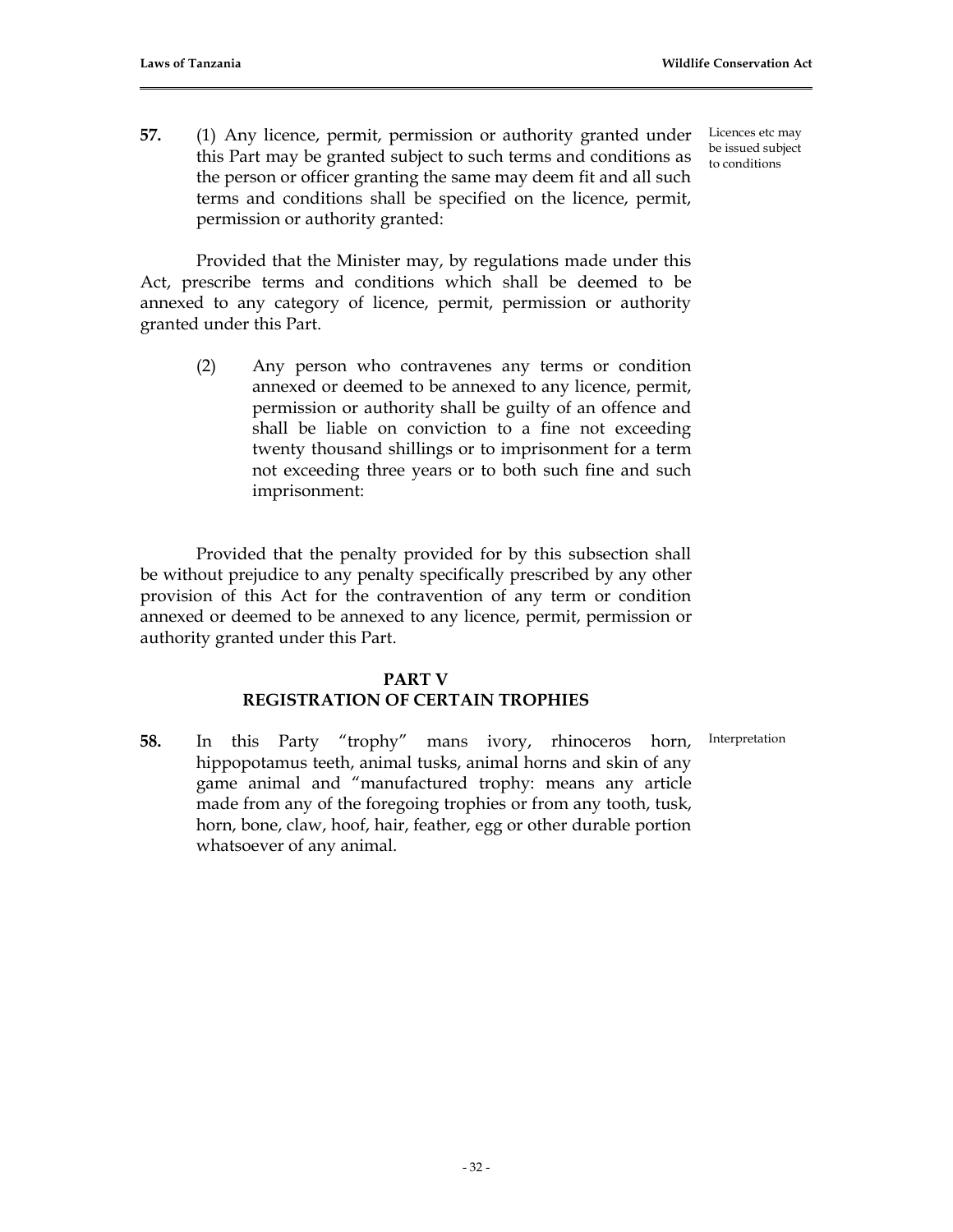- **59.** (1) Any person who obtains possession of any trophy shall within thirty days thereof produce such trophy together with the licence, permit or other authority under which it has been obtained and any weapon with which the animal from which the trophy was obtained was hunted to the licensing officer having jurisdiction over the area in which such animal was hunted, or to such other officer as such licensing officer or the Director may in writing direct, for the registration of the trophy and the issue of a trophy certificate in respect thereof.
	- (2) Any person who obtains possession of any manufactured trophy shall within thirty days of obtaining possession of the manufactured trophy produce the manufactured trophy to a licensing officer for registration:

Provided that this subsection shall not apply where such person already holds a certificate of registration in relation to the trophy.

- (3) Registration of trophy or manufactured trophy shall be affected in such manner as may be prescribed and upon registration the owner shall be issued with a certificate of registration in the prescribed form.
- (4) If the officer to whom a trophy or a manufactured trophy or a manufactured trophy is produced is not satisfied that the trophy or, as the case may be, the manufactured trophy was obtained lawfully by the person producing the same for registration, he may retain the same pending further investigation:

Provided that if no proceedings are instituted in relation to the trophy or the manufactured trophy within six months of the date when it was first produced for registration, the trophy or, as the case may be, the manufactured trophy shall be duly registered and a certificate of registration issued.

Trophy to be produced to licensing officer of the district within a month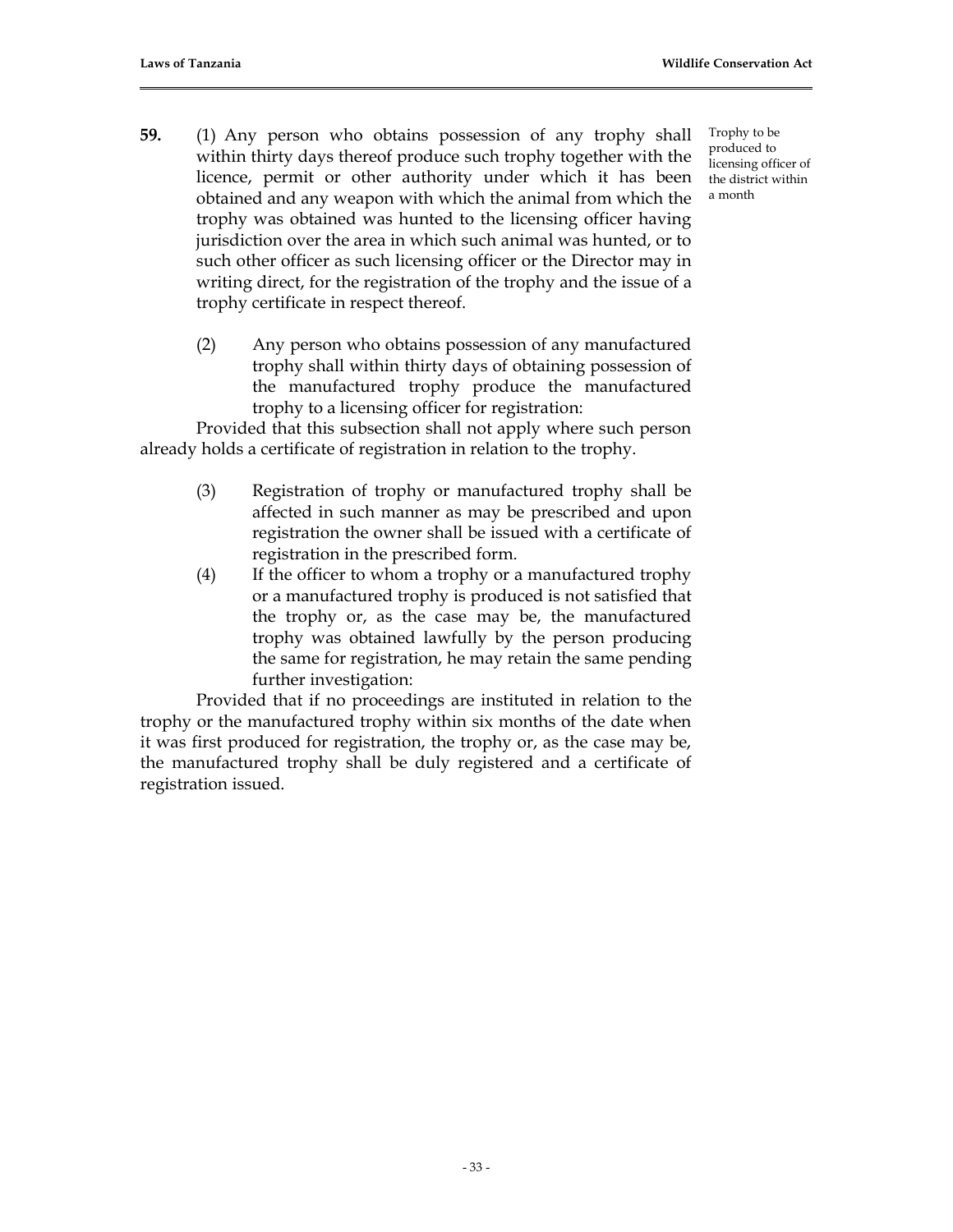to nonregistration

Offences relating

**60.** (1) Any person who has in his possession any trophy or manufactured trophy and does not hold a certificate of registration in respect thereof shall be guilty of an offence and shall be liable on conviction to imprisonment for a term not exceeding three years:

Provided that in any proceedings for an offence under this subsection the accused shall be entitled to b acquitted if he can satisfy the court-

- (a) that he has since the commencement of the proceedings lawfully obtained a certificate of registration in respect of the trophy or, as the case may be, the manufactured trophy;
- (b) that a period of thirty days had not expired between the date when he first acquired or obtained the trophy or the manufactured trophy and the date of the institution of the proceedings or the date when the trophy or the manufactured trophy was seized by an authorized officer in the course of an investigation resulting in the proceedings, whichever date first occurred.
- (2) Any person who in any manner whatsoever transfers to any other person any trophy or manufactured trophy (whether or not the property therein passes) in respect of which a certificate of registration does not exist at the date of the transfer and any person who accepts any such transfer of any trophy or manufactured trophy in respect of which a certificate of registration does not exist at the date of the transfer shall be guilty of an offence and shall be liable on conviction to imprisonment for a term not exceeding three years.
- (3) Any person who in any manner whatsoever transfers any trophy or manufactured trophy to any other person without handing over to the transferee the certificate of registration in respect thereof and any transferee who accepts the transfer to himself of any trophy or manufactured trophy without obtaining delivery of the certificate of registration in respect thereof shall be guilty of an offence and shall be liable on conviction to imprisonment for a term not exceeding three years.

# **PART VI DEALINGS IN TROPHIES**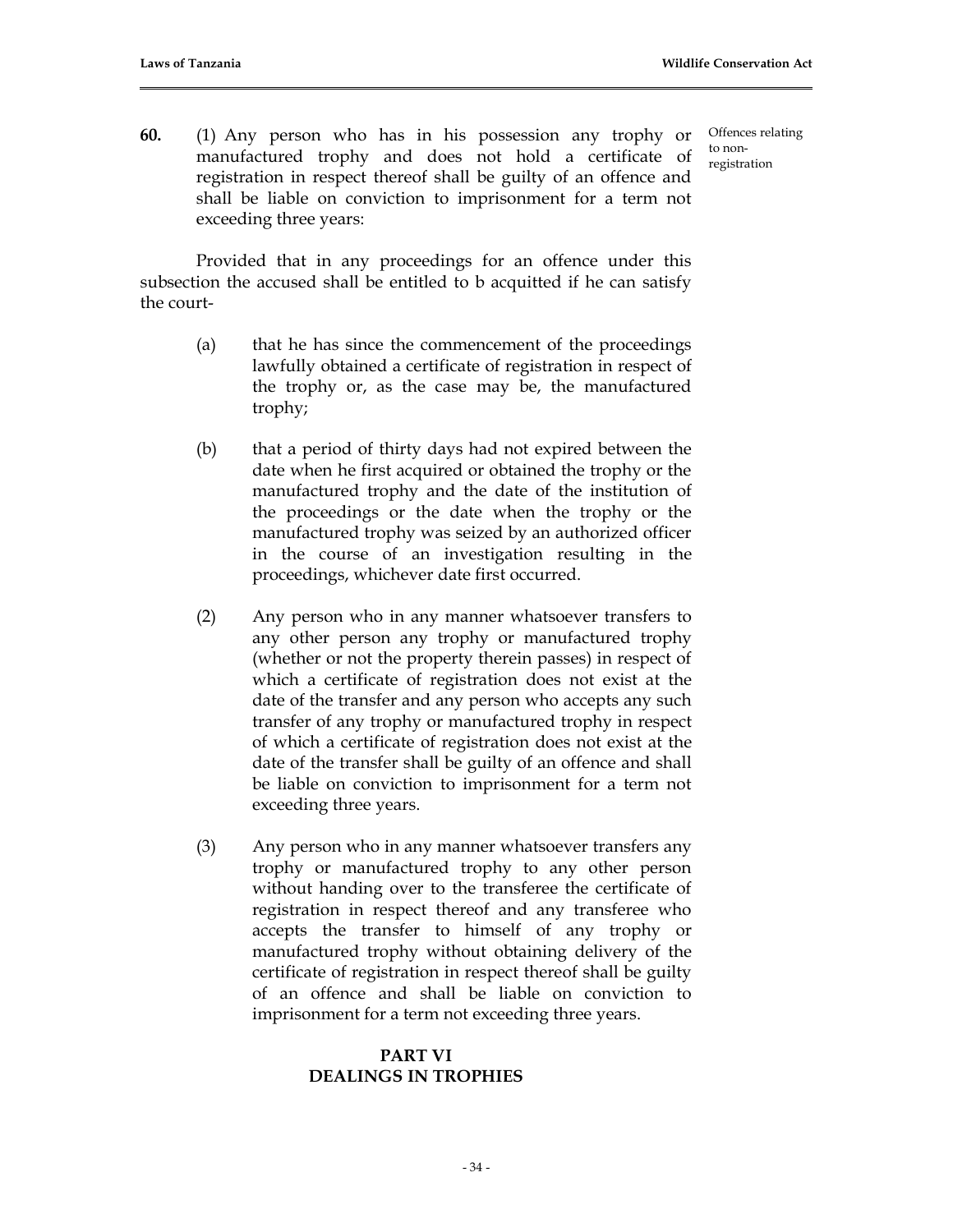- **61.** (1) No person shall manufacture articles from trophies for sale or carry on the business of a trophy dealer except under and in accordance with the conditions of a valid trophy dealer's licence.
	- (2) The Director may, subject to any regulations made under this Act, grant to any person a trophy dealer's licence in the prescribed form upon application made therefor in the prescribed form and subject to such conditions and on payment of such fees as may be prescribed.
	- (3) A trophy dealer's licence shall entitle the holder to carry on the business of buying and selling trophies but shall not entitle him to hunt, kill, capture or photograph any animal.
	- (4) No trophy dealer shall under any circumstances accept, buy, sell or transfer any trophy before such trophy is registered under the provisions of Part V of this Act.
- **62.** (1) No person shall in any manner transfer by way of a gift, sale, barter, exchange or otherwise or buy or accept any trophy except under and in accordance with the conditions of a valid transfer permit granted under this section.
	- (2) The Director may, in his discretion with or without a fee, grant to any person a transfer permit in respect of any trophy.
	- (3) A transfer permit shall be in the prescribed form.
	- (4) The provisions of this section shall not apply to any trophy sold by a licensed trophy dealer or the Government or to any manufactured trophy in respect of which a valid certificate of registration issued under Part V exists.

No dealing in trophies without trophy dealer's licence

No transfer of trophy without a transfer permit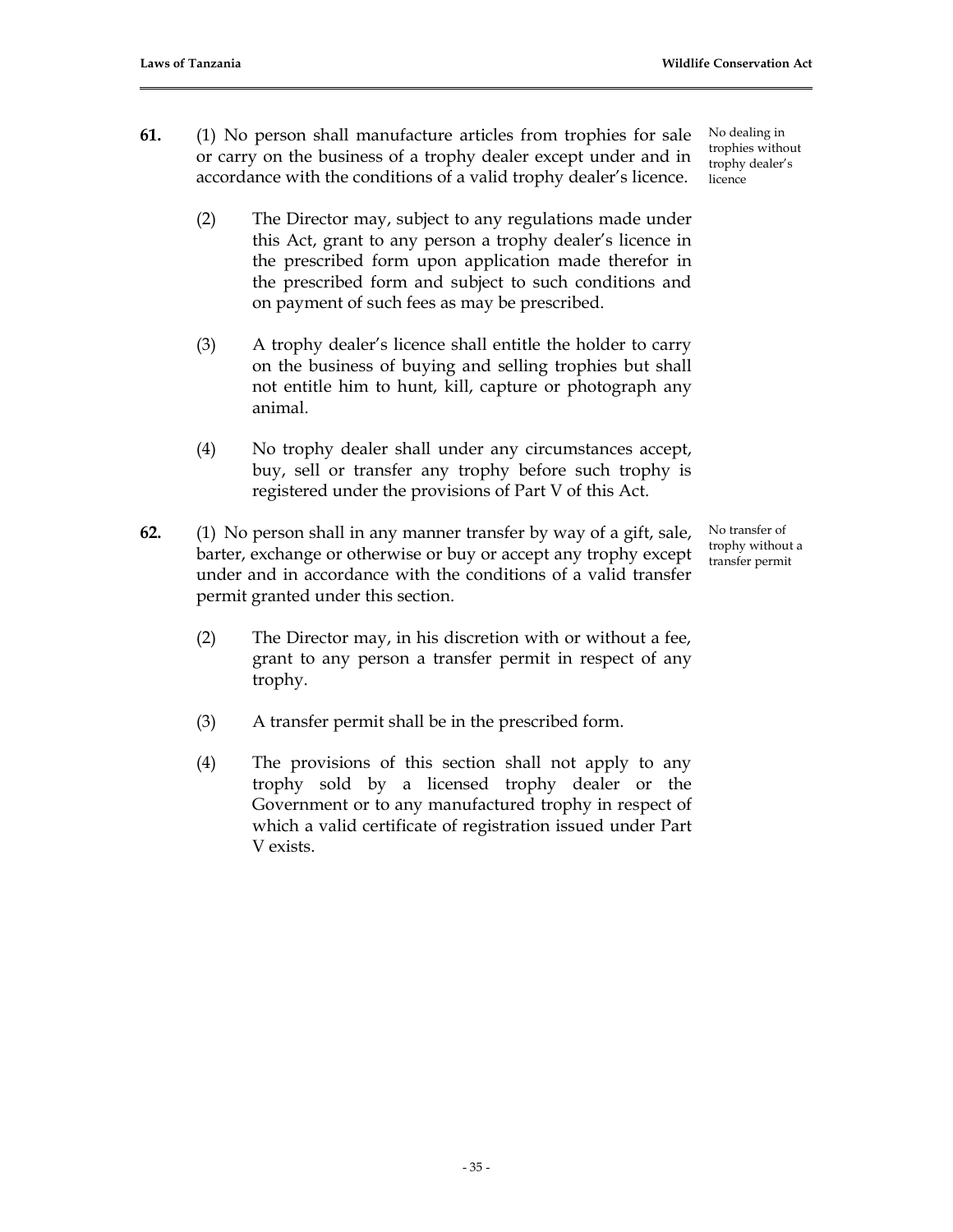- **63.** (1) No person shall export any trophy unless he holds a valid trophy export certificate issued in respect thereof. Export of trophy
	- (2) The Director may, subject to any regulations made under this Act and on payment of any prescribed fee, issue to any person desiring and otherwise entitled to export any trophy, a trophy export certificate in the prescribed form.
	- (3) This section shall not apply to a manufactured trophy in respect of which a valid certificate of registration issued under Part V exists.
- **64.** No person shall, except with the written authority of the Director previously sought and obtained, import any trophy: Import of trophy

Provided that this section shall not apply to a manufactured trophy in respect of which the Commissioner for Customs is satisfied that it is the personal property of the importer and has been imported for personal use by the importer.

**65.** Any person who sells, buys, transfers, accepts, exports or imports any trophy in contravention of any of the provisions of this Part or who otherwise contravenes any of the provisions of this Part shall be guilty of an offence and shall be liable on conviction to a fine not exceeding fifty thousand shillings or to imprisonment for a term not exceeding seven years or to both such fine and such imprisonment.

### **PART VII GOVERNMENT TROPHIES**

Unlawful dealings

etc in trophies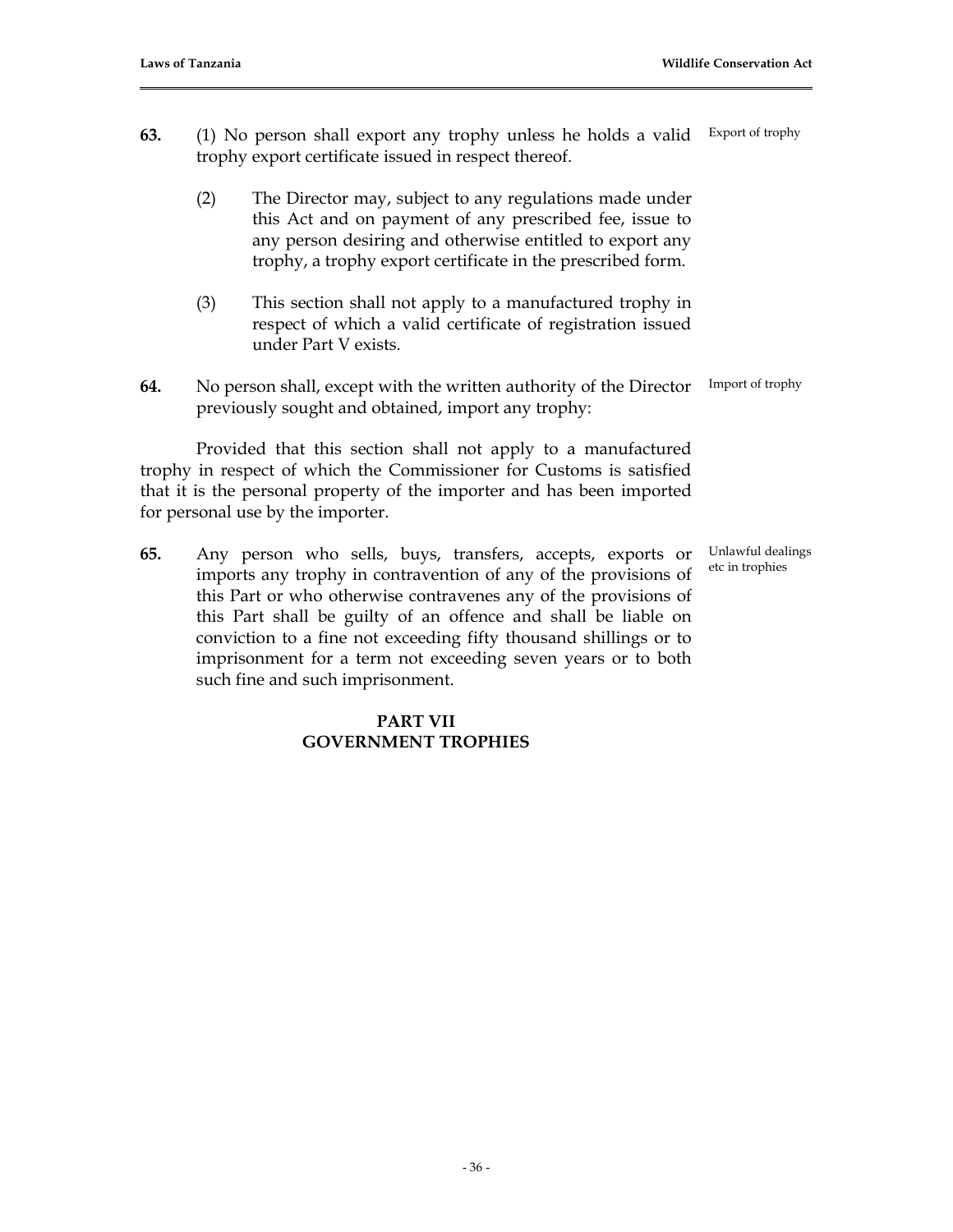- **66.** (1) The following shall be government trophies and subject to the provisions of subsection (2), shall be the property of the Government, that is to say- Government trophies
	- (a) any animal which has been killed or captured without a licence, permit, permission or authority granted under this Act, and any part of any such animal;
	- (b) any animal which is found dead, and any part of any such animal;
	- (c) any animal which has been killed in defence of life or property and any part of any such animal;
	- (d) any trophy which is in the possession of any person who is unable to satisfy the Director that he lawfully acquired the same;
	- (e) any trophy in respect of which a breach of the provisions of this Act has been committed;
	- (f) any animal or trophy or class of animals or trophies which the Minister may, by order in the Gazette, declare to be Government trophy or trophies.

(2) Any trophy found or obtained in a national park or the Ngorongoro Conservation Area or n respect of which an offence has been committed under the National Parks Act or the Ngorongoro Conservation Area Act shall be the property of the Trustees of the National Parks or, as the case may be, the Conservator of the Ngorongoro Conservation Area.

Cap. 282 Cap. 284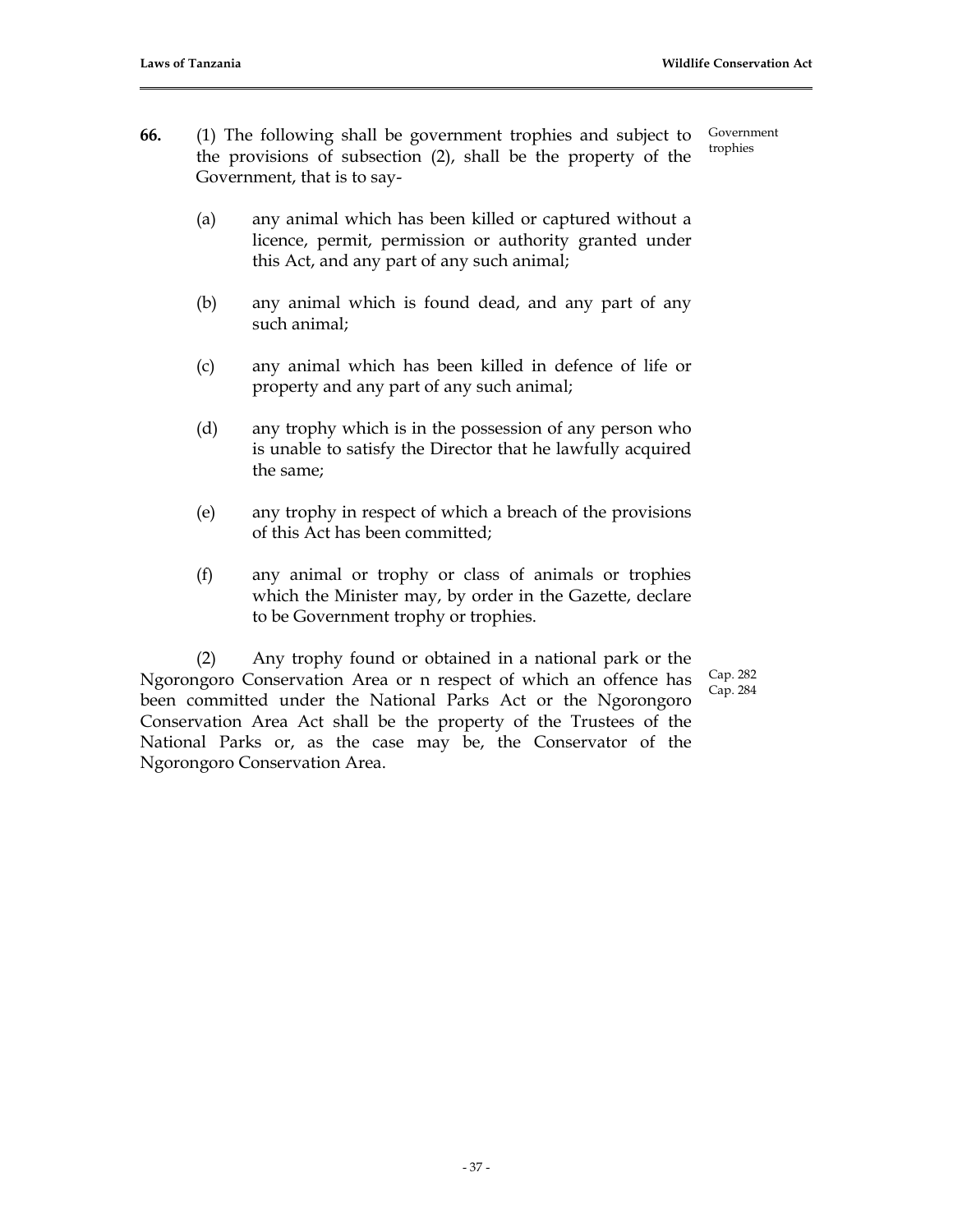- **67.** (1) No person shall be in possession of, or buy, sell or otherwise deal in any Government trophy.
	- (2) Any person who contravenes any of the provisions of this section shall be guilty of an offence and shall be liable on conviction-
	- (a) where the trophy which is the subject matter of the charge or any part of such trophy is part of an animal specified in Part I of the First Schedule to this Act and the value of the trophy does not exceed five thousand shillings, to imprisonment for a term of not less than two years but not exceeding seven years or to a fine of not less than twenty thousand shillings but not exceeding one hundred thousand shillings; or
	- (b) where the trophy which is the subject matter of the charge or any part of such trophy is part of an animal specified in Part I of the First Schedule to this Act and the value of the trophy exceeds five thousand shillings, to imprisonment for a term of not less than three years but not exceeding seven years and in addition thereto the court may impose a fine of an amount not exceeding one hundred thousand shillings or ten times the value of the trophy, whichever is the larger amount;
	- (c) in any other case-
		- (i) where the value of the trophy which is the subject matter of the charge does not exceed five thousand shillings, to a fine of not less than the amount equal to twice the value of the trophy but not exceeding twenty thousand shillings or to imprisonment for a term of not less than six months but not exceeding three years;
		- (ii) where the value of the trophy which is the subject matter of the charge exceeds five thousand shillings but does not exceed twenty thousand shillings, to a fine of not less than the amount equal to twice the value of the trophy but not exceeding one hundred thousand shillings or to imprisonment for a term of not less than two years but not more than seven years;
		- (iii) where the value of the trophy which is the subject matter of the charge exceeds twenty thousand

Act No. 10 of 1989 Schedule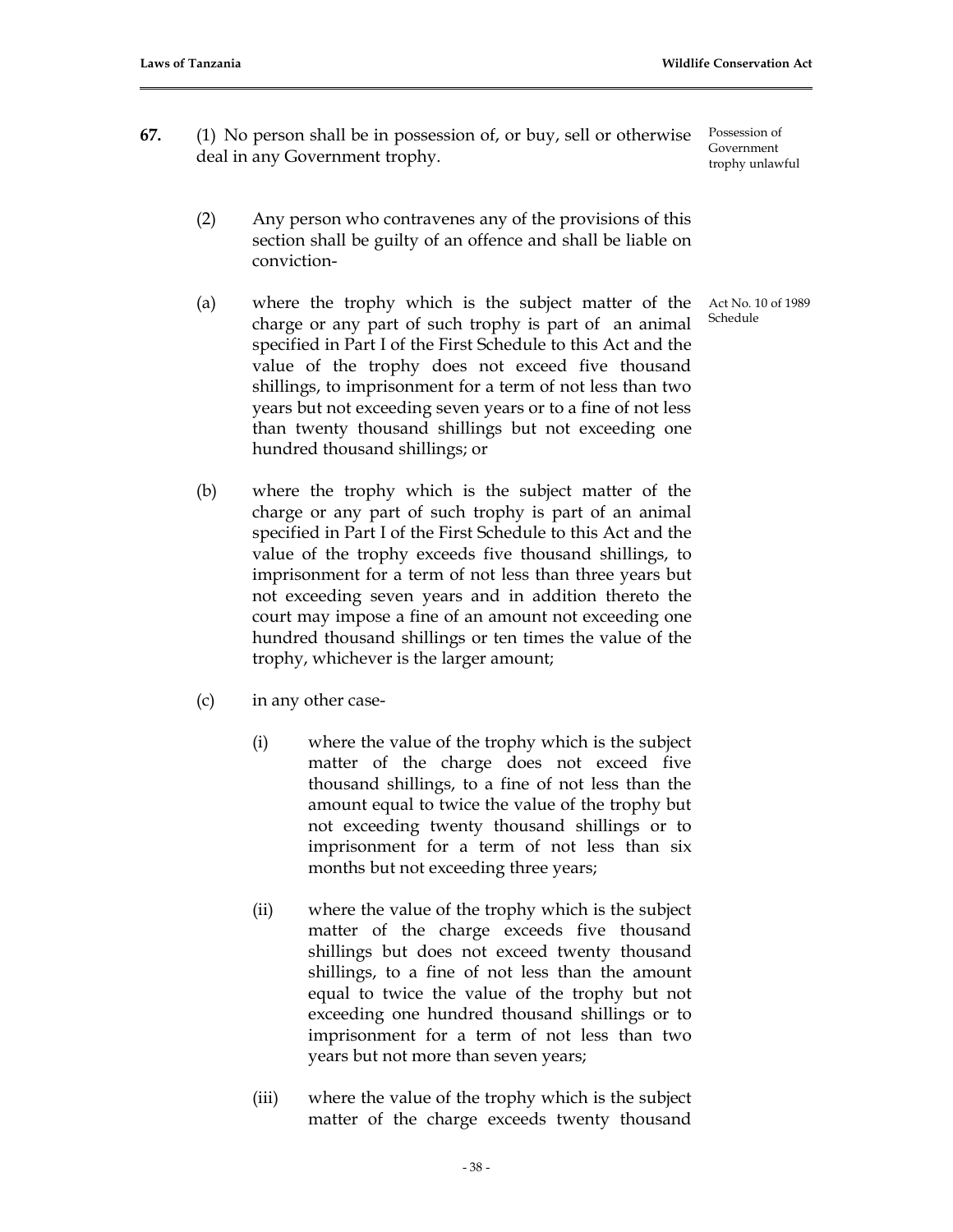- **68.** (1) Any person who by any means obtains possession of any Government trophy or who sees any Government trophy in the possession of any other person shall forthwith report such possession to the nearest Game Officer or to a designated organization and shall, if required, deliver the trophy to the Game Officer or give particulars of the person in possession thereof.
	- (2) Any person who fails to comply with any of the provisions of this section shall be guilty of an offence and shall be liable on conviction to imprisonment for a term not exceeding three years.
	- (3) Subject to subsection (4), the Director may, with the consent of the Minister, award a sum of money as a reward to any person giving information leading to the recovery of a Government trophy.
	- (4) The sum of money awarded as a reward to any person or the aggregate of the sums awarded to more than one person in any one recovery of a Government trophy shall not exceed-
	- (a) one-fourth of the value of the Government trophy or trophies recovered; or
	- (b) ten-thousand shillings,

whichever is the smaller sum of money.

- (5) The Minister may by directions, regulate the procedure to be complied with in the payment or the making of recommendations for the payment of the awards.
- **69.** The Director of Game shall be responsible for the disposal of all Government trophies subject to any instructions that may be given by the Minister for the time being responsible for finance.

Act No. 21 of 1978 s.5

Act No. 21 of 1978 s.5

Disposal of Government trophy Act No. 21 of 1978 s.6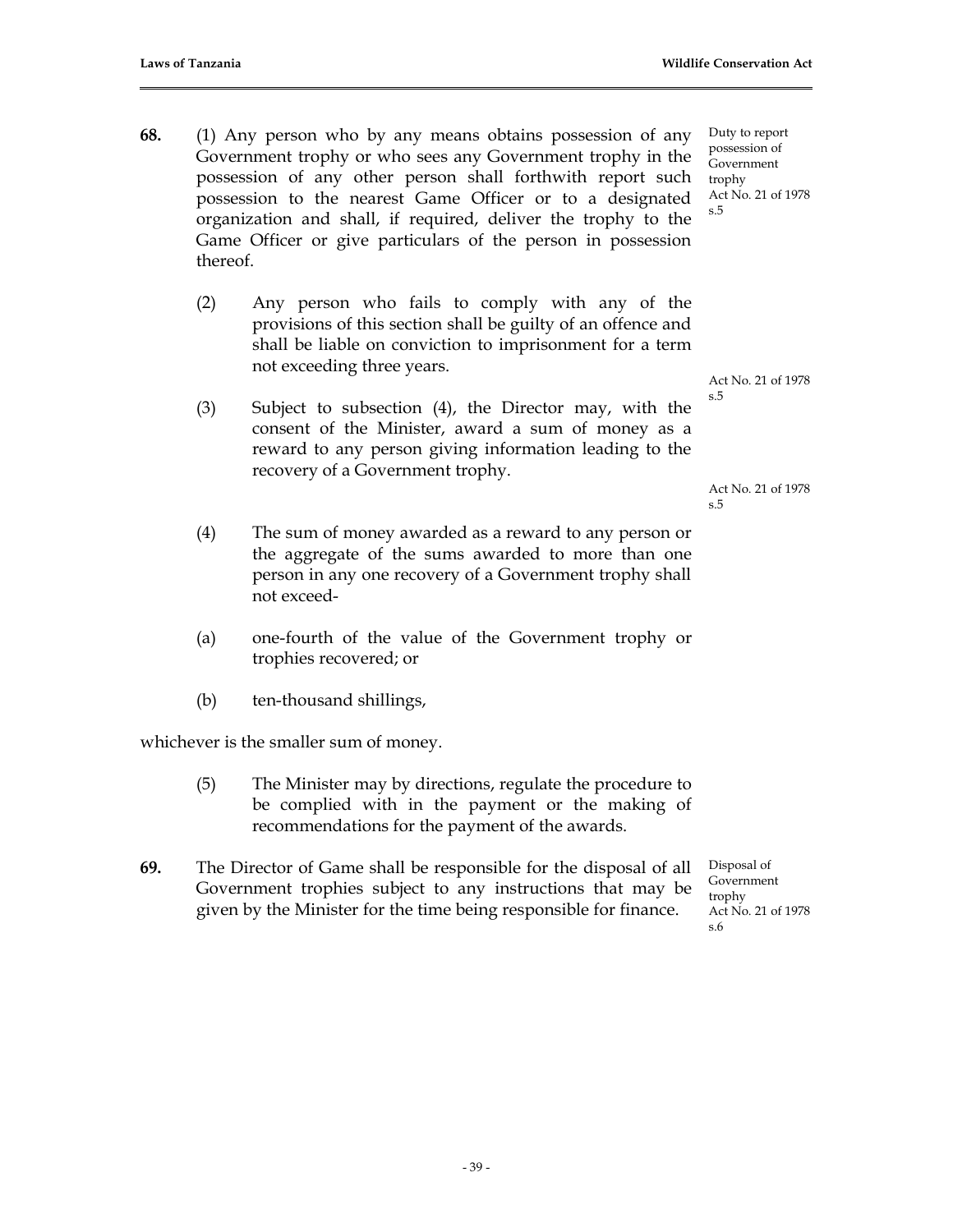**69A.** (1) There is hereby established a fund which shall be known Establishment of as the Wildlife Protection Fund.

Wildlife Protection Fund Act No. 21 of 1978 s.7

- (2) The Wildlife Protection Fund shall consist of:-
- (a) such sums as may be provided for the purpose by Parliament;
- (b) twenty-five percent of the proceeds of the sale of every animal, trophy, weapon, vehicle, vessel, aircraft, tent or other article which is forfeited pursuant to section 78 and sold or disposed of in any other way for money;
- (c) any sum or property which may in any manner become payable into the Fund;
- (d) any sum granted to the Fund by the government or any person.
- (3) The Minister shall make rules regulating the functions, and use of the Fund, and shall, after consultation with the Minister for the time being responsible for finance make rules regulating the operations of the Fund.
- (4) All rules made pursuant to subsection (3) shall be published in the Gazette.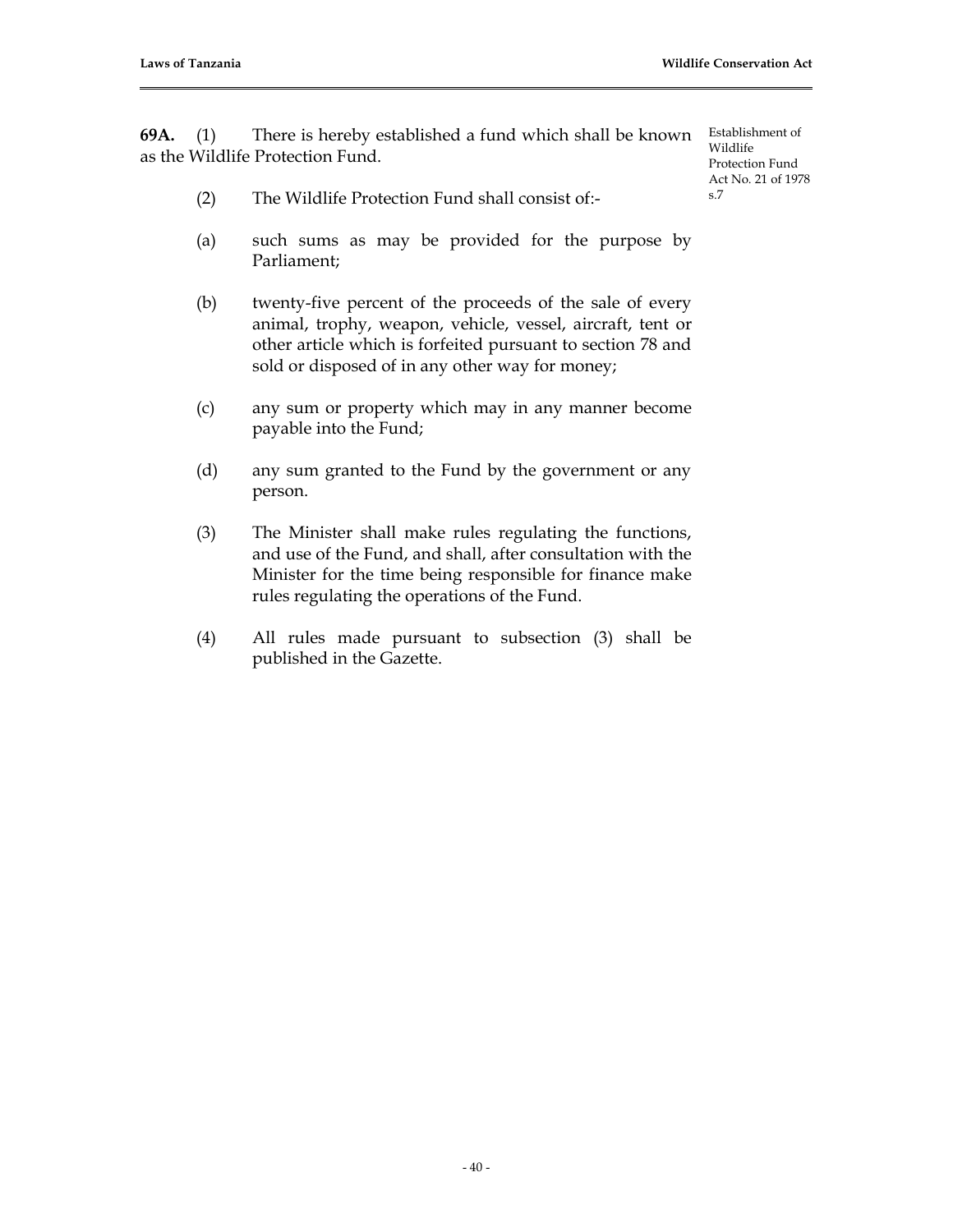**69B.** (1) There is hereby established a Board of Trustees of the Establishment of Wildlife Protection Fund.

Board of Trustees Act No. 21 of 1978 s.7

- (2) The Board shall be a body corporate and shall-
- (a) have perpetual succession and an official seal;
- (b) in its corporate name, be capable of suing and being sued;
- (c) be capable of taking, purchasing or, in any other way, acquiring, holding, charging and disposing of property, movable or immovable; and
- (d) have power to enter into contracts and doing any act or acts for the proper performance of its functions under this Act which may lawfully be done by a corporate body.
- (3) The Board shall consist of-
- (a) the Chairman, who shall be appointed by the President;
- (b) the Director of Wildlife;
- (c) the Conservator of the Ngorongoro Conservation Area;
- (d) the Director of the Tanzania National Parks;
- (e) the General Manager of the Tanzania Wildlife Corporation; and
- (f) two other Members appointed by the Minister.
- (4) The functions of the Board shall be-
- (a) to manage and administer the Fund in accordance with this Act;
- (b) subject to this Act and to any directions given by the Minister, to do any act or thing for the promotion of the purposes and objects of the Fund.
- (5) The Minister shall, by an order published in the Gazette, provide for the regulation of the proceedings, the operations and affairs of, and other matters in relation to the Board.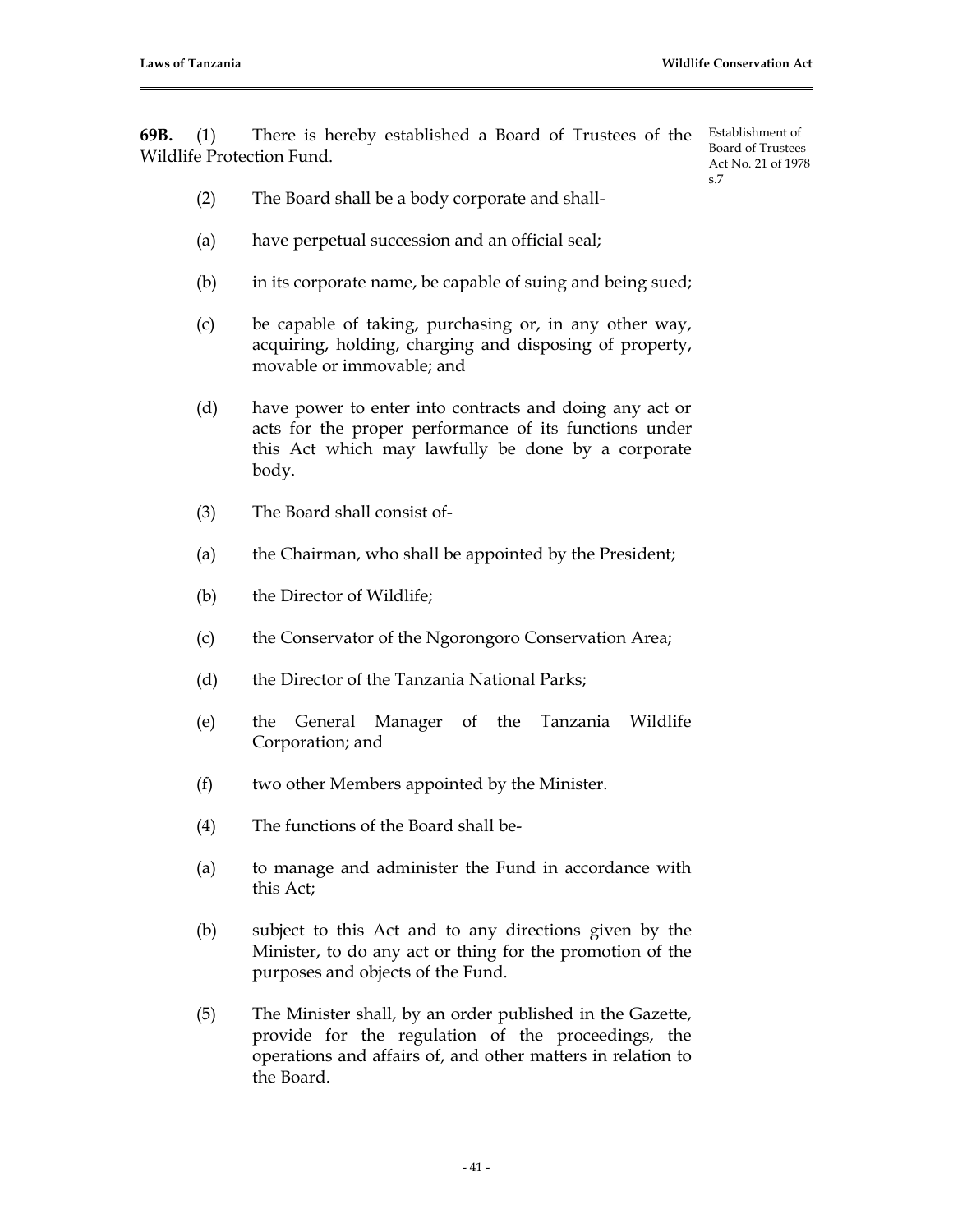# **PART VIII MISCELLANEOUS PROVISIONS RELATING TO OFFENCES** *(a) Evidentiary Provisions*

Burden of proof

- **70.** (1) In any proceedings for the offence of unlawfully hunting, wounding, killing or capturing any animal contrary to any provision of this Act, the burden to prove that the animal was hunted, killed, wounded or captured pursuant to and in accordance with the terms of a licence, permit or authority granted under this Act shall lie on the person charged.
	- (2) Where in any proceedings for an offence under section 67 it is proved to the satisfaction of the court-
	- (a) that the Government trophy which is the subject matter of the charge was found in any building, premises or ship, or any part of any building, premises or ship occupied by the accused or his dependant, whether or not the accused was physically present when the trophy was found; or
	- (b) that such Government trophy was found in any vehicle, baggage, package or parcel in possession of or owned by the accused or over which the accused had control at the time when the trophy was found,

the court shall presume that such trophy was in the possession of the accused unless the accused satisfies the court to the contrary.

- (3) In any proceeding for an offence under section 67 the burden to prove-
- (a) that the possession of the Government trophy was lawful; or
- (b) that the sale, purchase or other transaction relating to the Government trophy was lawful; or
- (c) that the accused had assumed possession of the trophy in order to comply with the requirements of section 67; or
- (d) that the trophy is not a Government trophy, shall lie on the person charged.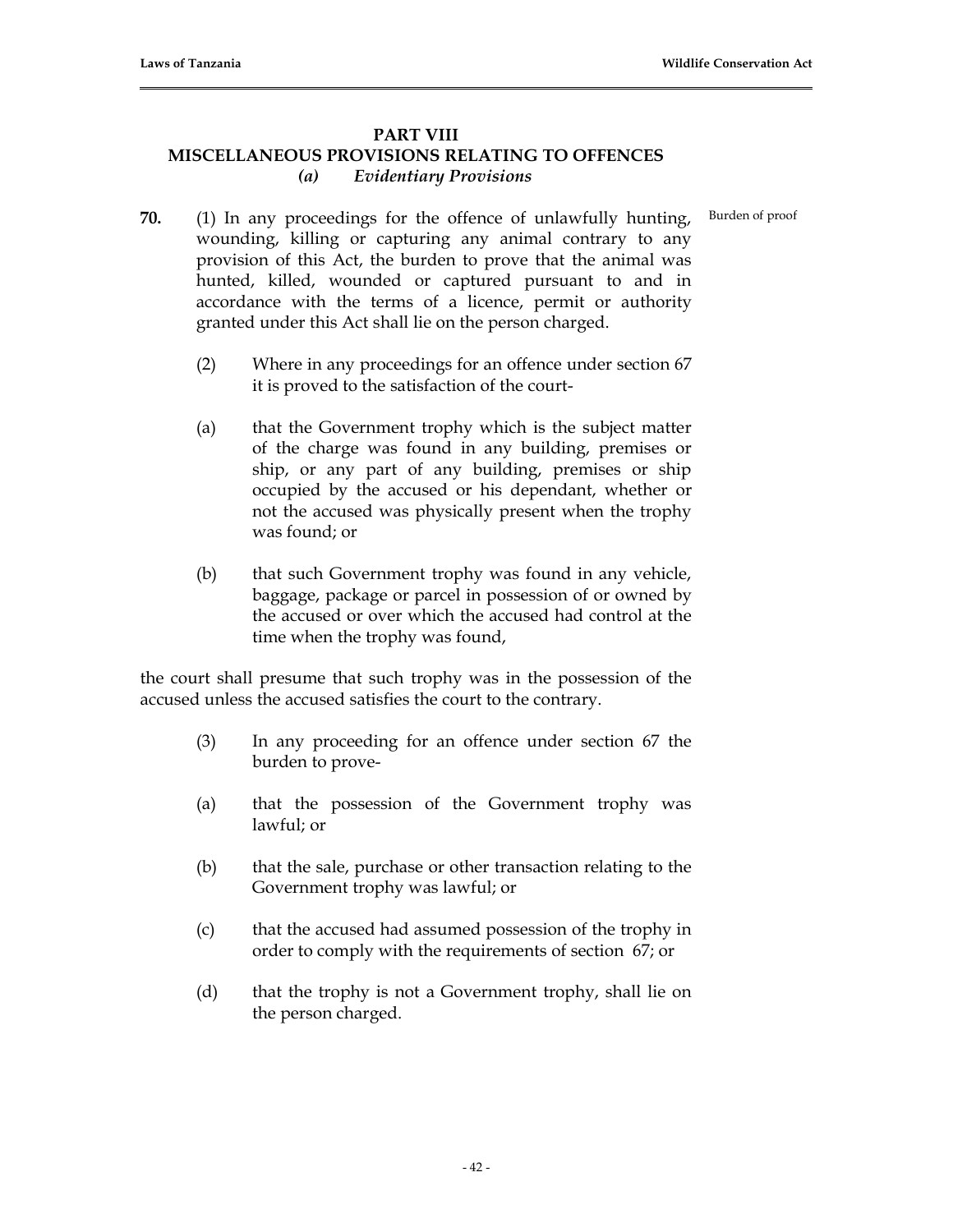**70A.** (1) Subject to subsection (2), at any stage of any proceedings under this Act, the court may, of its own motion or on an application made by the prosecution in that behalf order that any animal, trophy, weapon, vehicle, vessel or other article which has been tendered or put in evidence before it and which is subject to speedy decay, destruction or depreciation be placed at the disposal of the Director.

Disposal of trophies, etc during proceedings Act No. 21 of 1978 s.8

- (2) Where the article in respect of which an order under subsection (1) is made is not an animal or trophy, the court may, if it is satisfied hat it would be just to do so, attach to the order condition that the Director shall not dispose of that article until the expiration of six months from the date of the making of that order.
- (3) Notwithstanding the provisions of any written law to the contrary, on the expiration of six months from the making of an order under subsection (1) to which the condition under subsection (2) was attached, the order of the court shall be final and shall operate as a bar to any claim by or on behalf of any person claming ownership of or any interest in the article by virtue of any title arising before the order was made.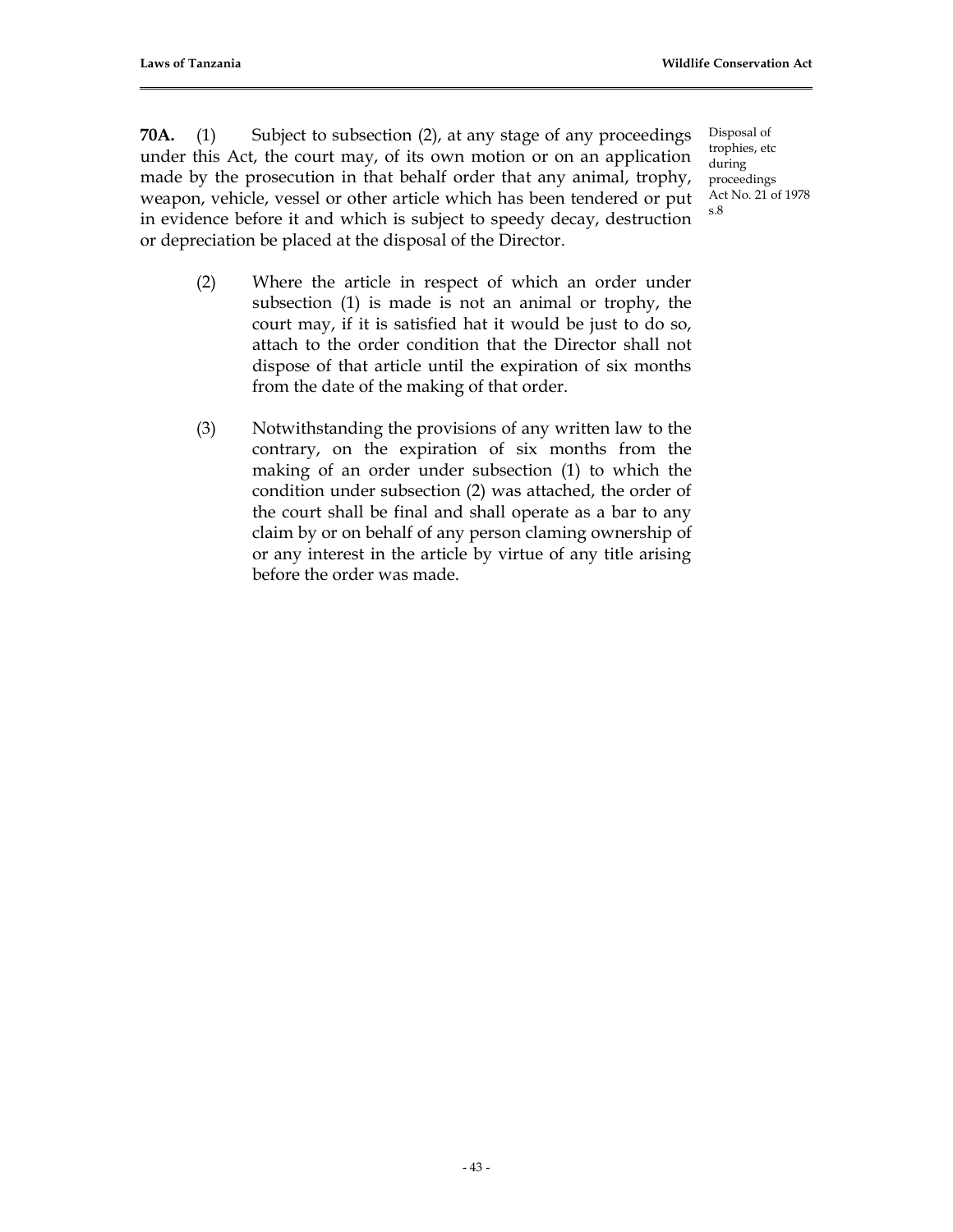**70B.** (1) Subject to the following provisions of this section, in any proceedings for an offence under this Act, which consists of the unlawful possession of, or unlawfully having in control or custody, any trophy or trophies, any person being prosecuted may, with the lave of the court, have any person to whom the trophy or trophies belong or to whose act or default he alleges that the contravention of the relevant provisions was due brought before the court in the proceedings, and if, after the contravention was due to the act or default of, that other person, that other person may be convicted of the offence, and, if the original accused person proves that he had used all due diligence to secure that the relevant provisions were complied with, he shall be acquitted of the offence.

- (2) Without prejudice to subsection (1), in any such proceedings under this Act an accused person shall not allege that the trophy or trophies belong, or that the contravention of the relevant provisions was due, to some other person unless, before the end of two days form the commencement of the first hearing of the case, he gives to the prosecution notice of his intention to do so.
- (3) Every notice given under subsection (2) shall be deemed to be void and of no effect unless it contains-
- (a) the name and address of that other person or, if the name or address is not known to the accused person at the time he gives the notice, any information in his possession which might be of material assistance in finding that other person;
- (b) if the name of the address is not included in that notice, the court is satisfied that the accused person, before giving the notice, took and thereafter continued to take all reasonable steps to secure that the name or address would be ascertained;
- (c) if the name or address is not included in that notice, but the accused person subsequently discovers the name or address or receives other information which might be of material assistance in finding the other person, he forthwith gives notice of the name, address or other information, as the case may be; and
- (d) if the accused person is notified by or on behalf of the prosecution that other person has not been traced by the name or at the address given, he forthwith gives notice of

Where trophies belong to another person Act No. 21 of 1978 s.8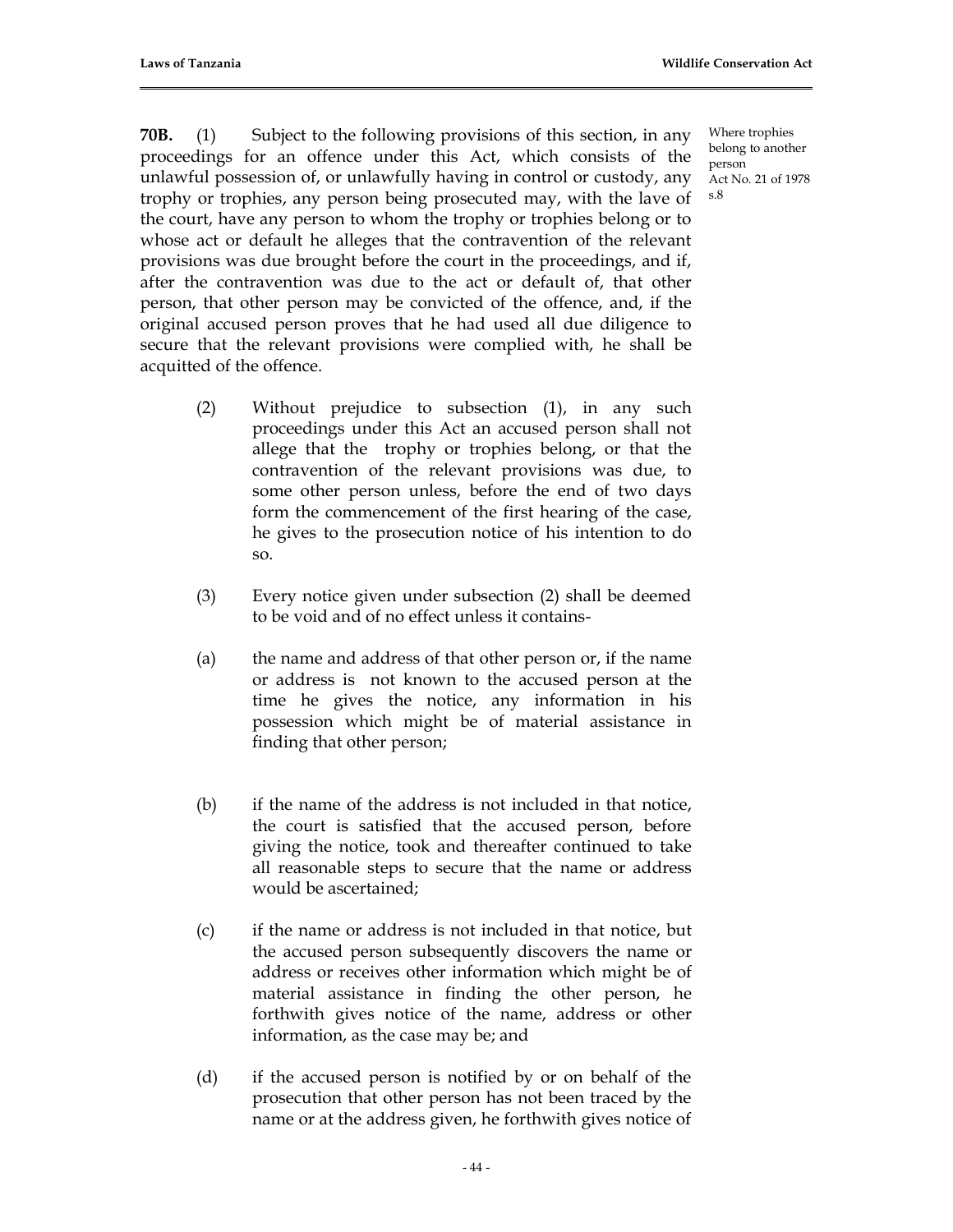# *(b) Miscellaneous Offices*

- **71.** Any person who is found in possession of any ball ammunition, poison, snare or trap in circumstances which raise a reasonable presumption that he has used or intends or is about to use the same for the purpose of the commission of an offence under this Act shall, unless he shows lawful cause for such possession, be guilty of an offence, and shall be liable on conviction to imprisonment for a term not exceeding three years.
- **72.** (1) Any person having in his possession, control, custody or care-
	- (a) any licence, permit, certificate, licence book, permit book, certificate book or other official document granted or issued under or used for the purposes of this Act;
	- (b) official mark, stamp or ink used for or in connection with the administration of this Act;
	- (c) any official uniform or badge approved for use by any authorized officer;
	- (d) any trophy which is required by any provision of this Act to be delivered to any public officer or which is in his possession by virtue of his holding any public office,

shall take all reasonable precautions to prevent the same from falling into the hands or custody of any person not authorized to be in possession thereof, and if such person fails to take such reasonable precautions he shall be guilty of an offence and shall be liable on conviction to imprisonment for a term not exceeding three years.

- (2) In any proceedings against any person for an offence against such-section (1)-
- (a) the burden to prove that reasonable precautions were taken to prevent any article or thing to which that subsection applies from falling into the hands of an unauthorized person shall be on the person charged;
- (b) where any such article or thing is shown to have been lost or stolen he court shall, unless it is satisfied to the contrary, presume that it has fallen into the hands of an unauthorized person.

Possession of certain weapons in certain circumstances to be an offence

Duty to take care of licences, permit, trophies etc.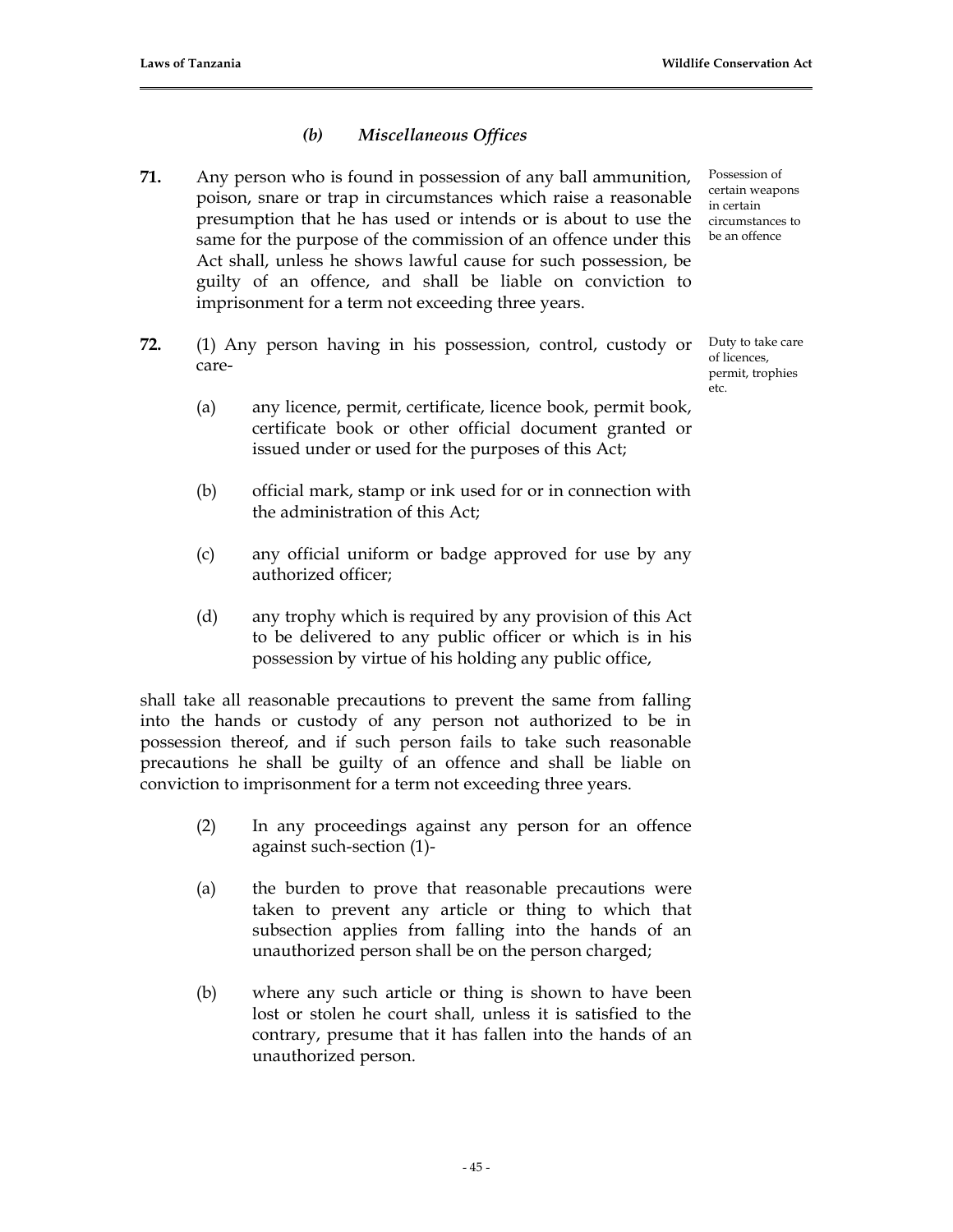**73.** (1) Any person who-

Offences relating to licences etc.

- (a) fraudulently forges, alters or defaces any licence, permit, written permission or authority granted or purporting to have been granted under this Act;
- (b) fraudulently utters any such forged licence, permit, permission or authority;
- (c) obtains any licence, permit, permission or authority by fraud, misrepresentation of a material fact or a false pretence,

shall be guilty of an offence and shall be liable on conviction to imprisonment for a term not exceeding five years.

(3) Any licence, permit, permission or authority which has been forged or obtained by fraud, misrepresentation of a material fact or a false pretence shall be void *ab initio*.

# **(c) General Provisions**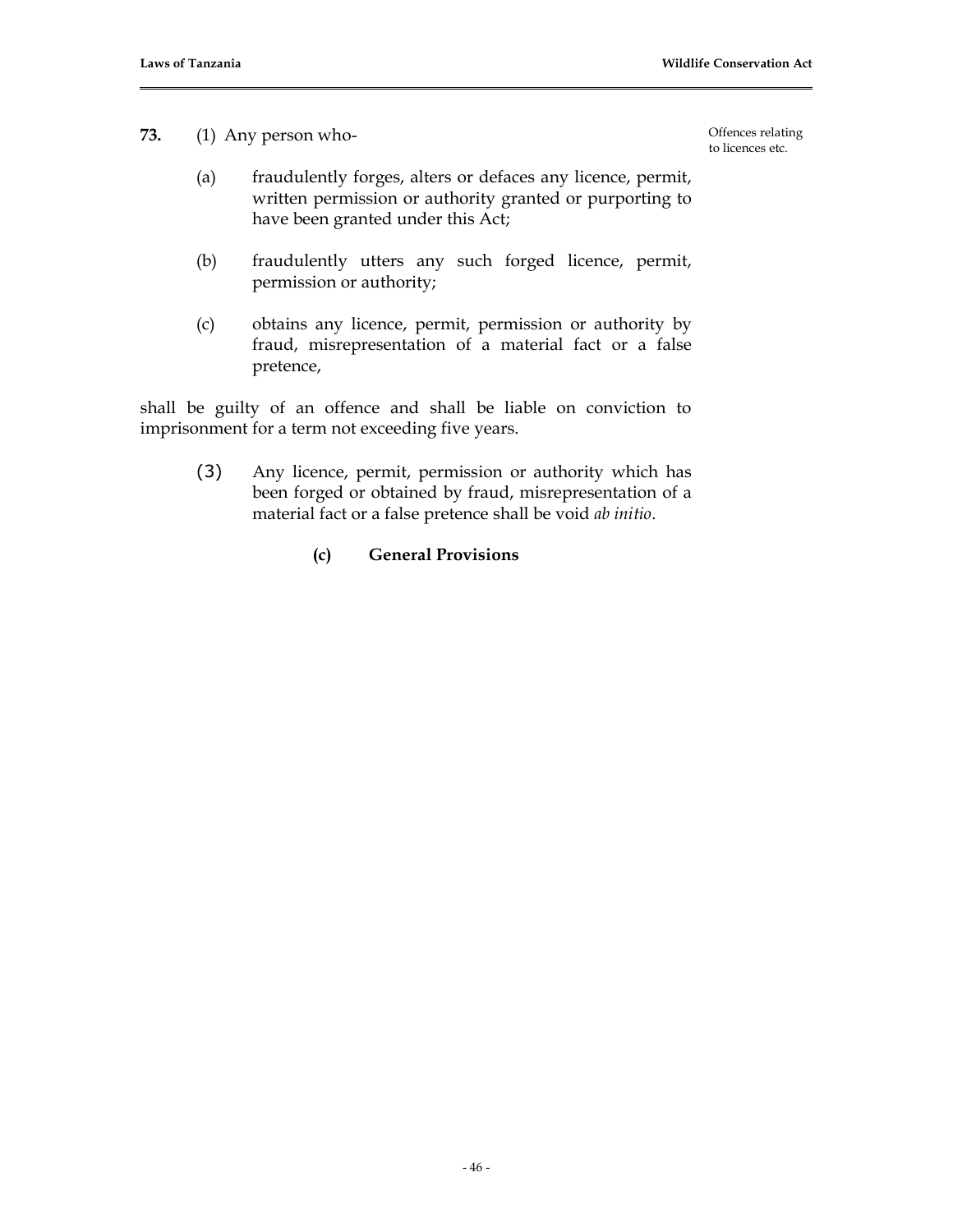Cap. 223

- **74.** (1) If any authorized officer has reasonable grounds for believing that any person has committed or is about to commit an offence under this Act he may- Power of search and arrest
	- (a) require any such person to produce for his inspection any animal, meat, trophy or weapon in his possession or any licence, permit or other document issued to him or required to be kept by him under the provisions of this Act or the Arms and Ammunition Ordinance or any subsidiary legislation made thereunder;
	- (b) enter and search any land, building, tent, vehicle, aircraft or vessel in the occupation or use of such person, and open and search any baggage or other thing in his possession:

Provided that no dwelling house shall be entered into without a warrant except in the presence of two independent witnesses;

(c) seize any animal, meat, trophy, weapon, licence, permit or other authority, vehicle, vessel or aircraft in the possession or control of any person and, unless he is satisfied that such person will appear and answer any charge which may be preferred against him, arrest and detain him.

(2) It shall be lawful for any authorized officer at all reasonable times to enter the licensed premises of any trophy dealer and to in respect the records which are required to be kept under the provisions of this Act.

- (3) Any person detained or things seized under the powers conferred upon the authorized officer by this Act shall be taken as son as possible before a court of competent jurisdiction to be dealt with according to law.
- (4) It shall be lawful for any authorized officer to stop and detain any person who he sees doing, or suspected of having done, any act for which a licence, permit, permission or authority is required under the provisions of this Act for the purpose to require such person to produce the same or to allow any vehicle, vessel or aircraft of which he is the owner or over which he has control to be searched, and any person who fails to produce his licence, permit, permission or authority when required to do so, or fails to stop when ordered or signalled to do so, or fails to allow any vehicle, vessel or aircraft of which he is the owner or over which he has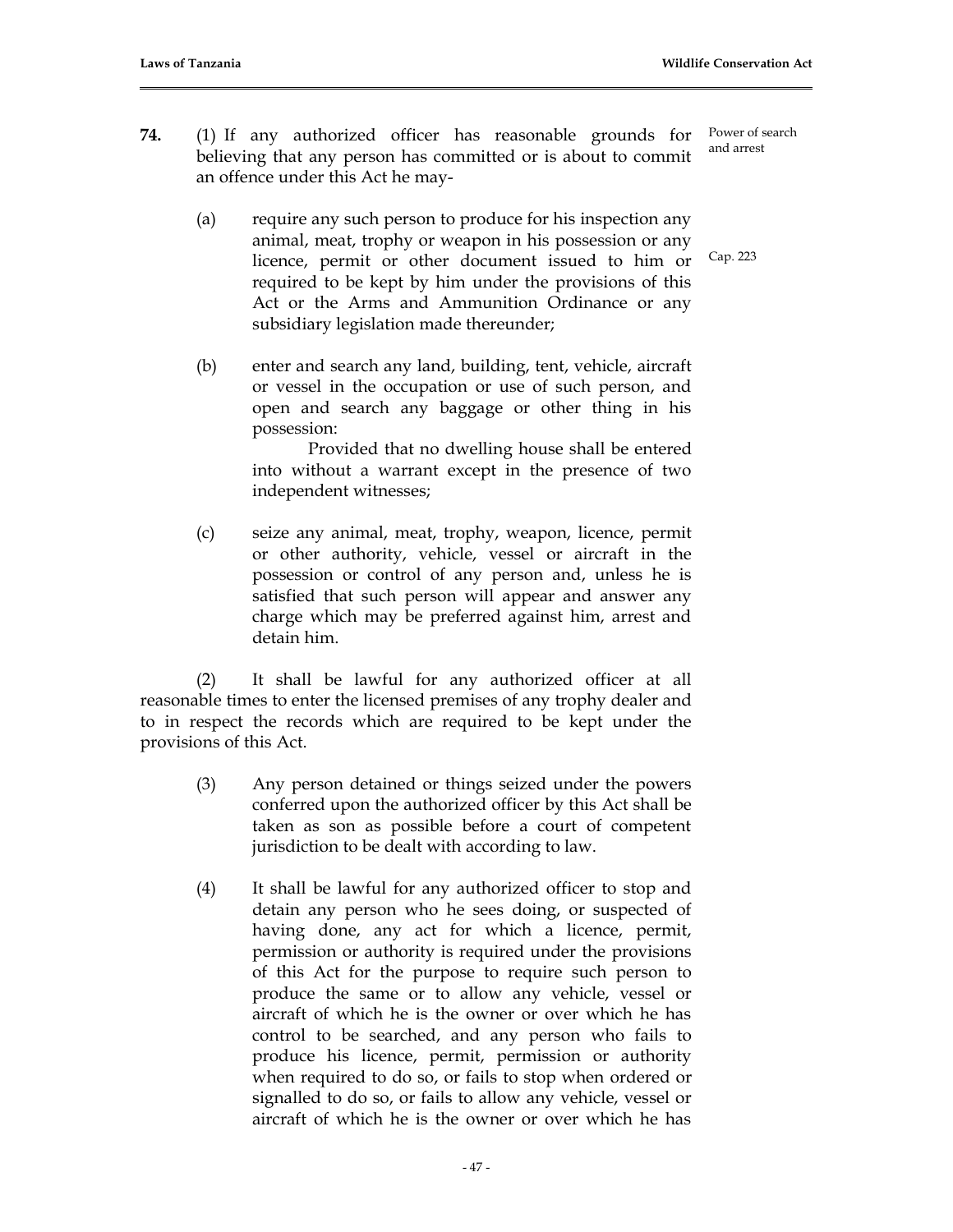**75.** Any person who-

- (a) wilfully obstructs any authorized officer in the exercise by him of any of the powers conferred upon him by this Act; or
- (b) without reasonable excuse fails to give any information or produce anything or document which he is lawfully required to give or produce under any provision of this Act,

shall be guilty of an offence and shall be liable on conviction to imprisonment for a term not exceeding three years.

**75A.** (1) Notwithstanding the provisions of section 114A, 117 and 243 of the Penal Code, any person who, in the course of wilfully obstructing an authorized officer in the exercise by him of any of the powers conferred by this Act, assaults the authorized officer shall be guilty of an offence and subject to subsection (2), shall be liable on conviction to imprisonment for a term not exceeding fourteen years.

- (2) No term of imprisonment imposed under this section shall be less than three years.
- Cap. 16 Act No. 21 of 1978 s.9

Assault on authorized officer

Protection of officers

**76.** No act or thing done by any authorized officer shall, if the act or thing was done in good faith in the exercise or purported exercise of any power conferred by this Act for the purpose of carrying out of the provisions of this Act, subject such authorized officer to any action, liability, claim or demand whatsoever.

Obstruction of authorized officer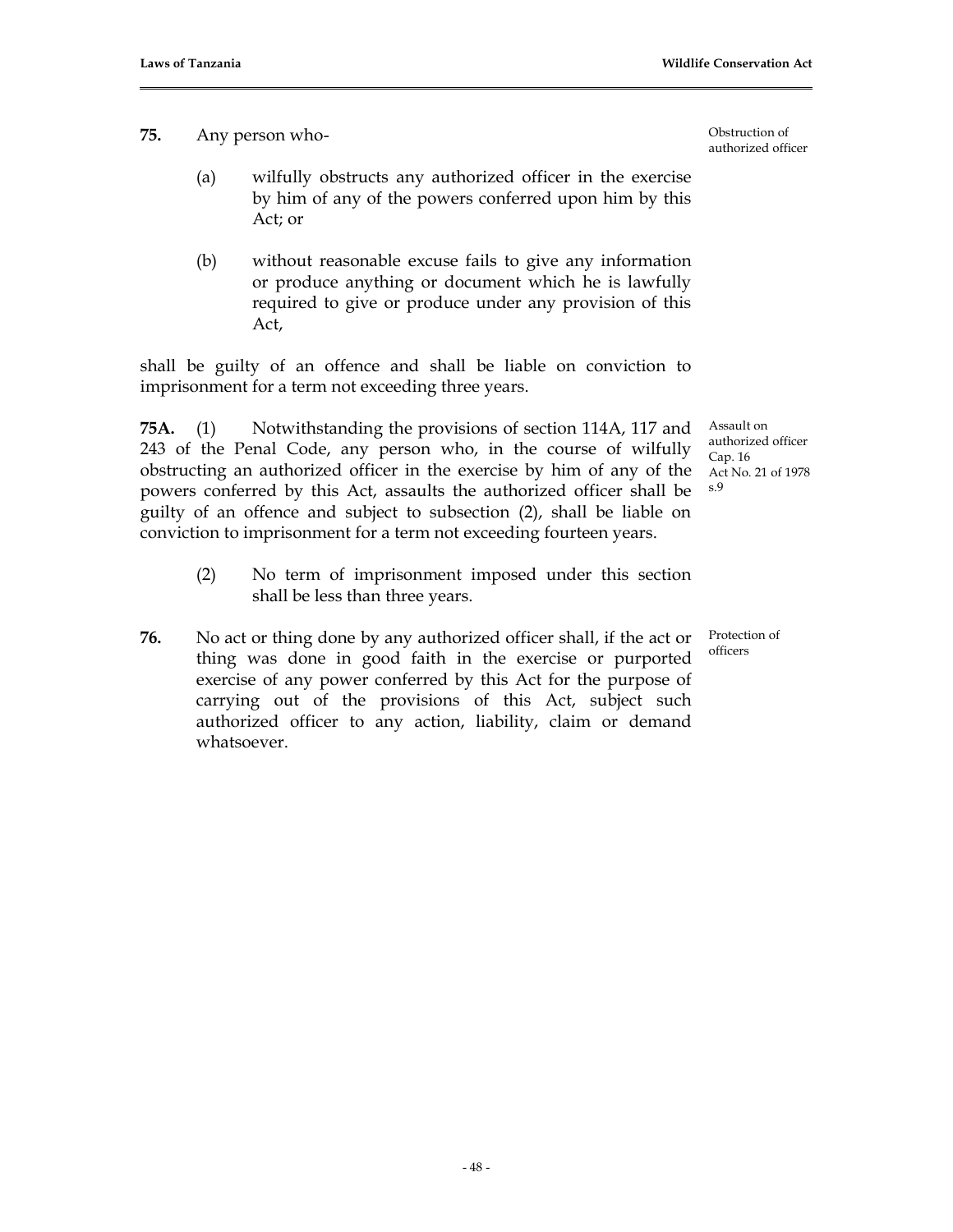Erection of barriers

- **77.** (1) For the more effective carrying out of the provisions of this Act, and notwithstanding the provisions of any other written law relating to the obstruction of roads or highways, any authorized officer may erect a temporary barrier across any highway, road, waterway, taxiway or any other place, on land or water used as a passage for any vehicle, vessel or aircraft.
	- (2) Every pedestrian or person in charge of a vehicle, vessel or aircraft on approaching such barrier shall, on being required to do so by an authorized officer, stop or bring such vehicle, vessel or aircraft to a standstill.
	- (3) Every person so required to stop or any person on board of such vehicle, vessel, or aircraft shall allow the authorized officer to carry out such inspection as may be necessary to ensure that no offence under this Act has been committed.
	- (4) Any person who fails to comply with any of the provisions of this section, or who fails to comply with any lawful order given by an authorized officer shall be guilty of an offence and shall be liable on conviction to imprisonment for a term not exceeding three years.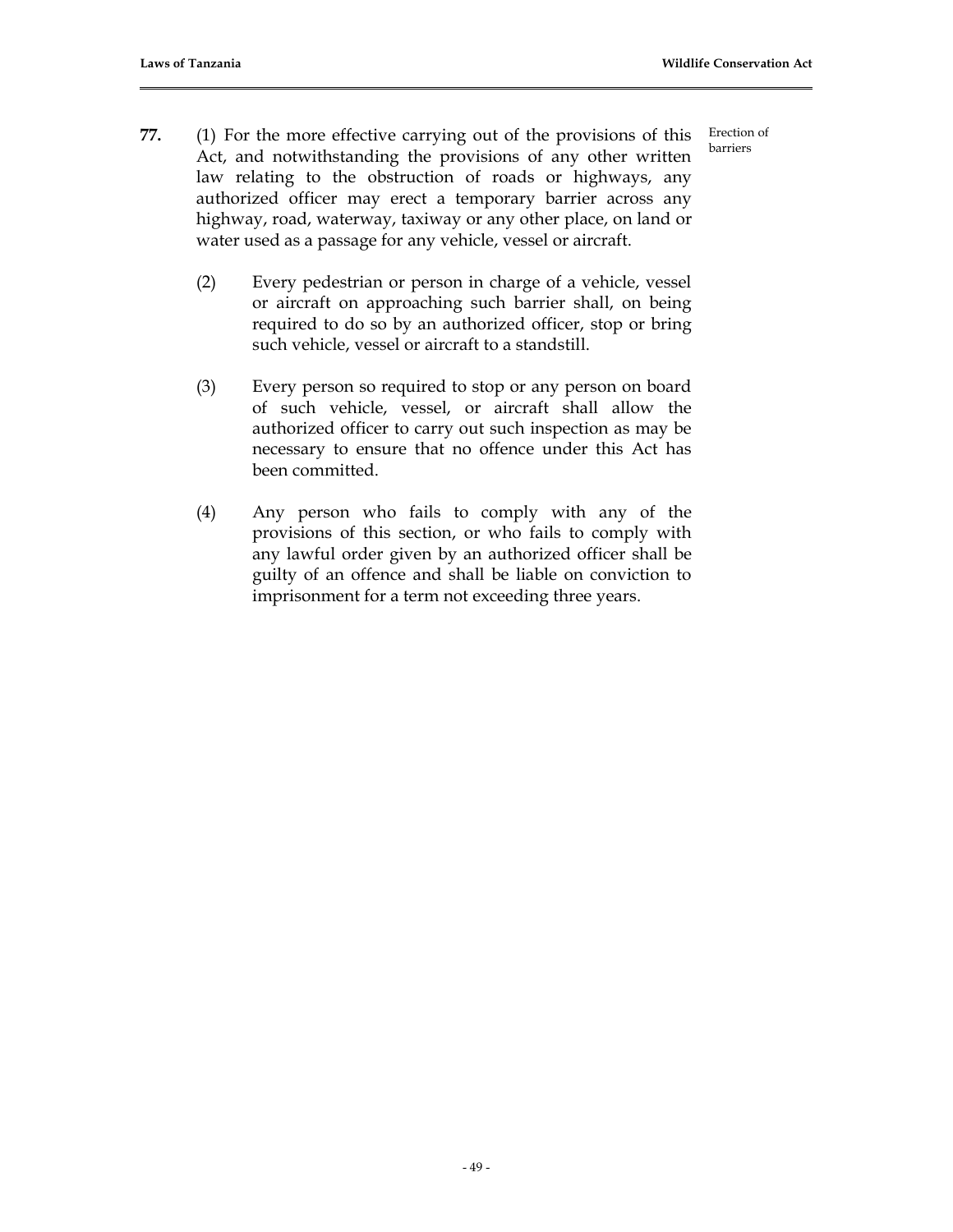- **78.** (1) Where any person is convicted of an offence under this Act, the court shall order forfeiture to the Government of- Forfeiture
	- (a) any animal or trophy in respect of which the offence was committed;
	- (b) any weapon in the possession or under the control of the accused at the time when the offence was committed, whether or not there is any evidence to show that such weapon was actually employed by the accused in the commission of the offence;
	- (c) any article or thing used for the storage, processing, preparing, cooking or otherwise dealing with any animal, meat or trophy in relation to which the offence was committed;
	- (d) any vehicle, vessel, aircraft, tent, campaign equipment or other article or thing whatsoever in respect of which the court is satisfied that it was used or employed in the commission of the offence or for the conveyance or storage of any animal, meat or trophy in relation to which the offence was committed or for the conveyance or comfort of the accused while engaged in the commission of the offence;
	- (e) in the case of a conviction for an offence relation to a Government trophy, any vehicle, vessel or aircraft in which the government trophy was found.

(2) The court shall order forfeiture in accordance with the provisions of subsection (1), notwithstanding that the vehicle, vessel, aircraft, weapon, article, or thing to be forfeited was owned by a person other than the accused:

Provided that where on the application of the owner of a vehicle, vessel or aircraft the court is satisfied-

- (a) that the owner did not know and could not by reasonable diligence have known that the vehicle, vessel or aircraft was intended by the accused to be used or employed for any of the purposes which was rendered the same liable for forfeiture;
- (b) that the vehicle, vessel or aircraft has not previously been used for or in connection with the commission of any offence under this Act or the Ordinance;
- (c) that having regard to all the circumstances it is just and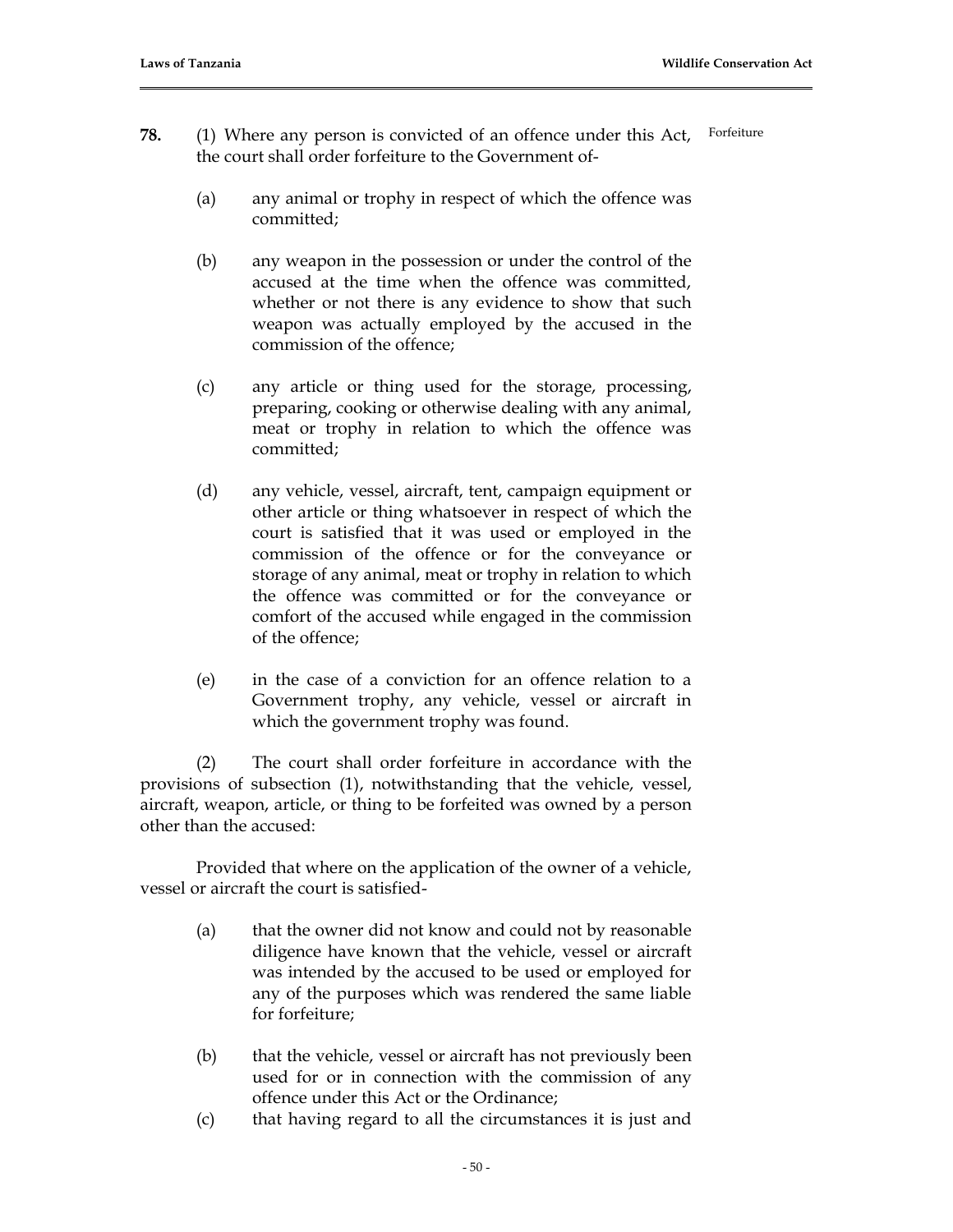- **79.** (1) Where in any trial for an offence for which a minimum sentence of imprisonment of fine is prescribed the court is satisfied that having regard to any special mitigating factor a sentence of imprisonment or fine of a term or amount, as the case may be, less than the minimum term or amount prescribed should be imposed, the court may-
	- (a) if the trial is before the High Court, pass such sentence of imprisonment or fine as it deems fit;
	- (b) if the trial is before a court other than the High Court, the court may commit the accused for sentence by the High Court with a recommendation for leniency and stating the grounds therefor and the High Court shall thereupon proceed to pass such sentence as it may deem fit.

(2) The provisions of subsections  $(2)$ ,  $(3)$ ,  $(4)$ ,  $(5)$  and  $(6)$  of section 5A of the Criminal Procedure Code shall apply where an Cap. 20 accused is committed to the High Court for sentence.

- (3) In any case where a person has been convicted of an offence under this Act by a court other than the High Court and sentenced to a minimum sentence of imprisonment or fine prescribed therefor, it shall be lawful for the High Court in the exercise of its appellate or revisional jurisdiction to pass a sentence of a term of imprisonment or fine of an amount, as the case may be, les than the minimum term or amount prescribed if the High Court for any special mitigating factor deems it fit so to do.
- (4) Where in relation to any offence in respect of which a minimum sentence of imprisonment and, in the alternative, a sentence of a fine of a minimum amount are prescribed-
- (a) if the court passes a sentence of imprisonment of the prescribed minimum term or more, the court may, in addition thereto, impose a sentence of a fine not exceeding one-half of the maximum fine prescribed in relation to such offence;
- (b) if the court passes a sentence of a fine of the prescribed minimum amount or more, the court may, in addition thereto, impose a sentence of imprisonment for a term not exceeding one-half of the maximum term of imprisonment prescribed in relation to such offence.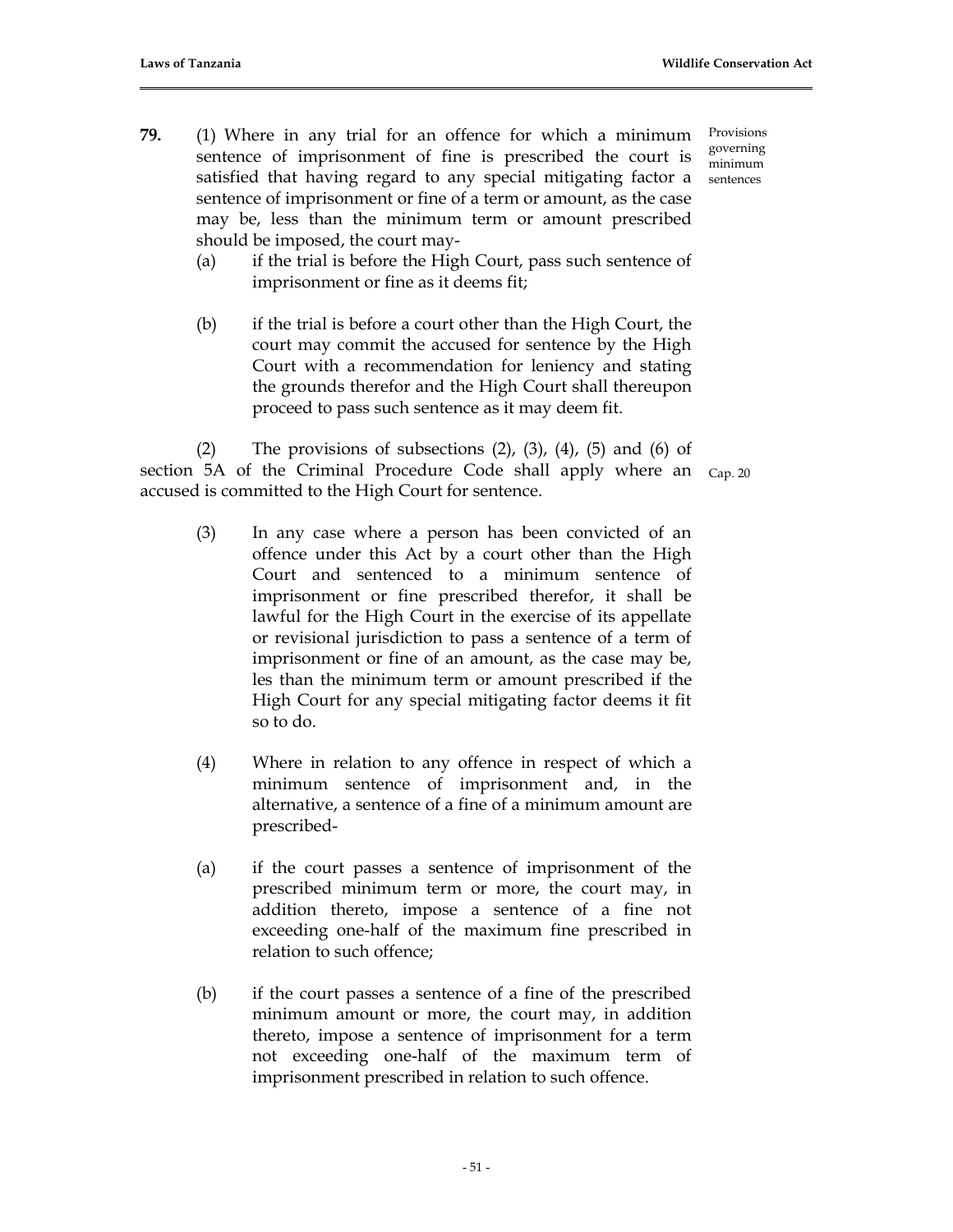**80.** (1) Where a person is tried for an offence under this Act by a magistrate's court presided over by a resident magistrate the court shall, notwithstanding the provisions of any other written law, have jurisdiction to impose the maximum fine prescribed in respect of such offence. court

(2) Notwithstanding the provisions of any written law a court established for any district or area of Mainland Tanzania may try, convict and punish or acquit a person charged with an offence committed in any other district or area of Mainland Tanzania.

**81.** The Director and every officer of the Game Department of or above the rank of Game Assistant shall have the power to conduct prosecution for an offence under this Act or any subsidiary legislation made hereunder and shall for that purpose have all the powers of public prosecutor under the Criminal Procedure Act.

# *(d) Compounding*

Jurisdiction of

Power to prosecute

Cap. 20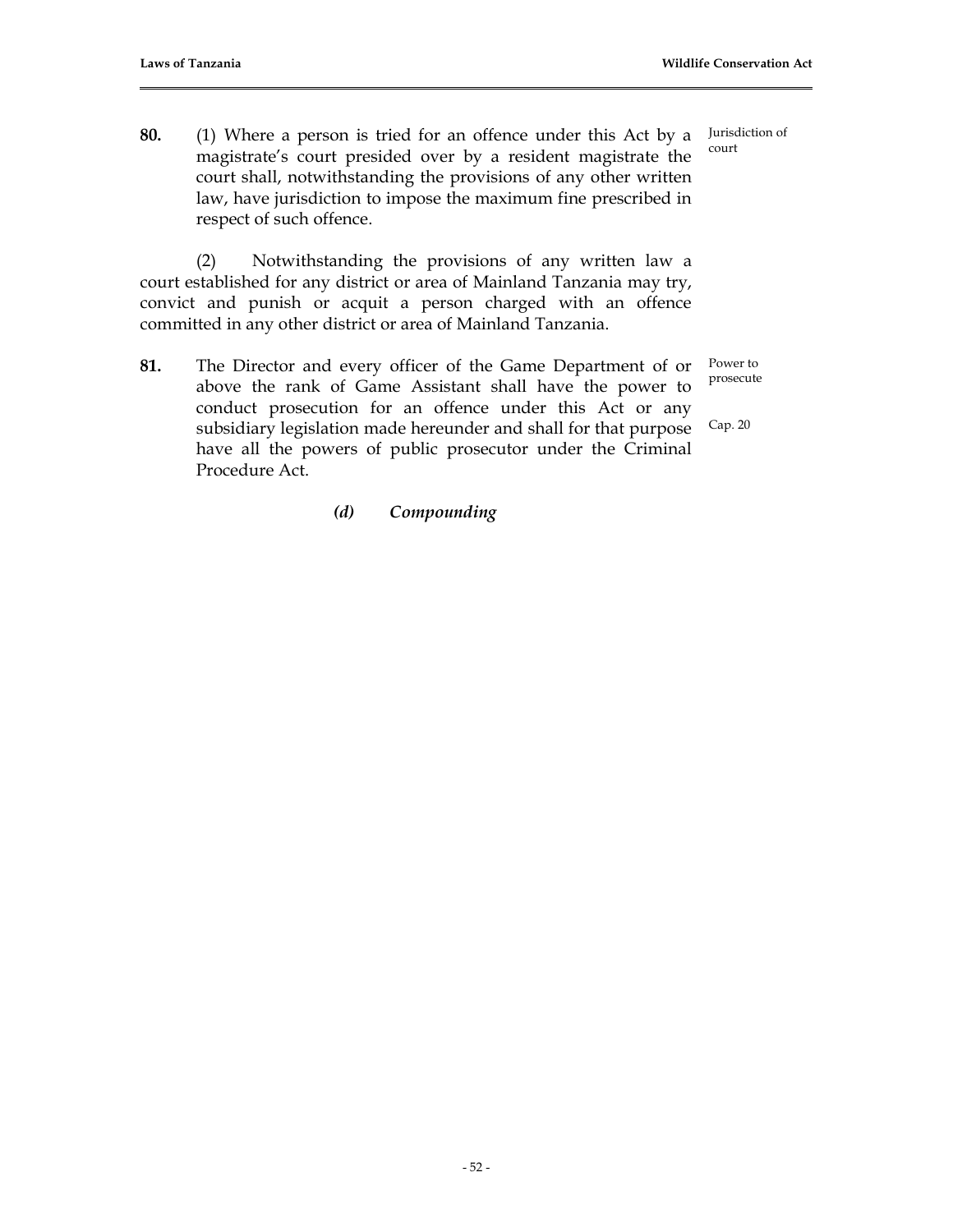Director may compound certain

offences

- **82.** (1) This section shall apply to any offence under this Act or under any regulations under this Act other than an offence in respect of which a minimum sentence of a fine or imprisonment is prescribed.
	- (2) The Director may, where he is satisfied that any person has committed an offence to which the section applies, compound such offence by requiring such person to make payment of a sum of money:

Provided that-

- (a) such sum of money shall not be less than two thousand shillings but not exceeding fifty thousand shillings;
- (b) the power conferred by this section shall only be exercised where the person admits in writing that he has committed he offence and that he agrees to the offence being compounded under this section;
- (c) the Director shall give to the person from whom he receives such amount of money, a receipt thereunder.
- (3) Where the Director compounds any offence under this section he may order the forfeiture of-
- (a) the animal, meat or trophy in relation to which the offence was committed;
- (b) any weapon, article or thing used in the commission of the offence or for the storage, processing, preparing or cooking of the animal, meat or trophy in relation to which the offence was committed.
- (4) Where an offence is compounded in accordance with the provisions of subsection (2) and proceedings are brought against the offender for the same offence, it shall be a good defence for such offender if he proves to the satisfaction of the court that the offence with which he is charged has been compounded under subsection (2).
- (5) Where any person is aggrieved by any order made under subsection (2) or (3), he may, within thirty days of such order being made, appeal against such order to the High Court and the provisions of Part X of the Criminal Procedure Act shall apply mutatis mutandis to every such appeal as if it were an appeal against sentence passed by a district court in the exercise of its original jurisdiction. Cap. 20

Act No. 19 of 1992 Schedule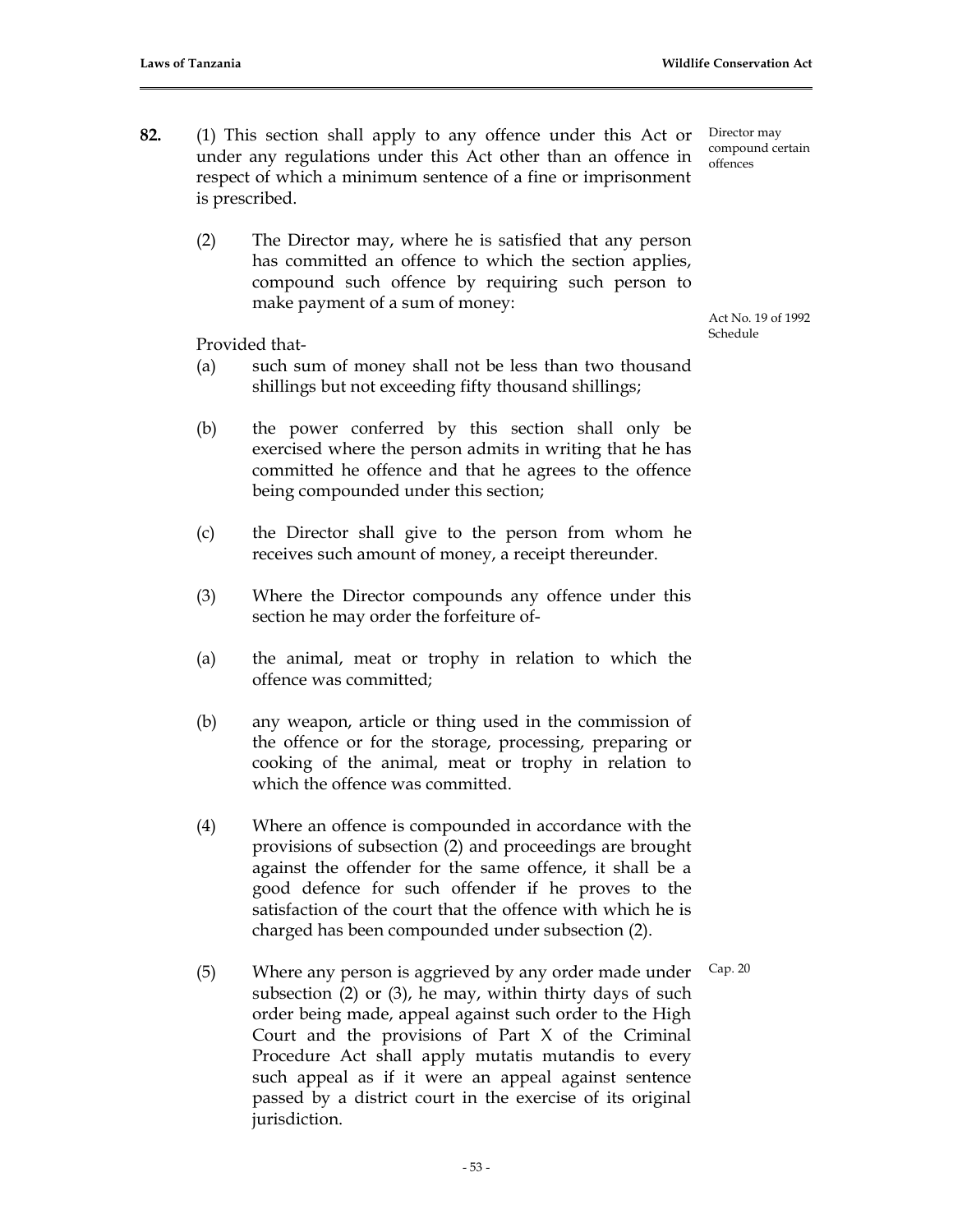# **PART IX MISCELLANEOUS PROVISIONS**

**83.** (1) Where in any proceedings under this Act conviction is obtained the court may, on the recommendation in writing by the Director, award a sum of money to the person or persons who gave information leading to the conviction: Rewards

Provided that-

- (a) the sum of money awarded as a reward to any person or the aggregate of such sums awarded to more than one person in any one case shall not exceed-
	- (i) one-fourth of the fine or the aggregate of the fines imposed in that case; or
	- (ii) one-fourth of the value of the trophy or the trophies forfeited to the government consequent upon such conviction; or
	- (iii) three thousand shillings,

whichever is the smallest sum of money;

- (b) the reward shall not be paid until after the expiry of the period within which the person convicted may appeal against his conviction;
- (c) notwithstanding the provisions of paragraph (b), the reward may be paid as soon as possible in each case in which an order under section 70A has been made by the court placing the articles concerned at the disposal of the Director.

Act No. 21 of 1979 s.11

(2) The Minister may authorize the payment of rewards to persons giving information leading to arrests and convictions for offences under this Act and may by directions regulate the amount and the payment of such rewards.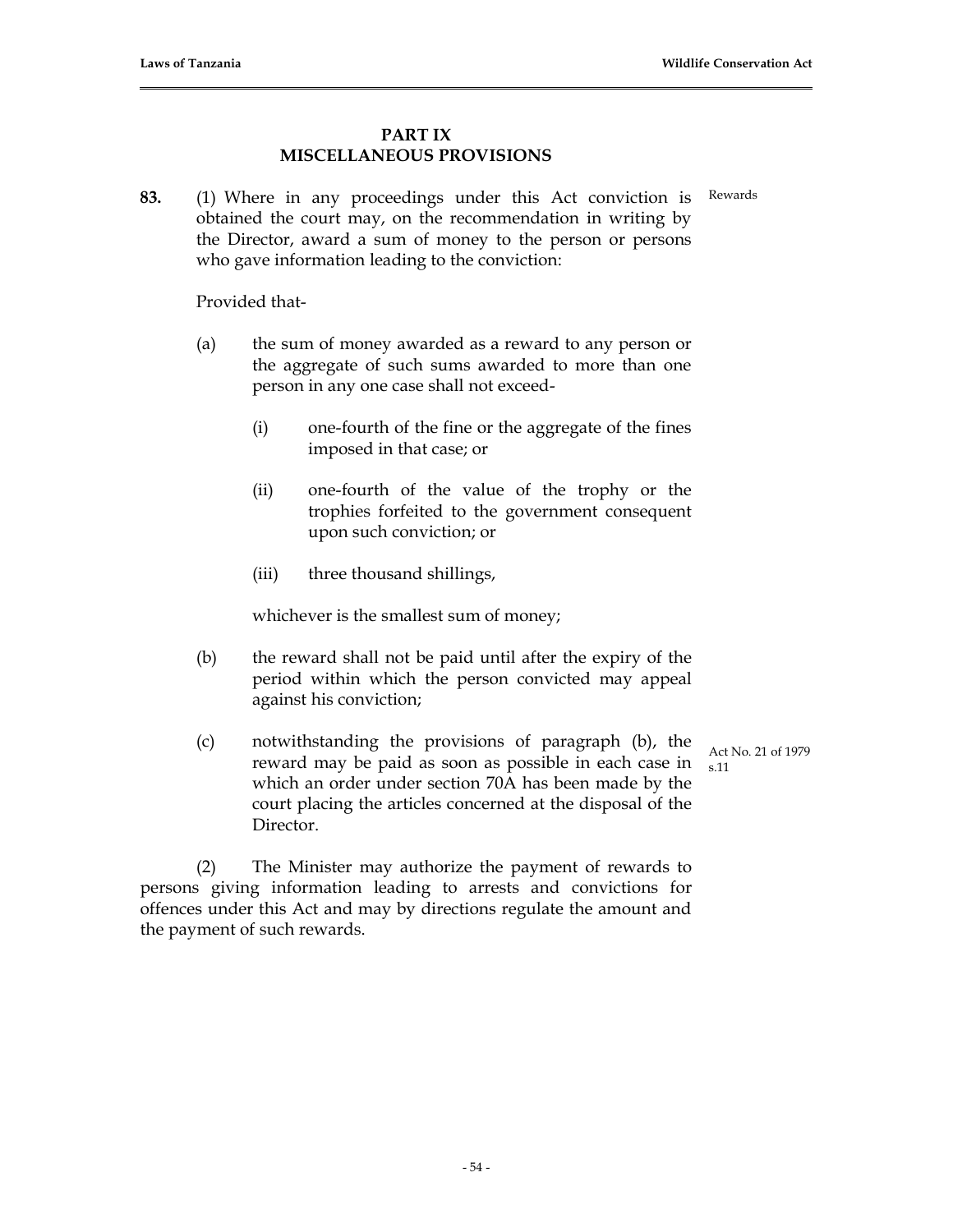Registration of

**83A.** (1) As soon as possible after the coming into operation of this Act, the Minister shall, after consultation with the Minister for the time being responsible for Home Affairs, by direction published in the Gazette, provide for an appropriate procedure for the registration of persons previously convicted of offences and sentenced in accordance with subsection (2).

past offenders Act No. 21 of 1978 s.12

(2) As soon as possible after the publication of direction under subsection (1), the Director shall cause to be registered the name of every person who, within three years prior to the coming into operation of this Act, was convicted of any of the offences, and sentenced to the extent, specified in section 83B (1), together with the particulars required to be registered under that section in respect of each of those persons.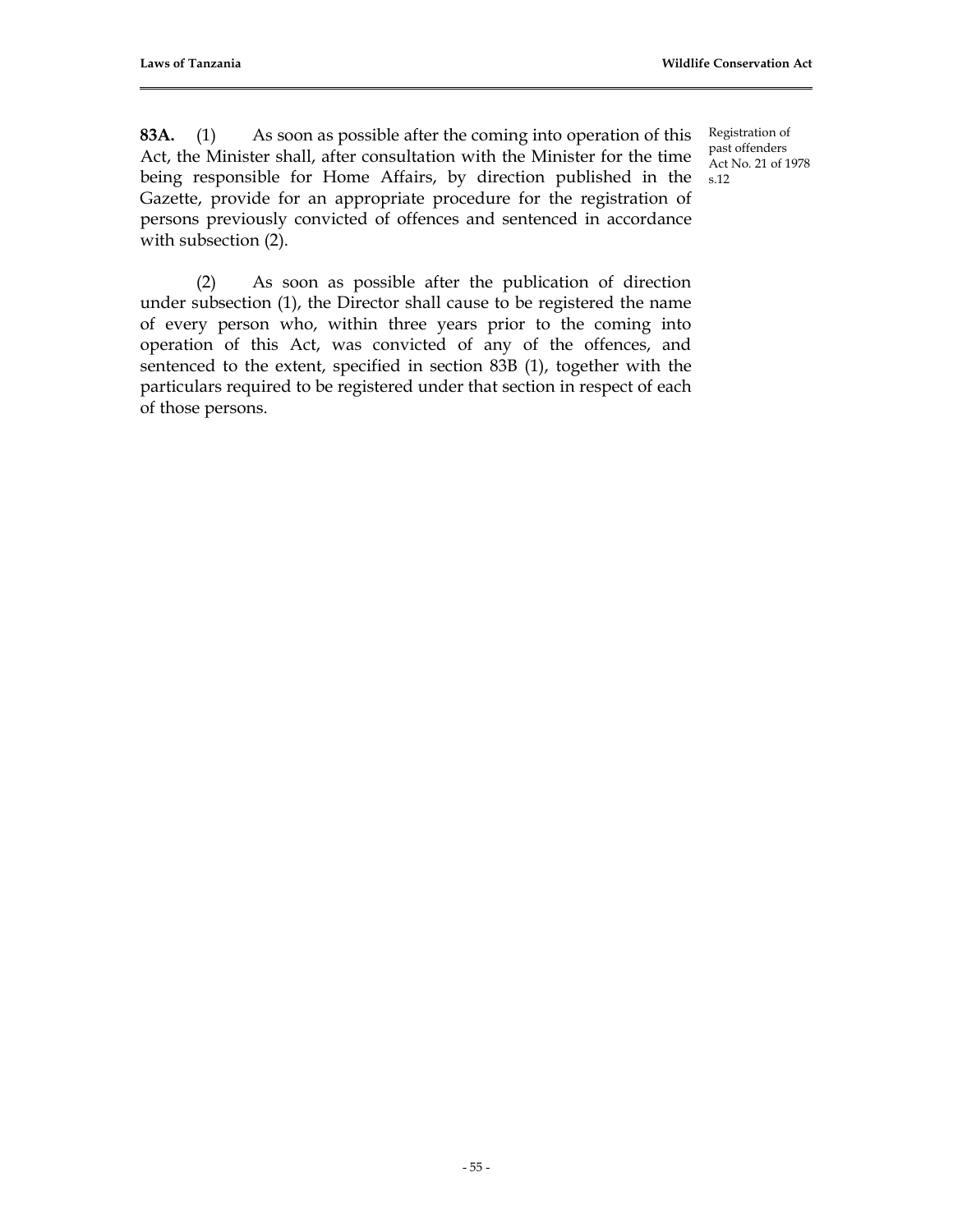**83B.** (1) If any person is convicted of an offence against this Act, consisting of-

Continuous registration of offender under this  $\Delta c$ <sup>+</sup>

- (a) hunting, capturing, killing or wounding any animal in any game reserve or game controlled area, without the permission in writing of the Director;
- (b) hunting any specified animal or scheduled animal without a licence or, as the case may be, a permit granted by the Minister;
- (c) unlawfully hunting any specified or schedule animal; or
- (d) Being in unlawful possession of, or unlawfully having under his control, custody or care, any animal or trophy,

and is sentenced to imprisonment for a term of two or more years, the Director shall cause to be registered in respect of that person-

- (i) his name;
- (ii) his address, if any, or his place of domicile within the United Republic;
- (iii) the nature of the offence he committed; and
- (iv) the fine, forfeiture or other penalty imposed on him.
- (2) Every person leading the case for prosecution of a person who is convicted of any of the offences, and sentenced to the extent, specified in subsection (1) shall, as soon as practicable after such conviction, notify the Director or his representative of that conviction and of such particulars as the Minister may, after consultation with the Minister for the time being responsible for Home Affairs by order in the Gazette, prescribe.
- (3) The Director shall cause to be kept and maintained a register in which there shall be recorded the name of every person convicted of any of the offences, and sentenced to the extent, specified in subsection (1), together with the particulars required to be registered under that section in respect of each such person.
- (4) Notwithstanding the provisions of any written law to the contrary, the Minister for the time being responsible for Home Affairs shall, after consultation with the Minister, cause every person convicted of any of the offences, and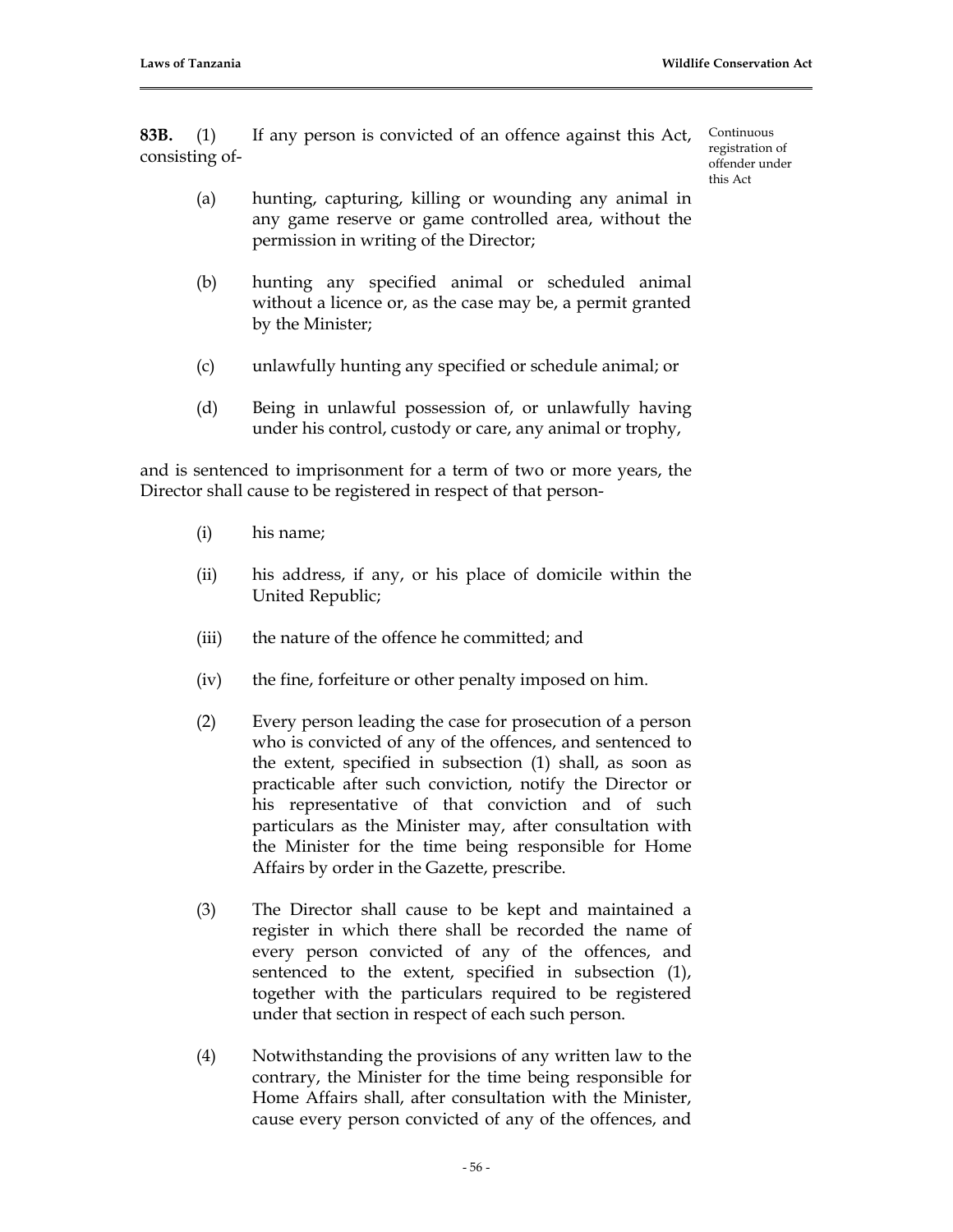- **84.** (1) The Minister may make regulations for the better carrying out of the purposes of this Act and for the better conservation of wildlife, and without prejudice to the generality of the foregoing may make regulations-
	- (a) prescribing the forms of applications for licences, permits, certificates and other documents which may be granted or issued under this Act;
	- (b) prescribing the forms and the fees for licences, permits, certificates and other documents which may be granted or issued under this Act;
	- (c) prescribing or providing for anything which may be prescribed or provided for by regulations.

(2) There may be annexed to the breach of any subsidiary legislation made under this Act a penalty not exceeding a fine of fifteen thousand shillings or a term of imprisonment not exceeding three years or both such fine and such imprisonment.

- **85.** (1) [The Fauna Conservation Ordinance is repealed.] (2) Where after the commencement of this Act any person is convicted of an offence under the Ordinance he shall, notwithstanding the provisions of any other written law, be liable to be punished as if he were convicted of the corresponding offence under this Act.
- **86.** Subject to the provisions of subsection (2) of section 85, the Minister may at any time within twelve months after the commencement of this Act, by order in the Gazette, make such further transitional provisions consequent upon the repeal and replacement of the Ordinance by this Act as he may deem necessary and in the event of any conflict between any provision Acts 1972 No. 30 of any such order and section 14 or section 15 of the Interpretation of Laws and General Clauses Act, 1972 the provision of the order shall prevail.

Regulations and other subsidiary legislation

Repeal and transitional provisions Cap.302

Minister may make further transitional provisions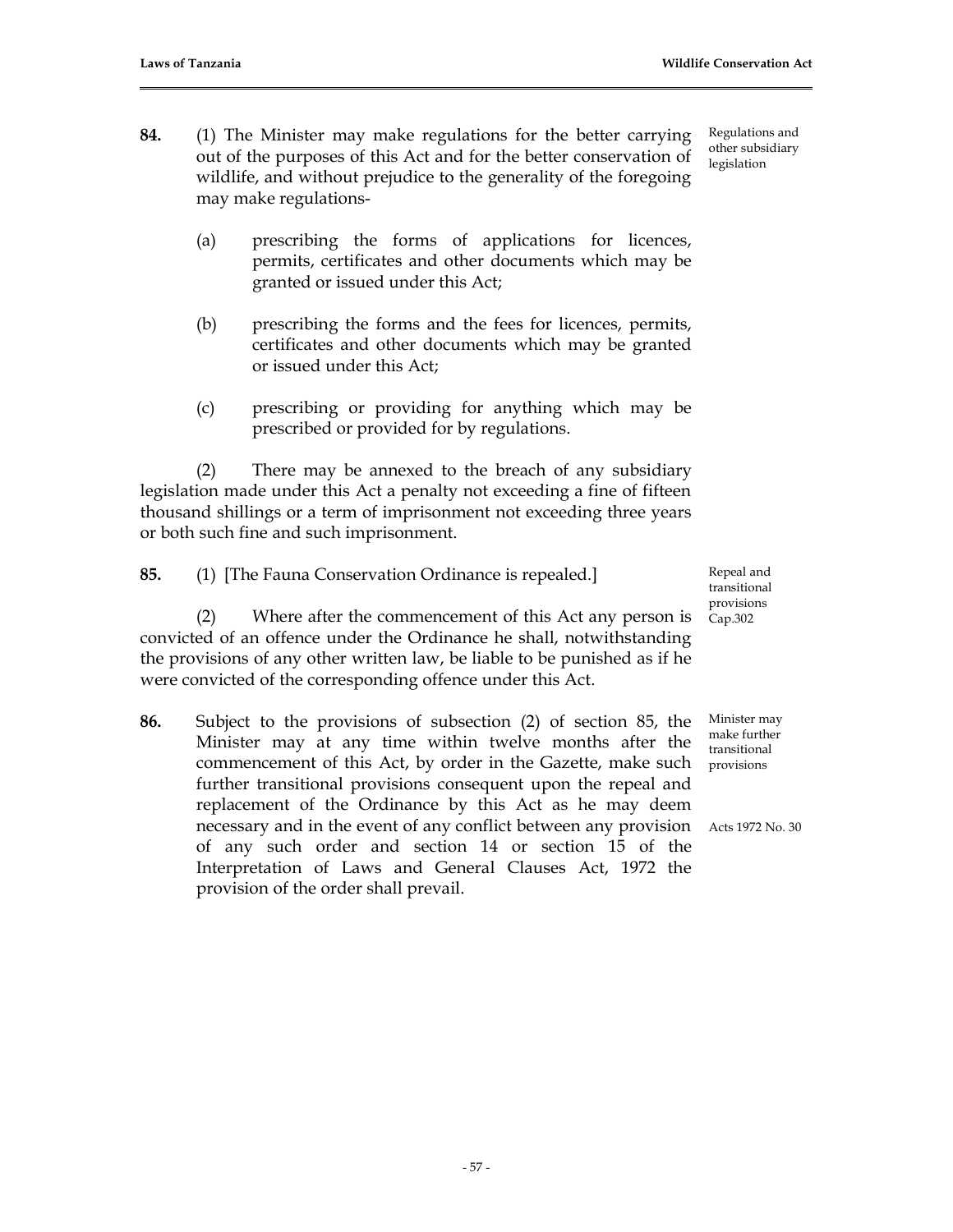# **FIRST SCHEDULE**

#### **\_\_\_\_\_\_\_\_** *(Section 10(2) and Section 18(2)*

| Sn. | Swahili Name                    | <b>English Name</b>                | <b>Scientific Name</b>                     |
|-----|---------------------------------|------------------------------------|--------------------------------------------|
|     |                                 | <b>PART I</b>                      |                                            |
| 1.  | Chui<br>.                       | Leopard<br>$\cdots$<br>$\cdots$    | Paenthera ((Felis) Pardus<br>(limacus)     |
| 2.  | Faru<br>.                       | Rhinoceros<br>.<br>.               | Dicerous bicornis (Linnaeus)               |
| 3.  | Mbuzi-mawe (Nguru)<br>.         | Klipspringer<br>.<br>.             | Oreotragus oreotragus<br>zimmermann        |
| 4.  | Nzobe<br>.                      | Sitatunga<br>.<br>$\cdots$         | Limnotragus spekeii (P.L. Sclater)         |
| 5.  | Pundamilia<br>.                 | Zebra<br>$\ldots$<br>.<br>.        | Equus (Hippotigris) burchellii<br>Matschie |
| 6.  | Sheshe<br>.                     | Puku<br>$\ddotsc$<br>.             | Kobus (Adenota) vardoni<br>(Livingstone)   |
| 7.  | Simba<br>.                      | Lion<br>$\ddotsc$<br>.<br>$\cdots$ | Panthera (Felis) leo (Linnaeus)            |
| 8.  | Simbamangu<br>.<br>.            | Caracal<br>.<br>$\cdot$            | Felis (Lynx) caracal (Schreber)            |
| 9.  | Swalatwiga<br>.                 | Gerenuk<br>.<br>.                  | Litocranius walleri (Brooke)               |
| 10. | Tandala mdogo<br>.              | Lesser Kudu<br>$\cdots$<br>.       | Tragelaphus imberbis Blyth                 |
| 11. | Tembo (ndovu)<br>.              | Elephant<br>.                      | Loxodonta Africana (Blumembach)            |
| 12. | Tohe-milima<br>$\ddotsc$<br>.   | Mountain-Reedbuck<br>$\ddotsc$     | Redunca fulvorufula (Afzelius)             |
| 13. | Wanyama wa Rais<br>.            | National Game<br>$\cdot$           | $-\!$                                      |
|     |                                 | <b>PART II</b>                     |                                            |
| 1.  | Choroa<br>.<br>.                | Oryx<br>.<br>.<br>$\cdots$         | Oryx beisa callotis (Thomas)               |
| 2.  | Kiboko<br>.<br>$\cdots$         | Hippopotamus<br>$\cdots$           | Hippopotamus amphibious<br>(Limaeus)       |
| 3.  | Korongo<br>.<br>.               | Roan<br>$\ddotsc$<br>$\cdots$      | Hippotragus equines (Desmarest)            |
| 4.  | Kuro-ndogoro<br>$\ldots$<br>.   | Waterbuck-common<br>$\cdots$       | Kobus ellpsipymnus (Ogilby)                |
| 5.  | Kuro-singsing<br>$\ddotsc$<br>. | Waterbuck-defassa<br>$\cdots$      | Kobus defasra (Reppell)                    |
| 6.  | Mamba<br>.                      | Crocodile-Nile<br>$\cdots$         | Crocodilus noloticus                       |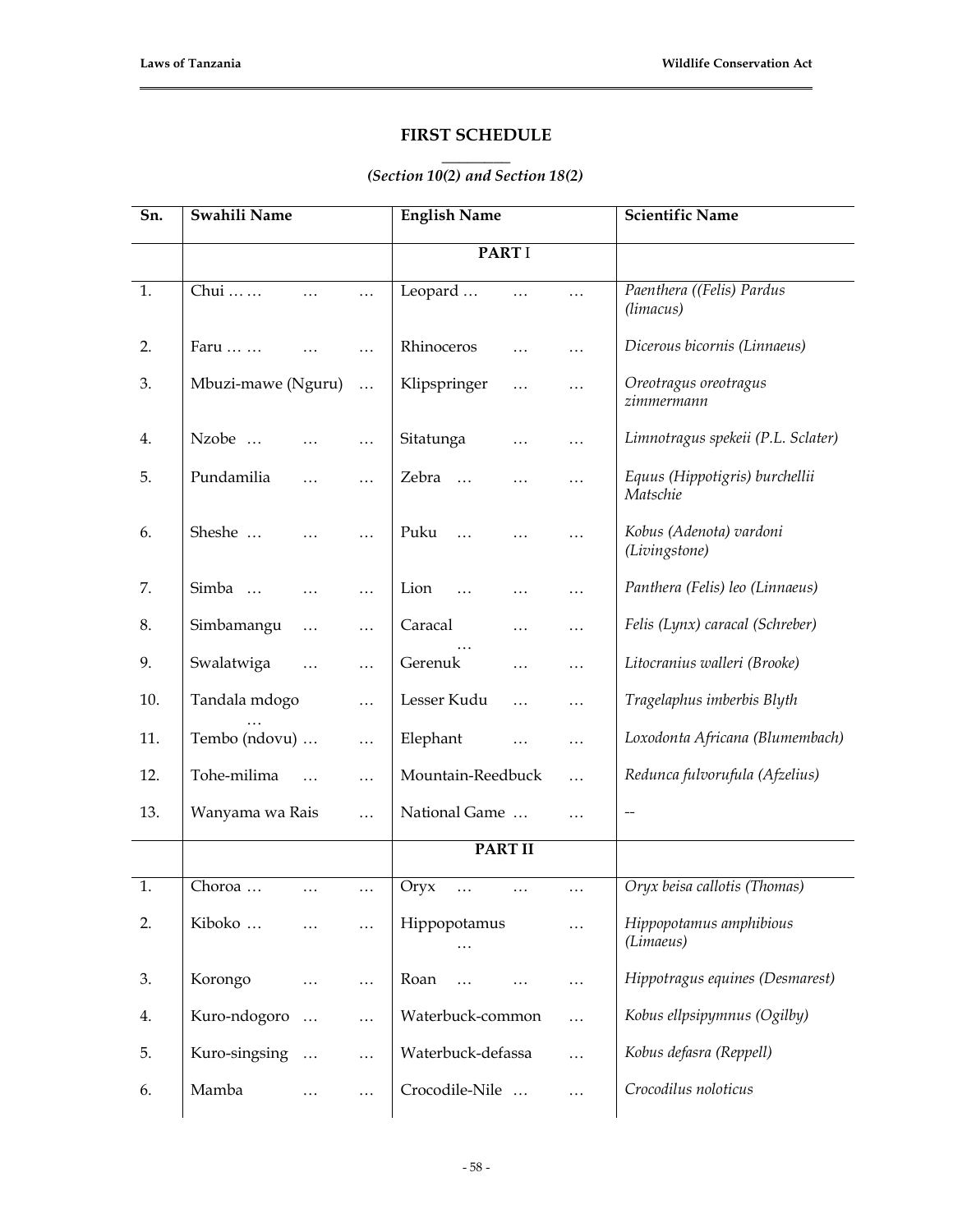| Sn. | Swahili Name                    | <b>English Name</b>                      | <b>Scientific Name</b>            |
|-----|---------------------------------|------------------------------------------|-----------------------------------|
|     |                                 |                                          | Struthio camelus Linnaeus         |
| 7.  | Mbuni<br>$\cdots$               | Ostrich<br>.<br>.                        |                                   |
| 8.  | Mbwa-mwitu<br>.                 | Wild dog<br>$\cdots$                     | Lycaon-pictus (Temminck)          |
|     |                                 |                                          |                                   |
| 9.  | Nyamera<br>$\ddots$<br>$\cdots$ | Topi<br>$\ddots$<br>$\cdots$<br>$\cdots$ | Damaliscus korrigum (ogilby)      |
| 10. | Nyati (mbogo)<br>$\cdots$       | Buffalo<br>$\cdots$<br>$\cdots$          | Syncurus caffer caffer (sparrman) |
|     |                                 |                                          |                                   |
| 11. | Palahala (mbarapi)<br>$\cdots$  | Samble<br>$\cdots$<br>$\cdots$           | Hippotragus niger (Harris)        |
| 12. | Pofu (Mbunju)<br>.              | Eland<br>$\cdots$<br>$\cdots$            | Taurotragus oryx (Pallas)         |
|     |                                 |                                          |                                   |
| 13. | Tandala mkubwa<br>$\cdots$      | Greater Kudu<br>$\cdots$                 | Tragelophus strepsiceros (Pallas) |
|     |                                 | <b>PART III</b>                          |                                   |
|     |                                 |                                          |                                   |
|     | Wanyama wengine wote            | All other animals<br>$\cdots$            | $\overline{\phantom{a}}$          |
|     |                                 |                                          |                                   |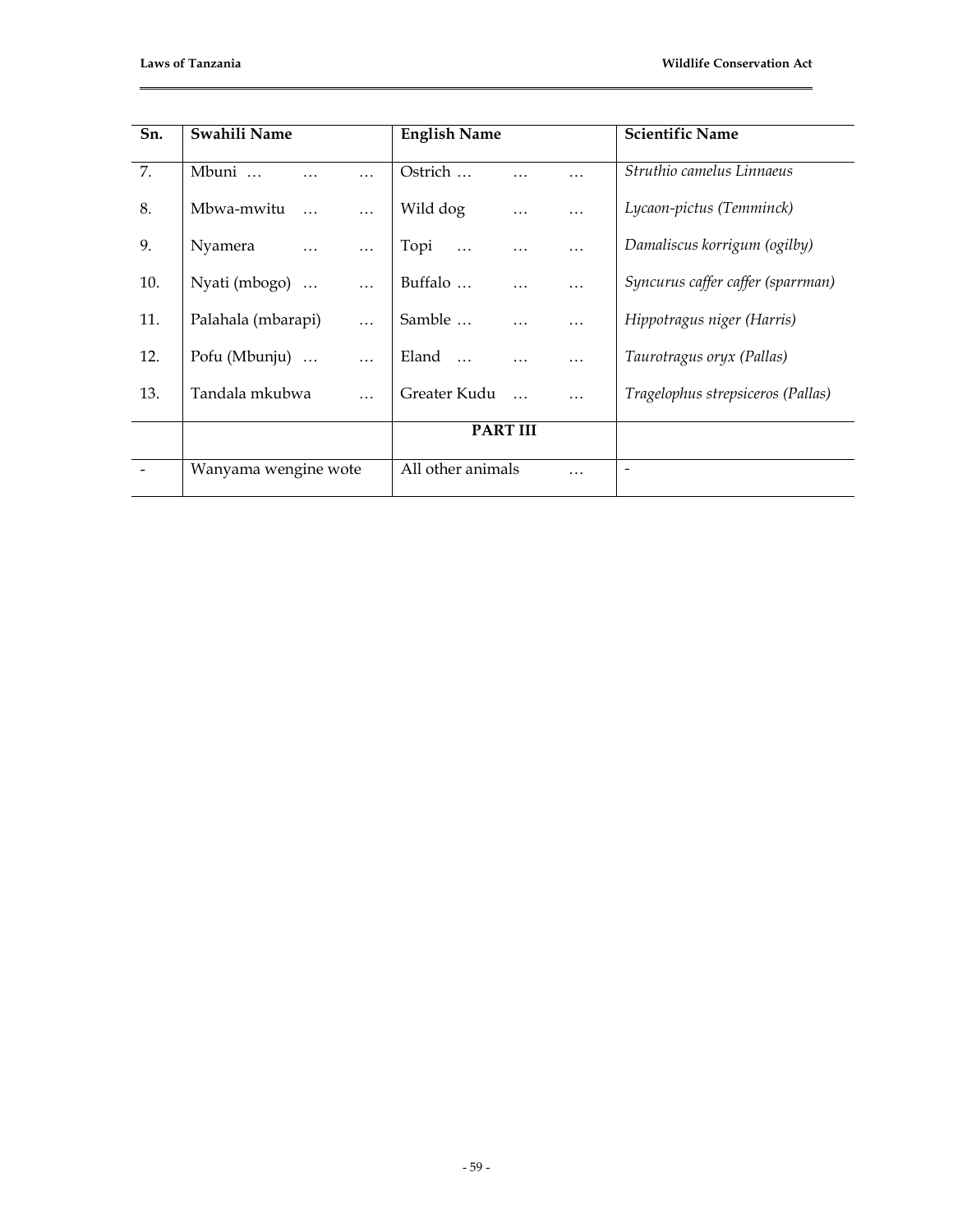# **SECOND SCHEDULE**

### **\_\_\_\_\_\_\_\_\_\_\_\_\_** *(Section 21)* **A.- BIG GAME**

| Sn. | Swahili Name              |   | <b>English Name</b>                        | <b>Scientific Name</b>   |
|-----|---------------------------|---|--------------------------------------------|--------------------------|
| 1.  | Digidigi (Suruya)         | . | Dikdik<br>.                                | Rynchotragus kirkii      |
| 2.  | Dondoro<br>.              | . | Steinbeck<br>.<br>.                        | Raphiceros campetris     |
| 3.  | Kongoni<br>.              | . | Hartebeest<br>$\cdots$<br>.                | Alcelaphus buselaphus    |
| 4.  | Mindi<br>$\dddotsc$<br>.  | . | Abbbot's Duiker<br>.                       | Cephalophus spadix       |
| 5.  | Ndimba<br>.               | . | <b>Blue Duiker</b><br>$\cdots$<br>$\cdots$ | Cephalophus monticola    |
| 6.  | Ngiri (mbango)            | . | Warthog<br>$\ddots$<br>$\cdots$            | Phacochoerus aethiopicus |
| 7.  | Nguruwe mwitu             |   | Wild big<br>$\cdots$<br>.                  | Polamochoerus porcus     |
| 8.  | Nsya (ngorombwe)          | . | Common Duiker<br>.                         | Sylvicapra grimmia       |
| 9.  | Nungunungu<br>$\ddotsc$   | . | Porcupine<br>.<br>.                        | Hystrix galeata          |
| 10. | Nyamera<br>.              | . | Topi<br>$\ddots$<br>.<br>.                 | Damaliscus korrigum      |
| 11. | Nyati (Mbogo)<br>.        | . | Buffalo<br>$\cdots$<br>$\cdots$            | Syncerus caffer caffer   |
| 12. | Nyumbu<br>.               | . | Wildebeest<br>.<br>.                       | Connochaetes taurinus    |
| 13. | Paa (suni)<br>.           | . | Pigmy antelope<br>.                        | Nesotragnus moschatus    |
| 14. | Pimbi<br>$\ddotsc$<br>.   | . | Rock hyrax<br>.<br>.                       | Heterohyrax/Procavia     |
| 15. | Pofu (mbunju)<br>$\cdots$ | . | Eland<br>$\ddots$<br>.<br>.                | Taurotragus oryx         |
| 16. | Pongo (mbawala)           | . | <b>Bushbuck</b><br>$\cdots$<br>.           | Tragelaphus scriptus     |
| 17. | Swalagranti<br>.          | . | Grant<br>$\ddots$<br>.<br>.                | Gazelle grantii          |
| 18. | Swalapala<br>.            | . | Impala<br>.<br>$\cdots$                    | Aepyceros melgampus      |
| 19. | Swalatomi<br>.            | . | Tommy<br>$\cdots$<br>.                     | Gazela thomsonii         |
| 20. | Sungura<br>.              | . | Hare<br>$\cdots$<br>.<br>.                 | Lepus capensis           |
| 21. | Taya (kihea)<br>.         | . | Oribi<br>$\cdots$<br>.<br>.                | Ourebia ourebi           |
| 22. | Tohe Ndope<br>.           | . | Bohor-reedbuck<br>.                        | Redunca redunca          |
| 23. | Tohe-Kusi<br>.            | . | Southern reedbuck<br>.                     | Redunca arundinum        |

# **B.- UPLAND GAME (BIRDS)**

| Sn.                                    | Swahili Name                                              |                      |                                                          | <b>English Name</b>                                                                                                     |                                                                                      | Scientific Name                                                                          |
|----------------------------------------|-----------------------------------------------------------|----------------------|----------------------------------------------------------|-------------------------------------------------------------------------------------------------------------------------|--------------------------------------------------------------------------------------|------------------------------------------------------------------------------------------|
|                                        | <b>I. MABATA</b>                                          |                      |                                                          | <b>DUCKS AND GEES</b>                                                                                                   |                                                                                      | <b>ANATIDAE</b>                                                                          |
| 1.<br>2.<br>3.<br>4.<br>5.<br>6.<br>7. | Kotwe<br>Bata-miti<br>Salili<br>$\dddotsc$<br>Bata Bukini | $\ddots$<br>$\cdots$ | $\ddot{\phantom{a}}$<br>$\ddots$<br>$\cdots$<br>$\cdots$ | White-backed duck<br>Maccoa duck<br>African pochard<br>Tree ducks<br>Wigeons and Teals<br>Pigmy goose<br>Spurwing goose | $\ddotsc$<br>$\ddotsc$<br>$\ddotsc$<br>$\cdots$<br>$\cdots$<br>$\ddots$<br>$\ddotsc$ | <i>Thalasornis</i><br>Oxyura<br>Aythya<br>Dendrocygna<br>Anas<br>Netapus<br>Sarkidiornis |
|                                        |                                                           |                      |                                                          | $\cdots$                                                                                                                |                                                                                      |                                                                                          |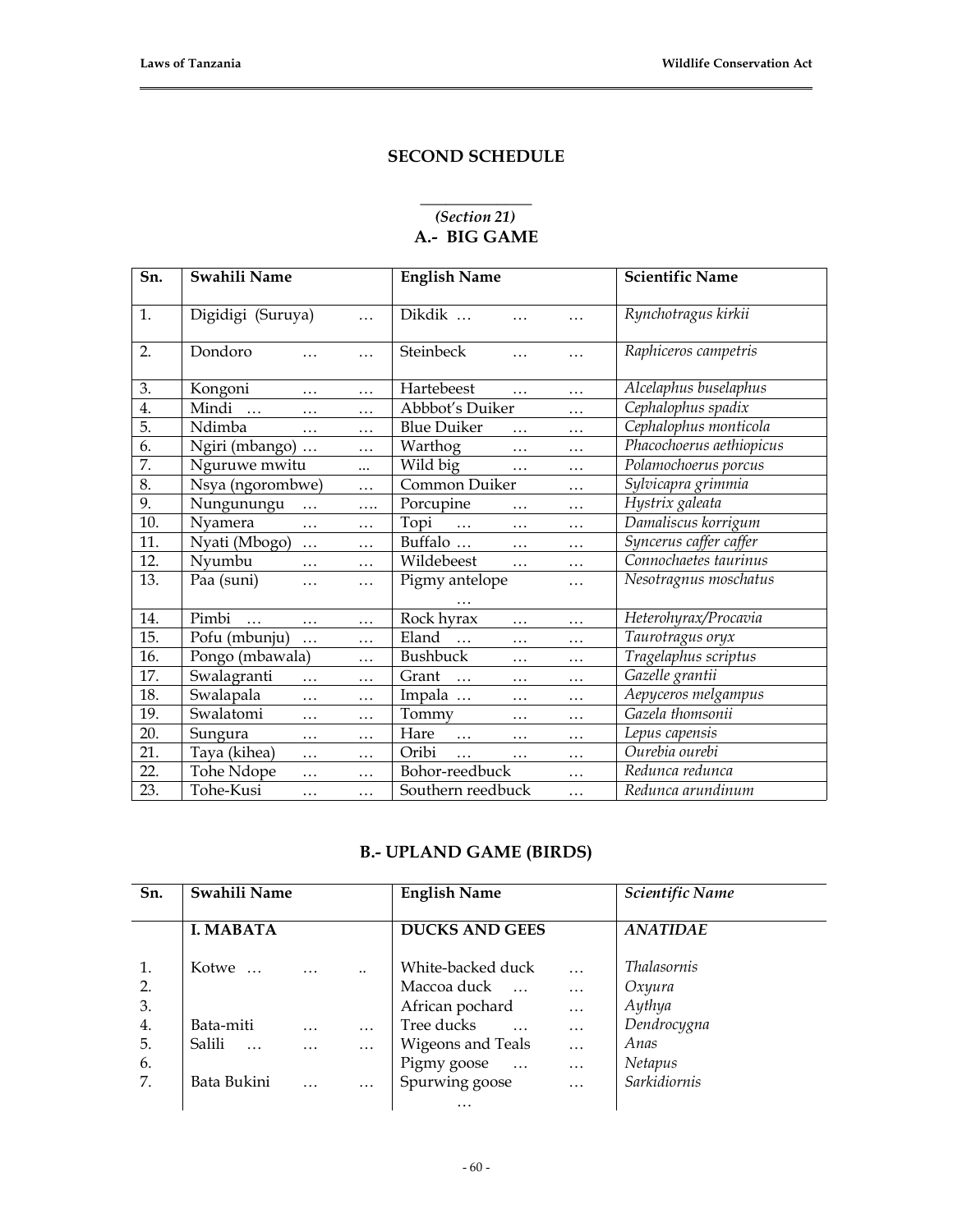| Sn.                      | Swahili Name                                                                                                                                      | <b>English Name</b>                                                                                                                                                       | Scientific Name                                              |
|--------------------------|---------------------------------------------------------------------------------------------------------------------------------------------------|---------------------------------------------------------------------------------------------------------------------------------------------------------------------------|--------------------------------------------------------------|
| 8.<br>9.                 |                                                                                                                                                   | Knob-billed goose<br>$\ldots$<br>Egyptian goose<br>.                                                                                                                      | Alopochen<br>Plectropterus                                   |
|                          | <b>II. KWALE NA KANGA</b>                                                                                                                         | <b>FRANCOLINS AND</b><br><b>GUINEA FOWLS</b>                                                                                                                              | <b>PHASIANIDAE</b>                                           |
| 10.<br>11.<br>12.        | Kwale<br>$\cdots$<br>Keren'gende<br>$\dddotsc$<br>$\ldots$                                                                                        | Francolins<br>$\ddotsc$<br>$\ddotsc$<br>Spur fowl<br>$\dddotsc$<br>$\cdots$<br>Stone-partridge<br>$\cdots$                                                                | Francollinus<br>Pternistis<br>Ptilopachus                    |
| 13.                      | Tomboro<br>$\ddotsc$<br>$\ldots$                                                                                                                  | Quail<br>$\cdots$<br>$\cdots$<br>$\ldots$                                                                                                                                 | Cortunix                                                     |
| 14.<br>15.<br>16.<br>17. | Kanga<br>$\ldots$<br>$\cdots$<br>Kororo<br>$\ddotsc$<br>$\ldots$<br>III. Tandawala                                                                | Blue-quail<br>$\dddotsc$<br>$\ddotsc$<br>Helmeted Guinea fowl<br>$\dddotsc$<br>Vulturine Guinea fowl<br>$\ddotsc$<br>Crested Guinea fowl<br>$\dddotsc$<br>Lesser bustards | Excal-factoria<br>Numida<br>Acryllium<br>Guttera<br>Otididae |
| 18.<br>19.<br>20.        | Tandawala<br>$\dddot{\phantom{0}}$<br>$\ldots$                                                                                                    | White-bellied bustards<br>$\overline{\phantom{a}}$<br><b>Black-bellied bustards</b><br>$\ddotsc$<br>Buff-crested bustards<br>$\ddotsc$                                    | Eupodotis<br>Lissortis<br>Lophotis                           |
|                          | <b>IV. SULULU</b>                                                                                                                                 | PAINTED-SNIPE                                                                                                                                                             | <b>ROSTRATULIDAE</b>                                         |
| 21.                      | Sululu                                                                                                                                            | Painted-snipe<br>$\dddotsc$<br>$\cdots$                                                                                                                                   | Rostratula                                                   |
|                          | V. SULULU                                                                                                                                         | <b>SNIPE</b>                                                                                                                                                              | <b>SCOLOPACIDAE</b>                                          |
| 22.                      | Sululu                                                                                                                                            | Snipe<br>$\dddotsc$<br>.                                                                                                                                                  | Capella                                                      |
|                          | VI. FIRIGOGO                                                                                                                                      | <b>SANDGROUSE</b>                                                                                                                                                         | <b>PTEROCLIDIDAE</b>                                         |
| 23.                      | Firigogo<br>$\cdots$<br>$\cdots$                                                                                                                  | Chestnut bellied-sand-grouse                                                                                                                                              | Pterocles                                                    |
| 24.                      |                                                                                                                                                   | Yellow-throated-sand-grouse                                                                                                                                               | Eremialector                                                 |
|                          | VII. NJIWA                                                                                                                                        | <b>PIGEONS</b>                                                                                                                                                            | <b>COLUMBIDAE</b>                                            |
| 25.<br>26.<br>27.<br>28. | Ninga<br>$\cdots$<br>$\ldots$<br>Tetere<br>$\ldots$<br>$\ldots$<br>Hua/Pugi<br>$\ldots$<br>$\ldots$<br>Njiwa<br>$\sim 10$<br>$\ldots$<br>$\ldots$ | Specled/olive pigeons<br>$\cdots$<br>Doves<br>$\cdots$<br>$\cdots$<br>Wood-doves<br>$\cdots$<br>$\ldots$<br>Green pigeons<br>.                                            | Columba<br>Streptopelia<br>Turtur<br>Treron                  |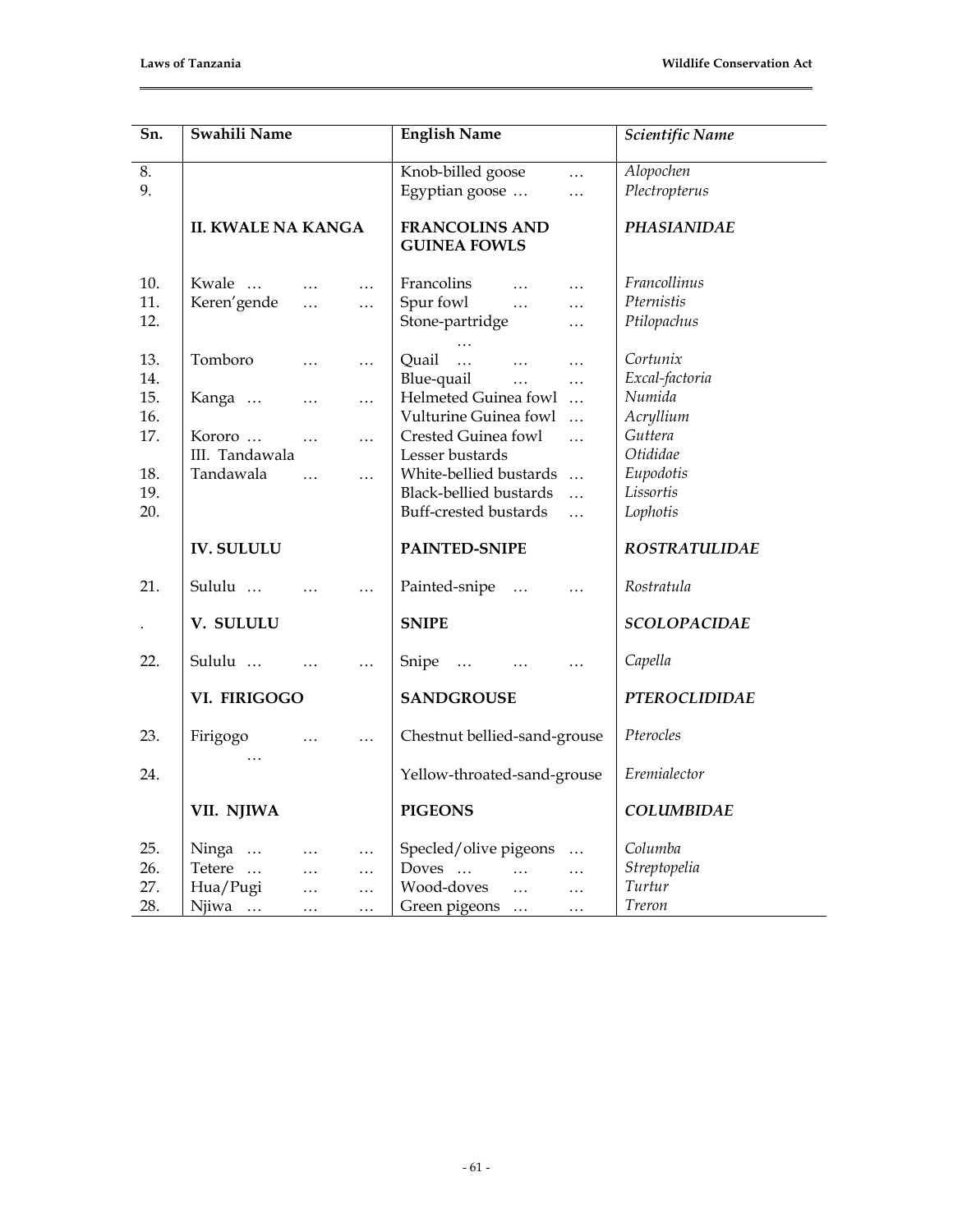# **THIRD SCHEDULE**

#### **\_\_\_\_\_\_\_\_\_\_\_\_\_\_** *(Section 21)*

# **A. – BIG GAME**

| Sn. | Swahili Name                                                                                                             | <b>English Name</b>                                                                                             | <b>Scientific Name</b>               |
|-----|--------------------------------------------------------------------------------------------------------------------------|-----------------------------------------------------------------------------------------------------------------|--------------------------------------|
| 1.  | Bweha-dhahabu<br>$\ldots$                                                                                                | Golden jackal<br>$\ddots$<br>$\ldots$                                                                           | Canis aueus                          |
| 2.  | Bweha-masikio<br>$\ldots$                                                                                                | Bat-eared Fox<br>$\ldots$<br>$\ldots$                                                                           | Otocyon megalotis                    |
| 3.  | Bweha-miraba<br>$\ldots$                                                                                                 | Striped Jackal<br>$\ldots$<br>.                                                                                 | Canis adu tus                        |
| 4.  | Bweha-shaba<br>$\ldots$                                                                                                  | Silver-backed Jackal<br>$\cdots$                                                                                | Canis mesomelas                      |
| 5.  | Chatu<br>$\sim$ $\sim$<br>$\cdots$                                                                                       | Python<br>$\ldots$<br>$\cdots$                                                                                  | Python sebae                         |
| 6.  | Choroa<br>$\ldots$                                                                                                       | $Oryx$<br>$\ldots$<br>$\cdots$                                                                                  | Oryx gazelle callotis                |
| 7.  | Chui<br>$\sim$ $\sim$ $\sim$<br>$\ldots$<br>$\cdots$                                                                     | Leopard<br>$\cdots$<br>$\ldots$                                                                                 | Panthea (Feus) pardus                |
| 8.  | Digidigi (suguya)<br>$\ldots$                                                                                            | Dikdik<br>$\ldots$<br>$\cdots$                                                                                  | Rynchhotragus kirkii                 |
| 9.  | Dondoro<br>$\ddots$<br>$\ldots$                                                                                          | Steinbuck<br>$\ldots$<br>$\ldots$                                                                               | Raphiceros compestris                |
| 10. | Dondoro-shapi<br>$\ldots$                                                                                                | Sharpe's grysbok<br>$\cdots$                                                                                    | Nototragus sharpie                   |
|     |                                                                                                                          |                                                                                                                 |                                      |
| 11. | Faru<br>$\ddots$<br>$\ldots$<br>$\mathbf{1} \bullet \mathbf{1} \bullet \mathbf{1}$ . The $\mathbf{1} \bullet \mathbf{1}$ | Rhinoceros<br>$\ldots$<br>$\cdots$                                                                              | Diceros bicornis                     |
| 12. | Fisi-(kingugwa)                                                                                                          | Spotted-Hyena<br>$\cdots$                                                                                       | Crocuta crocuta                      |
|     |                                                                                                                          |                                                                                                                 |                                      |
| 13. | Fisi-maji<br>$\ldots$ .<br>$\ldots$                                                                                      | Otter<br>$\ldots$ .<br>$\ldots$                                                                                 | Aonyxflutra                          |
| 14. | Fungo<br>$\sim$ $\sim$ $\sim$<br>$\ldots$                                                                                | Civet-cat<br>.<br>$\ldots$                                                                                      | Civettictis civetta                  |
| 15. | Funo (mbutuka)<br>$\cdots$                                                                                               | Red-duiker<br>$\ddots$<br>.                                                                                     | Cephalophus natalensts               |
| 16. | Kalunguyeye<br>$\mathbf{1}$ , and $\mathbf{1}$<br>$\ddots$                                                               | Hedgehog<br>$\ldots$<br>$\ldots$                                                                                | Erinaceus pruneri                    |
| 17. | Kamendegere<br>$\cdots$<br>$\ldots$                                                                                      | Jumping hare<br>$\ldots$<br>$\cdots$                                                                            | Pedetes surdaster                    |
| 18. | Kanu<br>$\ldots$<br>$\cdots$                                                                                             | Genet cat<br>$\ldots$<br>.                                                                                      | Genetta genetta                      |
| 19. | Kiboko<br>$\ldots$<br>$\ldots$                                                                                           | Hippopotamus<br>$\ldots$                                                                                        | Hippopotamus amphibious              |
|     |                                                                                                                          |                                                                                                                 |                                      |
| 20. | Kicheche<br>$\ldots$<br>$\cdots$                                                                                         | Zorilla<br>$\mathbf{1} \bullet \mathbf{1} \bullet \mathbf{1}$ . The $\mathbf{1} \bullet \mathbf{1}$<br>$\ldots$ | Ictonyx striatus                     |
| 21. | Kima<br>$\dddotsc$<br>$\ldots$<br>$\ldots$                                                                               | <b>Blue</b> monkey<br>$\mathbf{1}$ and $\mathbf{1}$<br>$\cdots$                                                 | Cercopithecus spp.                   |
| 22. | Kima-sykes<br>$\ldots$<br>$\cdots$                                                                                       | Sykes blue monkey<br>$\cdots$                                                                                   | Cercopithecus spp.                   |
| 23. | Kimburu<br>$\ldots$<br>$\ldots$                                                                                          | Wild cat<br>$\ldots$<br>$\ldots$                                                                                | Felis lybica                         |
| 24. | Komba<br>$\ldots$<br>$\ldots$                                                                                            | Galago (Bush-babby)                                                                                             | Galago senegalensis                  |
| 25. | Kongoni<br>$\ldots$<br>$\ldots$                                                                                          | Cokes Hartebeest<br>$\ldots$                                                                                    | Alcelaphus buselaphus cokei          |
| 26. | Konzi<br>$\ldots$<br>$\ddots$                                                                                            | Lichtenstein's Hartebeest                                                                                       | Alcelaphus buselaphus lichtensteinii |
| 27. | Korongo<br>$\ldots$<br>$\ldots$                                                                                          | Roan Antelope<br>$\ldots$                                                                                       | Hipotragus aequinus                  |
| 28. | Kuro-ndogoro<br>$\ldots$                                                                                                 | Common water-buck<br>$\ldots$                                                                                   | Kobus ellipsiprymus                  |
| 29. | Kuro-singsing<br>$\ldots$                                                                                                | Defassa waterbuck<br>$\ldots$                                                                                   | Kobus defassa                        |
| 30. | Mamba<br>$\ldots$                                                                                                        | Nile Crocodile<br>$\ldots$                                                                                      | Crocodilus niloticus                 |
| 31. | Mbega-mweupe<br>$\cdots$                                                                                                 | Colobus Monkey (B & W)                                                                                          | Colobus spp.                         |
| 32. | Mbuni<br>$\cdots$<br>$\cdots$                                                                                            | Ostrich<br>$\cdots$<br>$\cdots$                                                                                 | Struthioformes cannelo-pardalus      |
| 33. | Mbuzimawe (Nguru)                                                                                                        | Klipspringer<br>.<br>$\cdots$                                                                                   | Oreotragus oreotragus                |
| 34. | Mbwa-mwitu<br>.<br>$\ldots$                                                                                              | Wild dog<br>$\ldots$<br>$\cdots$                                                                                | Lycaon pictus                        |
| 35. | Mindi<br>$\ddots$<br>.<br>.                                                                                              | Abbbott's Duiker<br>.                                                                                           | Cephalophus spadix                   |
| 36. | Mondo<br>.<br>.                                                                                                          | Serval cat<br>$\ldots$<br>$\cdots$                                                                              | Felis serval                         |
| 37. | Ndimba<br>$\ldots$<br>$\ldots$                                                                                           | <b>Blue Duiker</b><br>$\ldots$<br>                                                                              | Cephalophus monticola                |
| 38. | Ngiri (mbango)<br>.                                                                                                      | Warthog<br>$\ldots$<br>.                                                                                        | Phacochoerus aesthipicus             |
|     | $\cdots$                                                                                                                 |                                                                                                                 |                                      |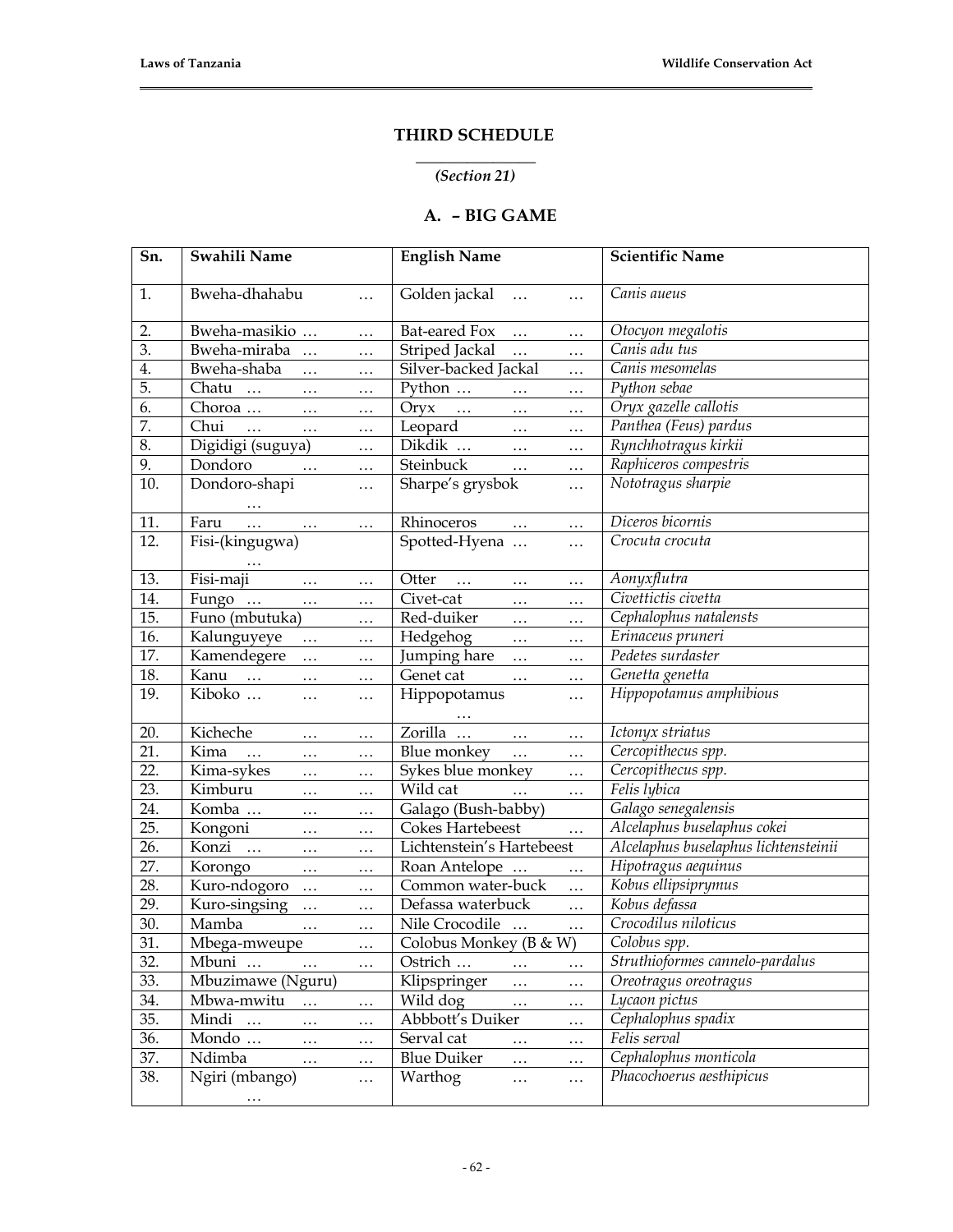| Sn.               | Swahili Name                           | <b>English Name</b>                                  | <b>Scientific Name</b>            |
|-------------------|----------------------------------------|------------------------------------------------------|-----------------------------------|
| 39.               | Nguchiro<br>$\ldots$<br>$\cdots$       | Mongoose<br>$\ldots$<br>$\ldots$                     | Viverridae                        |
| 40.               | Nguruwe<br>$\ldots$<br>$\cdots$        | Bush-big<br>$\ldots$<br>.                            | Potamochoerus porcus              |
| 41.               | Nguruwe-kuu<br>.                       | <b>Giant Forest Hog</b><br>$\ldots$                  | Hylochoerus meinertzha geni       |
| 42.               | Nsya (Ngorombwe)<br>$\ddotsc$          | Common Duiker<br>.                                   | Sylvicapra grimmia                |
| 43.               | Nunguri<br>$\dddotsc$<br>$\cdots$      | Porcupine<br>$\cdots$<br>$\cdots$                    | Hystrix galeata                   |
| 44.               | Nyamera<br>$\dddotsc$<br>$\cdots$      | Topi<br>$\sim 10^{10}$ km s $^{-1}$<br>$\ddots$<br>. | Dmaliscus korrigum jimela         |
| 45.               | Nyani-mwekundu<br>$\cdots$             | Olive-Baboon<br>$\ddots$<br>$\ldots$                 | Papio anubis                      |
| 46.               | Nyani-njano<br>$\dddotsc$<br>$\cdots$  | Yellow-Baboon<br>.                                   | Papio cynocephalus                |
| 47.               | Nyati (Mbogo)<br>$\cdots$<br>.         | Buffalo<br>$\ddots$<br>.                             | Syncerus caffer caffer            |
| 48.               | Nyegere<br>$\cdots$<br>$\cdots$        | Ratel (h.b)<br>$\cdots$<br>.                         | Mellivora capensis                |
| 49.               | Nyumbu-kidevu cheupe                   | Wildebeest (w.b)<br>.                                | Connochaetes taurinus albojubatus |
| 50.               | Nyumbu-kusi<br>$\dddotsc$<br>$\ddotsc$ | Nyasa Wildebeest<br>$\cdots$                         | Connochaetes taurinus taurinus    |
| $\overline{51}$ . | Nzohe<br>$\ddotsc$<br>.                | Sitatunga<br>$\ddots$<br>.                           | Tragelaphus spekei                |
| $\overline{52}$ . | Paa (suni)<br>$\cdots$<br>.            | Pigmy Antelope<br>$\ldots$                           | Nesotragus moschatus              |
| $\overline{53}$ . | Palahala (mbarapi)<br>.                | Sable Antelope<br>.                                  | Hippotragus niger                 |
| 54.               | Pelele (wibari)<br>$\ldots$            | Tree Hyrax<br>$\ldots$<br>.                          | Dendrohyras aboeus                |
| 55.               | Pimbi (kwanga)<br>$\ddotsc$            | Rock Hyrax<br>$\ddots$<br>.                          | Heterohyrax/procavia              |
| 56.               | Pofu (mbunju)<br>$\cdots$              | Eland<br>$\ldots$<br>$\ldots$<br>.                   | Taurotragus oryx                  |
| 57.               | Pogo (mbawala)<br>$\cdots$             | Bushbuck<br>$\ldots$<br>.                            | Tragelaphus scriptus              |
| 58.               | Pundamilia<br>$\dddotsc$<br>$\cdots$   | Zebra<br>$\cdots$<br>$\ddotsc$<br>$\cdots$           | Equus burchelii                   |
| 59.               | Sheshe<br>$\ddotsc$<br>$\cdots$        | Puku<br>$\dddotsc$<br>$\ldots$<br>.                  | Adenota vardoni                   |
| 60.               | Simba<br>$\ldots$<br>$\ldots$          | Lion<br>$\ldots$<br>$\ldots$<br>$\ldots$             | Panthera (Felis) leo              |
| 61.               | Simba-mangu<br>$\ddotsc$<br>$\cdots$   | Caracal<br>$\cdots$<br>.                             | Felis caracal                     |
|                   |                                        |                                                      |                                   |
| 62.               | Swalagranti<br>$\cdots$<br>.           | Grant's Gazelle<br>.                                 | Gazela grantii                    |
| 63.               | Swalapala<br>$\cdots$<br>.             | Impalla<br>$\dddotsc$<br>.                           | Aepyceros melampus                |
| 64.               | Swalatomi<br>$\ddots$<br>.             | Tomson's Gazelle<br>$\cdots$                         | Gazelle thomsonii                 |
| 65.               | Swalatwiga<br>$\cdots$<br>.            | Gerenuk<br>$\ldots$<br>.                             | Litocraneous walleri              |
| 66.               | Sungura<br>$\ldots$<br>.               | African Hare<br>$\ddots$<br>.                        | Lepus capensis                    |
| 67.               | Tandala-mkubwa<br>.                    | Greater Kudu<br>$\ddots$<br>.                        | Strepsiceros strepsiceros         |
| 68.               | Tandala-mdogo<br>$\ldots$              | Lesser Kudu<br>$\dddotsc$<br>.                       | Strepsiceros imberbis             |
| 69.               | Taya (Kihea)<br>$\cdots$<br>.          | Oribi<br>$\cdots$<br>$\ldots$<br>.                   | Ourebia ourebi                    |
| 70.               | Tembo (nduvu)<br>$\ldots$              | Elephant<br>$\ldots$<br>.                            | Loxodonta Africana                |
| $\overline{71}$ . | Tohe-kusi<br>$\cdots$<br>$\ldots$      | Southern Reedbuck<br>$\cdots$                        | Redunca arumdinum                 |
| $\overline{72}$ . | Tohe-milima<br>$\dddotsc$<br>$\ddotsc$ | Mountain Reedbuck<br>$\cdots$                        | Redunca fulvorufula               |
| $\overline{73}$ . | Tohe-ndope<br>.<br>$\cdots$            | <b>Bohor Reedbuck</b><br>.                           | Redunca redunca                   |
| 74.               | Tumbili<br>$\cdots$<br>$\cdots$        | Vervet Monkey<br>.                                   | Cercopithecusioethiops            |
|                   |                                        | $\ldots$                                             |                                   |

# **B. – UPLAND GAME (BIRDS)**

| Sn.      | Swahili Name           | <b>English Name</b>                                              | <b>Scientific Name</b>            |
|----------|------------------------|------------------------------------------------------------------|-----------------------------------|
|          | I. MABATA              | DUCKS AND GEESE                                                  | ANATIDAE                          |
| 2.<br>3. | Kotwe<br>$\cdots$<br>. | White-backed duck<br>Maccoa duck<br>$\ddotsc$<br>African pochard | Thallasornis<br>Oxyura<br>Anythya |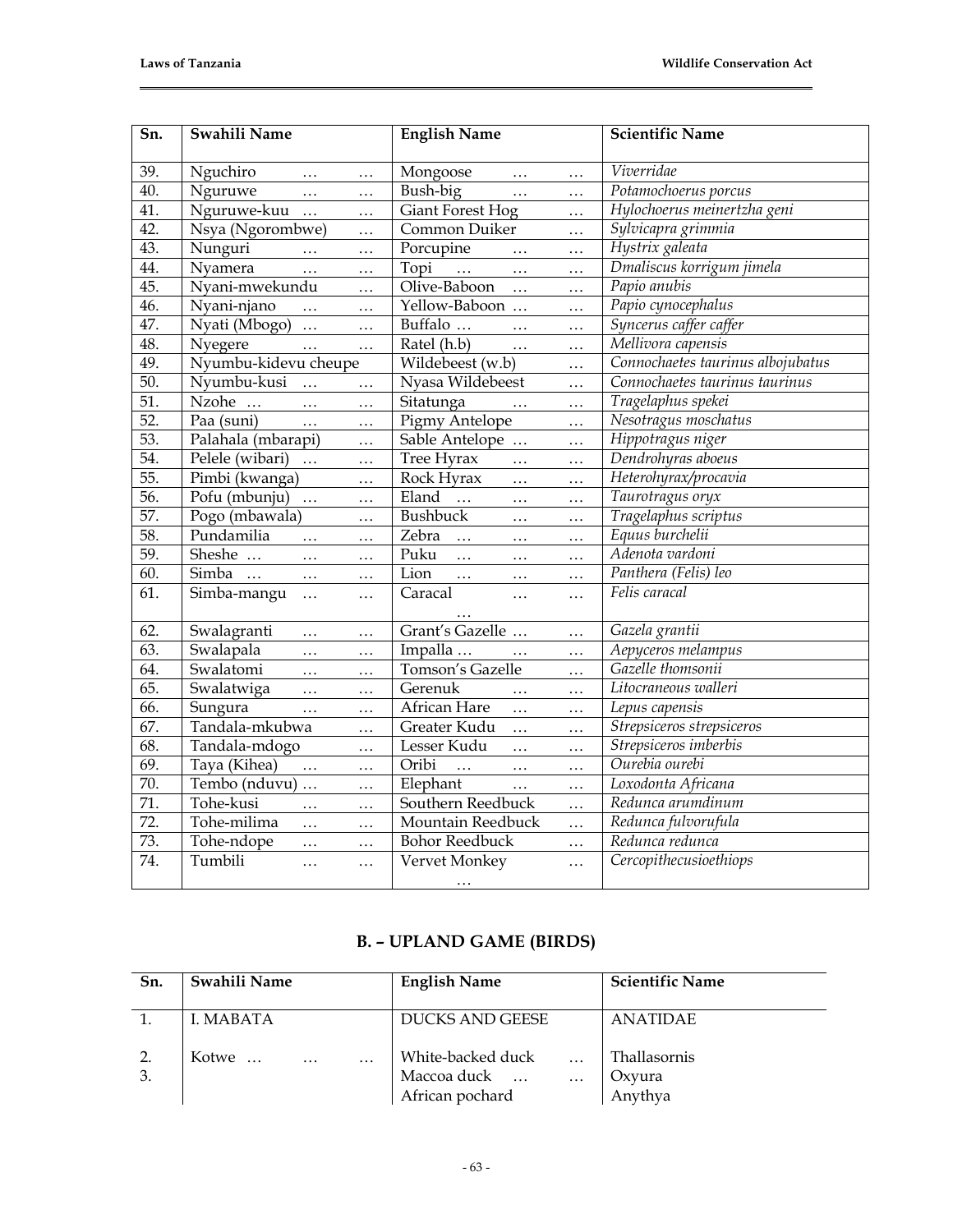| Sn.                      | Swahili Name                                               |                                                      |                                              | <b>English Name</b>                                                                                                                                                                         | <b>Scientific Name</b>                                           |
|--------------------------|------------------------------------------------------------|------------------------------------------------------|----------------------------------------------|---------------------------------------------------------------------------------------------------------------------------------------------------------------------------------------------|------------------------------------------------------------------|
| 4.<br>5.<br>6.<br>7.     | Bata-miti<br>Salili<br>$\sim$ $\sim$ $\sim$<br>Bata Bukini | $\cdots$<br>$\cdots$<br>$\ddotsc$                    | $\cdots$<br>$\cdots$<br>$\ldots$             | Tree ducks<br>$\cdots$<br>$\cdots$<br>Wigeons and Teals<br>$\cdots$<br>Pigmy goose<br>$\ddotsc$<br>Spurwing goose<br>$\ddotsc$                                                              | Pendrocygna<br>Anas<br>Netapus<br>Sarkidiornis                   |
| 8.                       |                                                            |                                                      |                                              | Knob-billed goose<br>$\ddotsc$                                                                                                                                                              | Alopochen                                                        |
| 9.                       | <b>II. KWALE NA KANGA</b>                                  |                                                      |                                              | Egyptian goose<br>$\cdots$<br><b>FRANCOLINS AND</b><br><b>GUINEA FOWLS</b>                                                                                                                  | Plectropterus<br><b>PHASIANIDAE</b>                              |
| 10.<br>11.<br>12.        | Kwale<br>Kereng'ende                                       | $\cdots$<br>$\cdots$                                 | $\cdots$<br>$\ldots$                         | Francolins<br>$\mathbf{1}$ $\mathbf{1}$ $\mathbf{1}$<br>$\ldots$<br>Spurfowl<br>$\ldots$<br>Stone-partridge<br>$\ldots$                                                                     | Francollinus<br>Pternistis<br>Pilopachus                         |
| 13.<br>14.<br>15.<br>16. | Tomboro<br>Kanga                                           | $\cdots$<br>$\ldots$                                 | $\cdots$<br>$\ldots$                         | Quail<br>$\cdots$<br>$\ldots$<br>Blue-quail<br>$\dddotsc$<br>$\ldots$<br>Helmeted Guinea fowl<br>$\ddots$<br>Vulturine Guinea fowl<br>$\ddotsc$                                             | Cortunix<br>Excal-factoria<br>Numida<br>Acryllium                |
| 17.                      | Kororo                                                     | $\cdots$                                             | $\ldots$                                     | Crested Guinea fowl<br>$\dddotsc$                                                                                                                                                           | Guttera                                                          |
|                          | <b>III. TANDAWALA</b>                                      |                                                      |                                              | <b>LESER BURTARDS</b>                                                                                                                                                                       | <b>OTIDIDAE</b>                                                  |
| 18.<br>19.<br>20.        | Tandawala<br><b>IV. SULULU</b>                             |                                                      |                                              | White-bellied bustards<br>Black-bellied bustards<br>$\ddotsc$<br>Buff-crested bustards<br>$\ddots$<br>PAINTED-SNIPE                                                                         | Eupodotis<br>Lissortis<br>Lophotis<br><b>ROSTATULIDAE</b>        |
| 21.                      | Sululu                                                     |                                                      | $\ldots$                                     | Painted-snipe<br>$\ldots$                                                                                                                                                                   | Rostratula                                                       |
|                          | V. SULULU                                                  |                                                      |                                              | <b>SNIPE</b>                                                                                                                                                                                | <b>SCOCOPACIDAE</b>                                              |
| 22.                      | Sululu                                                     |                                                      | $\ldots$                                     | Snipe<br>$\ldots$<br>$\ldots$                                                                                                                                                               | Capella                                                          |
|                          | VI. FIRIGOGO                                               |                                                      |                                              | <b>SANDGROUSE</b>                                                                                                                                                                           | <b>PTEROCLIDIDAE</b>                                             |
| 23.                      | Firigogo                                                   |                                                      |                                              | Chestnut beeliedsand-<br>grouse                                                                                                                                                             | Pterocles                                                        |
| 24.                      |                                                            |                                                      |                                              | $\ldots$<br>Yellow-throated-sand-                                                                                                                                                           | Eremialector                                                     |
| 25.<br>26.<br>27.<br>28. | VII. NJIWA<br>Ninga<br>Tetere<br>Hua/Pugi<br>Njiwa         | $\ldots$<br>$\ldots$<br>$\ldots$<br>$\mathbf{1.1}$ . | $\ldots$<br>$\ldots$<br>$\ldots$<br>$\ldots$ | grouse<br>$\cdots$<br>$\ldots$<br><b>PIGEONS</b><br>Specledlolive pigeons<br>$\ddotsc$<br>Doves<br>$\ldots$<br>$\cdots$<br>Wood-doves<br>$\cdots$<br>$\cdots$<br>Greed pigeons<br>$\ddotsc$ | <b>COLUMBIDAE</b><br>Columba<br>Streptopelia<br>Turtur<br>Treron |